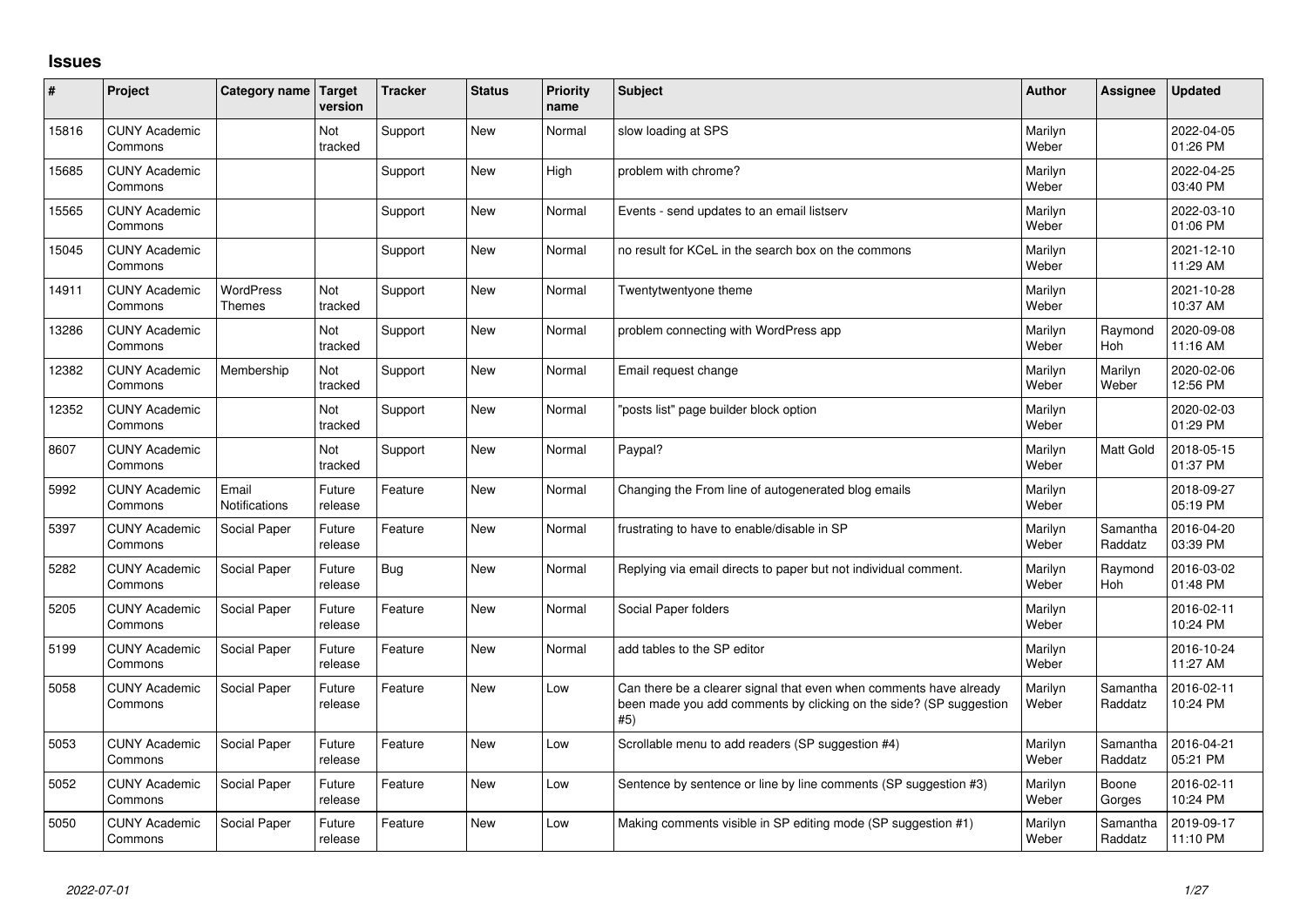| #     | Project                         | Category name               | Target<br>version | <b>Tracker</b> | <b>Status</b>        | <b>Priority</b><br>name | <b>Subject</b>                                                 | <b>Author</b>    | Assignee        | <b>Updated</b>         |
|-------|---------------------------------|-----------------------------|-------------------|----------------|----------------------|-------------------------|----------------------------------------------------------------|------------------|-----------------|------------------------|
| 11519 | <b>CUNY Academic</b><br>Commons |                             | Not<br>tracked    | Support        | Assigned             | Normal                  | comment option not appearing                                   | Marilyn<br>Weber |                 | 2019-09-24<br>10:28 AM |
| 9835  | <b>CUNY Academic</b><br>Commons | Group Forums                | Future<br>release | Bug            | Assigned             | Normal                  | add a "like" function?                                         | Marilyn<br>Weber | Erik<br>Trainer | 2018-06-05<br>01:49 PM |
| 13912 | <b>CUNY Academic</b><br>Commons |                             | Not<br>tracked    | Feature        | Hold                 | Low                     | posting "missed schedule"                                      | Marilyn<br>Weber |                 | 2021-02-23<br>10:46 AM |
| 11848 | <b>CUNY Academic</b><br>Commons |                             | Not<br>tracked    | Support        | Hold                 | Normal                  | a Dean of Faculty wants to share a large file                  | Marilyn<br>Weber |                 | 2019-09-24<br>08:44 AM |
| 16110 | <b>CUNY Academic</b><br>Commons |                             |                   | Support        | Reporter<br>Feedback | Normal                  | remove Creative Commons license from pages?                    | Marilyn<br>Weber | Raymond<br>Hoh  | 2022-05-17<br>06:11 PM |
| 16099 | <b>CUNY Academic</b><br>Commons |                             |                   | Support        | Reporter<br>Feedback | Normal                  | request for Newsletter Glue                                    | Marilyn<br>Weber |                 | 2022-05-13<br>12:14 PM |
| 15655 | <b>CUNY Academic</b><br>Commons |                             | 2.0.3             | Support        | Reporter<br>Feedback | Normal                  | Event Aggregator plugin?                                       | Marilyn<br>Weber |                 | 2022-06-29<br>11:32 AM |
| 15370 | <b>CUNY Academic</b><br>Commons |                             |                   | Support        | Reporter<br>Feedback | Normal                  | All-in-One Event Calendar?                                     | Marilyn<br>Weber |                 | 2022-02-17<br>11:03 AM |
| 15260 | <b>CUNY Academic</b><br>Commons |                             |                   | Support        | Reporter<br>Feedback | Normal                  | Diacritical markings   European Stages                         | Marilyn<br>Weber |                 | 2022-02-04<br>08:16 AM |
| 15169 | <b>CUNY Academic</b><br>Commons |                             | 2.0.3             | Support        | Reporter<br>Feedback | Normal                  | new Prelude website zipfiles for custom theme and other files. | Marilyn<br>Weber |                 | 2022-06-29<br>11:32 AM |
| 14900 | <b>CUNY Academic</b><br>Commons |                             | Not<br>tracked    | Support        | Reporter<br>Feedback | Normal                  | previous theme?                                                | Marilyn<br>Weber |                 | 2021-10-25<br>10:31 AM |
| 14784 | <b>CUNY Academic</b><br>Commons |                             |                   | Support        | Reporter<br>Feedback | Normal                  | User report of logo problem when using Customizer theme        | Marilyn<br>Weber |                 | 2021-09-17<br>10:25 AM |
| 14398 | <b>CUNY Academic</b><br>Commons |                             | Not<br>tracked    | Support        | Reporter<br>Feedback | Normal                  | Events plug-in notification problem                            | Marilyn<br>Weber |                 | 2021-05-11<br>11:21 AM |
| 14074 | <b>CUNY Academic</b><br>Commons | <b>WordPress</b><br>(misc)  | Not<br>tracked    | Support        | Reporter<br>Feedback | Normal                  | page password protection problem                               | Marilyn<br>Weber |                 | 2021-03-02<br>11:03 AM |
| 13975 | <b>CUNY Academic</b><br>Commons | Social Paper                | Not<br>tracked    | Support        | Reporter<br>Feedback | Normal                  | can't approve comments on Social Paper paper                   | Marilyn<br>Weber |                 | 2021-02-12<br>09:33 AM |
| 13328 | <b>CUNY Academic</b><br>Commons | Group Forums                | Not<br>tracked    | Bug            | Reporter<br>Feedback | Normal                  | cross-posting in two related groups                            | Marilyn<br>Weber | Raymond<br>Hoh  | 2020-09-15<br>10:39 PM |
| 13255 | <b>CUNY Academic</b><br>Commons |                             | Not<br>tracked    | Support        | Reporter<br>Feedback | Normal                  | Accessibility problems                                         | Marilyn<br>Weber |                 | 2020-09-01<br>05:48 PM |
| 13034 | <b>CUNY Academic</b><br>Commons |                             | Not<br>tracked    | Support        | Reporter<br>Feedback | Normal                  | a site is asking people to join the Commons to get a download  | Marilyn<br>Weber |                 | 2020-07-12<br>07:23 AM |
| 12741 | <b>CUNY Academic</b><br>Commons | <b>WordPress</b><br>Plugins | Not<br>tracked    | Support        | Reporter<br>Feedback | Normal                  | Tableau Public Viz Block                                       | Marilyn<br>Weber | Raymond<br>Hoh  | 2020-05-12<br>11:00 AM |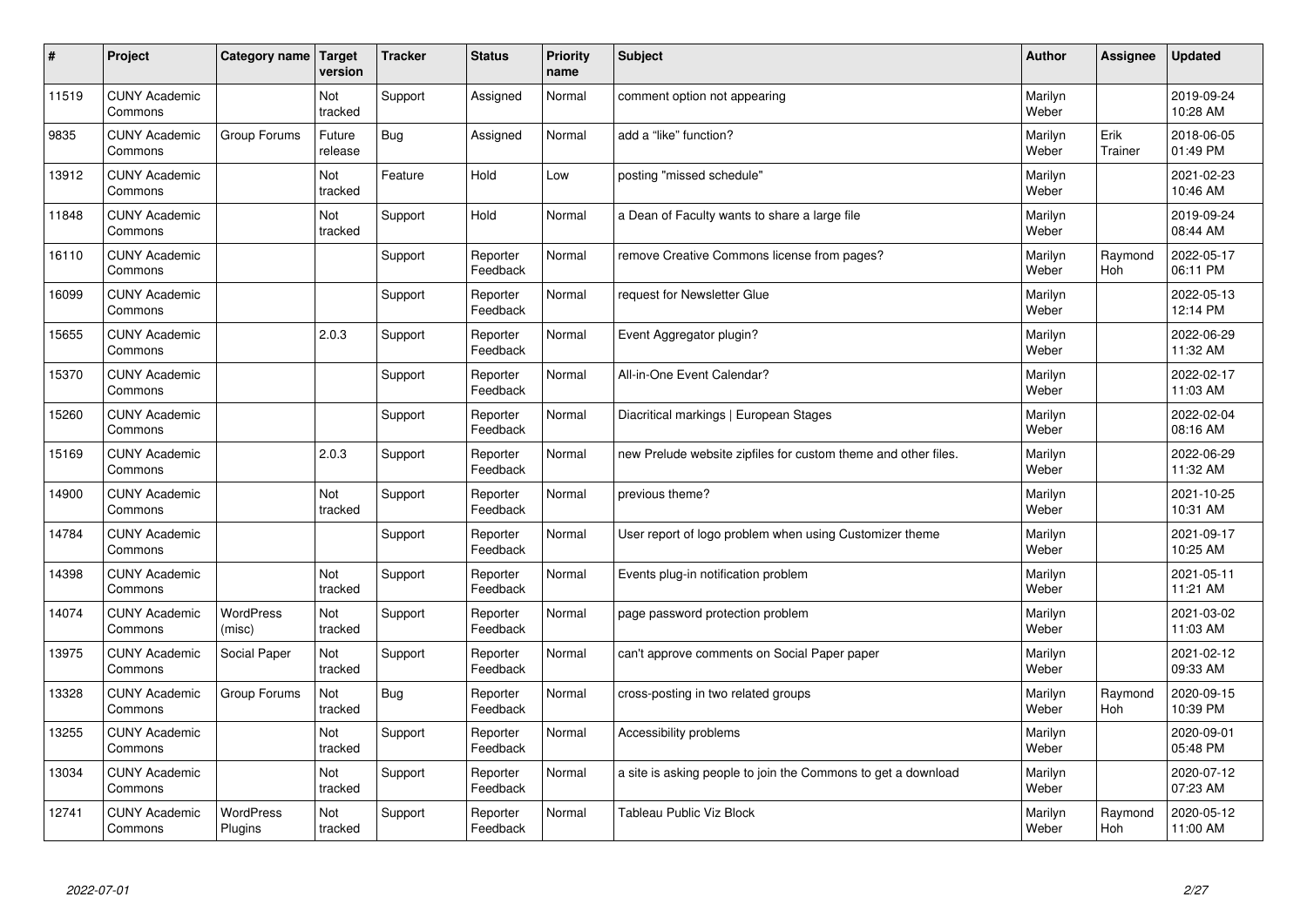| #     | Project                         | Category name   Target            | version           | <b>Tracker</b> | <b>Status</b>        | Priority<br>name | <b>Subject</b>                                                                             | <b>Author</b>    | <b>Assignee</b>       | <b>Updated</b>         |
|-------|---------------------------------|-----------------------------------|-------------------|----------------|----------------------|------------------|--------------------------------------------------------------------------------------------|------------------|-----------------------|------------------------|
| 12360 | <b>CUNY Academic</b><br>Commons | <b>WordPress</b><br><b>Themes</b> | Not<br>tracked    | Bug            | Reporter<br>Feedback | Normal           | site just says "DANTE We are currently in maintenance mode, please<br>check back shortly." | Marilyn<br>Weber |                       | 2020-02-04<br>12:13 PM |
| 12350 | <b>CUNY Academic</b><br>Commons | <b>Blogs</b><br>(BuddyPress)      | Not<br>tracked    | Support        | Reporter<br>Feedback | Normal           | URL creation problem                                                                       | Marilyn<br>Weber |                       | 2020-02-03<br>11:27 AM |
| 11971 | <b>CUNY Academic</b><br>Commons | Email<br><b>Notifications</b>     | Future<br>release | Bug            | Reporter<br>Feedback | Low              | Pictures obscured in emailed post notifications                                            | Marilyn<br>Weber | Raymond<br><b>Hoh</b> | 2019-11-21<br>01:14 PM |
| 11787 | <b>CUNY Academic</b><br>Commons |                                   | Not<br>tracked    | Support        | Reporter<br>Feedback | Normal           | automated comments notifications on ZenDesk                                                | Marilyn<br>Weber |                       | 2019-08-26<br>06:18 PM |
| 11771 | <b>CUNY Academic</b><br>Commons |                                   | Not<br>tracked    | Support        | Reporter<br>Feedback | Normal           | post displays in sections                                                                  | Marilyn<br>Weber |                       | 2019-08-20<br>10:34 AM |
| 11509 | <b>CUNY Academic</b><br>Commons |                                   | Not<br>tracked    | Support        | Reporter<br>Feedback | Normal           | deleted Page causing a Menu problem?                                                       | Marilyn<br>Weber |                       | 2019-06-04<br>09:54 AM |
| 11149 | <b>CUNY Academic</b><br>Commons |                                   | Not<br>tracked    | Support        | Reporter<br>Feedback | Normal           | comments getting blocked                                                                   | Marilyn<br>Weber | Raymond<br><b>Hoh</b> | 2019-03-26<br>11:40 AM |
| 10657 | <b>CUNY Academic</b><br>Commons |                                   | Not<br>tracked    | Support        | Reporter<br>Feedback | Normal           | child theme problems                                                                       | Marilyn<br>Weber |                       | 2018-11-08<br>01:19 PM |
| 10273 | <b>CUNY Academic</b><br>Commons | Registration                      | Not<br>tracked    | Support        | Reporter<br>Feedback | Normal           | users combining CF and campus address                                                      | Marilyn<br>Weber |                       | 2019-09-18<br>10:58 AM |
| 9207  | <b>CUNY Academic</b><br>Commons |                                   | Future<br>release | Support        | Reporter<br>Feedback | Normal           | display dashboards made in Tableau?                                                        | Marilyn<br>Weber | Boone<br>Gorges       | 2018-04-10<br>10:42 AM |
| 16291 | <b>CUNY Academic</b><br>Commons | Site cloning                      | 2.0.2             | Support        | Resolved             | Normal           | Images coming up blank in Media Library                                                    | Marilyn<br>Weber | Raymond<br>Hoh        | 2022-06-29<br>11:31 AM |
| 16198 | <b>CUNY Academic</b><br>Commons |                                   | 2.0.1             | Bug            | Resolved             | Normal           | Change role to                                                                             | Marilyn<br>Weber | Boone<br>Gorges       | 2022-06-14<br>11:35 AM |
| 16172 | <b>CUNY Academic</b><br>Commons | <b>WordPress</b><br>(misc)        | 2.0.2             | <b>Bug</b>     | Resolved             | Normal           | 'Lost your password" link not in error messge                                              | Marilyn<br>Weber | Raymond<br>Hoh        | 2022-06-14<br>09:21 PM |
| 15978 | <b>CUNY Academic</b><br>Commons | WordPress -<br>Media              | 2.0.2             | Support        | Resolved             | Normal           | tex files?                                                                                 | Marilyn<br>Weber | Raymond<br>Hoh        | 2022-06-28<br>09:09 PM |
| 15686 | <b>CUNY Academic</b><br>Commons | ZenDesk                           | Not<br>tracked    | Support        | Resolved             | Low              | ZenDesk introducing "triggers"                                                             | Marilyn<br>Weber |                       | 2022-03-22<br>09:37 AM |
| 15654 | <b>CUNY Academic</b><br>Commons | WordPress<br>Plugins              | 1.19.6            | Support        | Resolved             | Normal           | Numerous Copies of Events showing up                                                       | Marilyn<br>Weber | Boone<br>Gorges       | 2022-03-22<br>11:30 AM |
| 15545 | <b>CUNY Academic</b><br>Commons | WordPress<br>Plugins              | 1.19.5            | Feature        | Resolved             | Normal           | 'ZI Hide Featured Image" plugin request                                                    | Marilyn<br>Weber | Boone<br>Gorges       | 2022-03-09<br>10:09 AM |
| 15269 | <b>CUNY Academic</b><br>Commons | Redmine                           | Not<br>tracked    | Support        | Resolved             | Normal           | Segal Theater sites                                                                        | Marilyn<br>Weber |                       | 2022-02-07<br>04:11 PM |
| 15266 | <b>CUNY Academic</b><br>Commons |                                   |                   | Support        | Resolved             | Normal           | Just an appreciation                                                                       | Marilyn<br>Weber |                       | 2022-02-07<br>10:42 AM |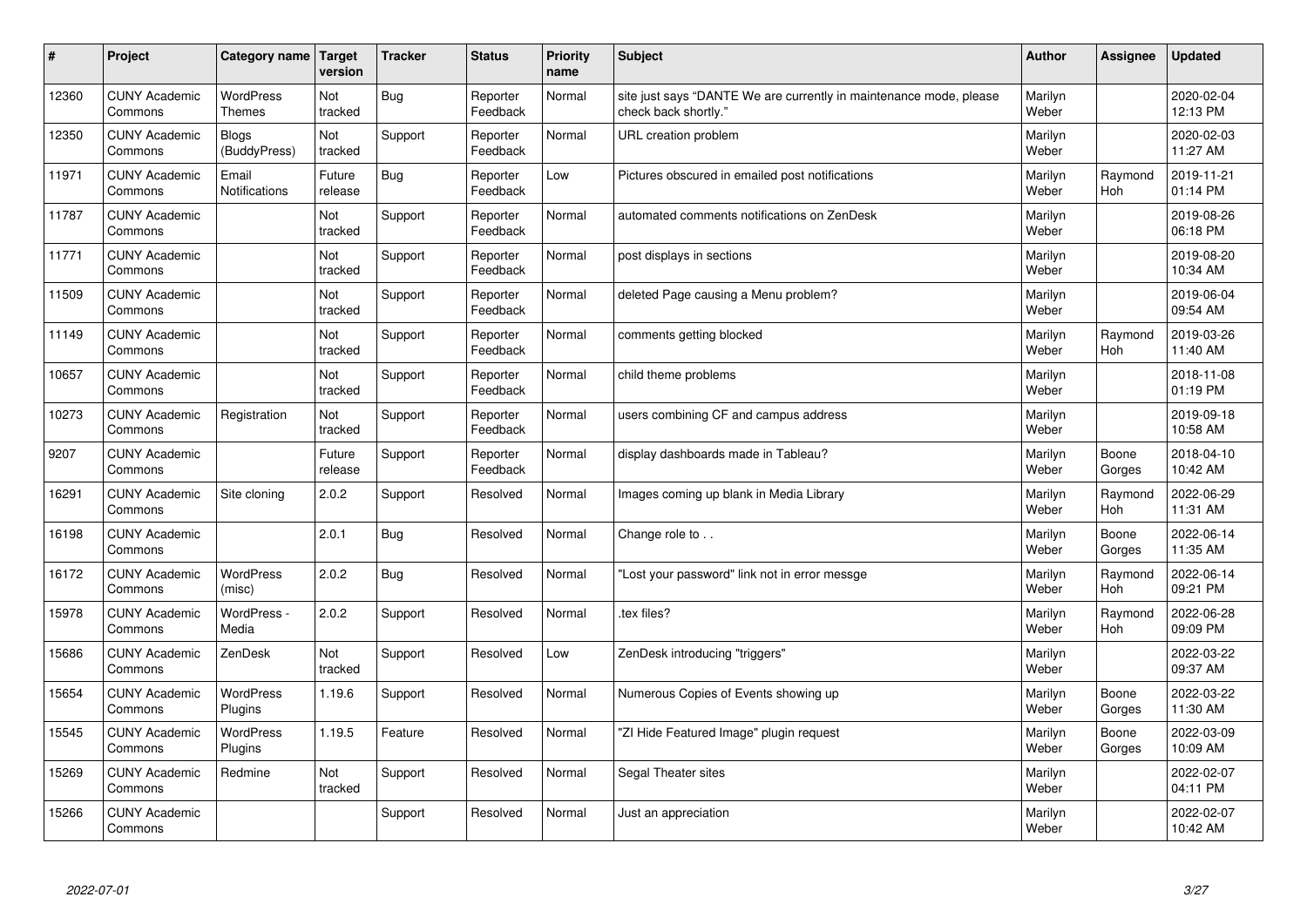| $\vert$ # | Project                         | Category name   Target            | version        | <b>Tracker</b> | <b>Status</b> | <b>Priority</b><br>name | <b>Subject</b>                                                                          | <b>Author</b>    | Assignee              | <b>Updated</b>         |
|-----------|---------------------------------|-----------------------------------|----------------|----------------|---------------|-------------------------|-----------------------------------------------------------------------------------------|------------------|-----------------------|------------------------|
| 15252     | <b>CUNY Academic</b><br>Commons | Layout                            | Not<br>tracked | Bug            | Resolved      | Normal                  | visual glitch with the Segal Center webpage                                             | Marilyn<br>Weber | Raymond<br><b>Hoh</b> | 2022-02-03<br>04:56 PM |
| 15241     | <b>CUNY Academic</b><br>Commons | Onboarding                        | 1.19.3         | Design/UX      | Resolved      | Normal                  | white on gray                                                                           | Marilyn<br>Weber | Boone<br>Gorges       | 2022-02-08<br>02:38 PM |
| 15211     | <b>CUNY Academic</b><br>Commons | Blogs<br>(BuddyPress)             | 1.19.2         | Support        | Resolved      | Normal                  | No good error reporting for already-used domain name when creating a<br>site in Firefox | Marilyn<br>Weber | Boone<br>Gorges       | 2022-01-25<br>11:33 AM |
| 15120     | <b>CUNY Academic</b><br>Commons |                                   |                | Support        | Resolved      | Normal                  | embed Zoom recordings in a post?                                                        | Marilyn<br>Weber |                       | 2021-12-29<br>08:15 AM |
| 14973     | <b>CUNY Academic</b><br>Commons |                                   |                | Support        | Resolved      | Normal                  | <b>Mail Poet</b>                                                                        | Marilyn<br>Weber |                       | 2021-12-06<br>10:20 AM |
| 14891     | <b>CUNY Academic</b><br>Commons |                                   | Not<br>tracked | Support        | Resolved      | Normal                  | changing site template after creation?                                                  | Marilyn<br>Weber |                       | 2022-04-27<br>04:58 PM |
| 14889     | <b>CUNY Academic</b><br>Commons | Events                            | 1.19.0         | Support        | Resolved      | Normal                  | events in group - can they be edited by all admins?                                     | Marilyn<br>Weber | Raymond<br>Hoh        | 2021-12-13<br>03:31 PM |
| 14885     | <b>CUNY Academic</b><br>Commons | WordPress<br>Plugins              | 1.18.22        | <b>Bug</b>     | Resolved      | Normal                  | Long Loading Times -- Wordpress Admin Site                                              | Marilyn<br>Weber | Raymond<br>Hoh        | 2021-10-26<br>12:28 PM |
| 14813     | <b>CUNY Academic</b><br>Commons |                                   | Not<br>tracked | Support        | Resolved      | Normal                  | raise the file size limit                                                               | Marilyn<br>Weber |                       | 2021-09-30<br>12:02 PM |
| 14812     | <b>CUNY Academic</b><br>Commons |                                   | Not<br>tracked | Support        | Resolved      | Normal                  | Custom Sidebars and Wordpress 5.6                                                       | Marilyn<br>Weber |                       | 2021-09-30<br>10:43 AM |
| 14799     | <b>CUNY Academic</b><br>Commons |                                   | 1.18.19        | Support        | Resolved      | High                    | install the official Classic Widgets?                                                   | Marilyn<br>Weber |                       | 2021-09-22<br>02:17 PM |
| 14734     | <b>CUNY Academic</b><br>Commons | <b>WordPress</b><br><b>Themes</b> | 1.18.18        | Support        | Resolved      | Normal                  | missing section of Sujatha Fernandes' site                                              | Marilyn<br>Weber | Raymond<br>Hoh        | 2021-09-06<br>04:15 PM |
| 14718     | <b>CUNY Academic</b><br>Commons |                                   | Not<br>tracked | Support        | Resolved      | Normal                  | User wants to recover deleted account                                                   | Marilyn<br>Weber |                       | 2021-08-30<br>02:46 PM |
| 14594     | <b>CUNY Academic</b><br>Commons |                                   | Not<br>tracked | Support        | Resolved      | Normal                  | Administration email verification?                                                      | Marilyn<br>Weber |                       | 2021-07-12<br>11:40 AM |
| 14534     | <b>CUNY Academic</b><br>Commons | <b>WordPress</b><br>Plugins       | 1.18.12        | Support        | Resolved      | Normal                  | Share This Image plugin?                                                                | Marilyn<br>Weber |                       | 2021-06-08<br>11:50 AM |
| 14526     | <b>CUNY Academic</b><br>Commons | Registration                      | 1.18.12        | Bug            | Resolved      | High                    | registration interface won't show a space to enter nonCUNY code                         | Marilyn<br>Weber |                       | 2021-06-03<br>04:02 PM |
| 14509     | <b>CUNY Academic</b><br>Commons | WordPress<br>Plugins              | 1.18.12        | Bug            | Resolved      | Normal                  | Elementor Editor problem                                                                | Marilyn<br>Weber |                       | 2021-06-08<br>09:55 AM |
| 14411     | <b>CUNY Academic</b><br>Commons | WordPress<br><b>Themes</b>        | 1.18.10        | Bug            | Resolved      | Normal                  | logo problems                                                                           | Marilyn<br>Weber |                       | 2021-05-03<br>04:37 PM |
| 14410     | <b>CUNY Academic</b><br>Commons |                                   | 1.18.10        | Bug            | Resolved      | Normal                  | events calendar problem?                                                                | Marilyn<br>Weber |                       | 2021-05-10<br>04:45 PM |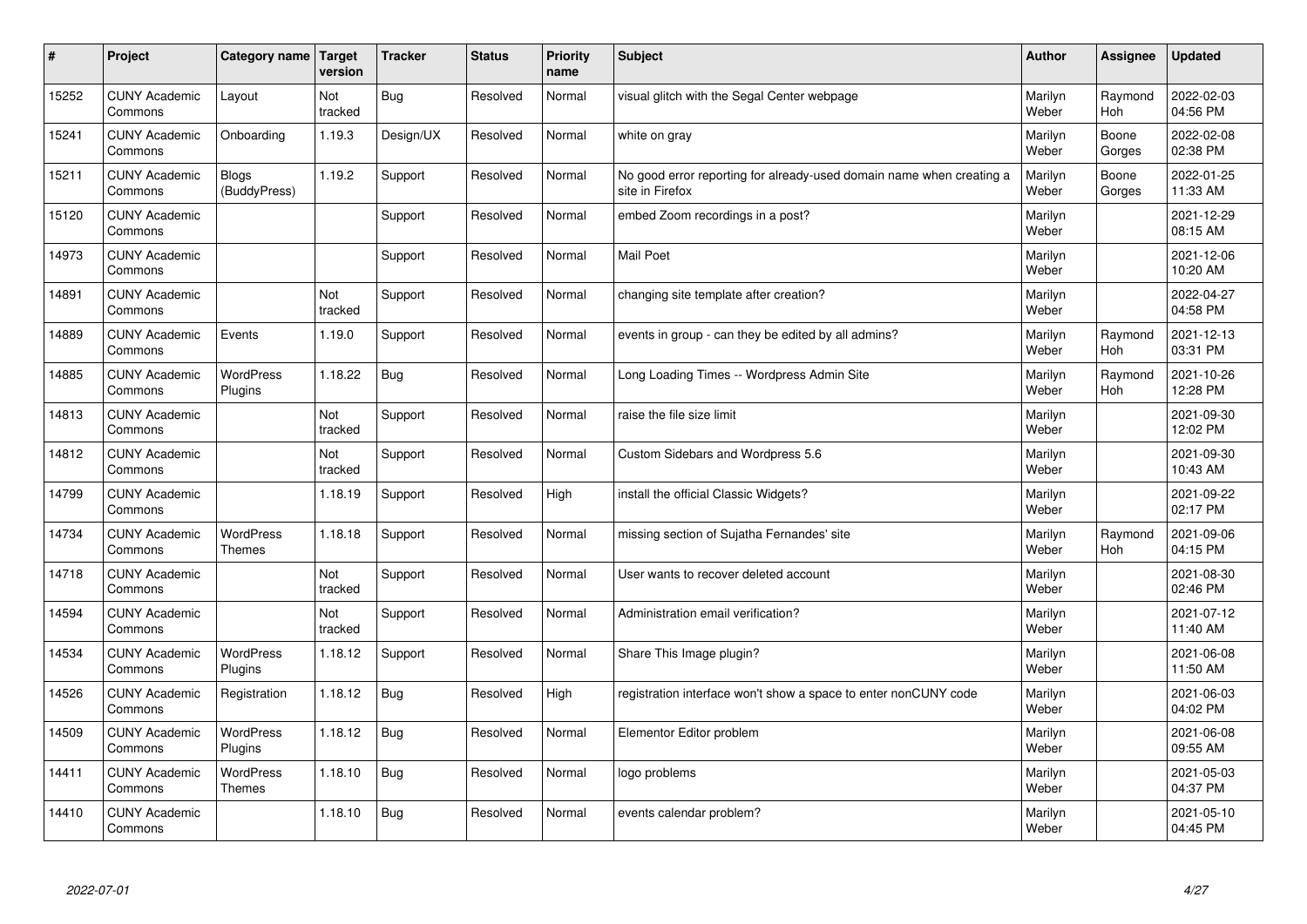| $\sharp$ | Project                         | Category name   Target            | version        | <b>Tracker</b> | <b>Status</b> | <b>Priority</b><br>name | <b>Subject</b>                                                              | <b>Author</b>    | <b>Assignee</b>       | <b>Updated</b>         |
|----------|---------------------------------|-----------------------------------|----------------|----------------|---------------|-------------------------|-----------------------------------------------------------------------------|------------------|-----------------------|------------------------|
| 14404    | <b>CUNY Academic</b><br>Commons |                                   | Not<br>tracked | Support        | Resolved      | Normal                  | blocked IP of user?                                                         | Marilyn<br>Weber |                       | 2021-05-10<br>01:00 PM |
| 14378    | <b>CUNY Academic</b><br>Commons |                                   | Not<br>tracked | Support        | Resolved      | Normal                  | PPTX files unfetchable                                                      | Marilyn<br>Weber |                       | 2021-05-11<br>11:25 AM |
| 14369    | <b>CUNY Academic</b><br>Commons | WordPress -<br>Media              | Not<br>tracked | Support        | Resolved      | Normal                  | renewed problem with ppsx files                                             | Marilyn<br>Weber |                       | 2021-04-27<br>12:44 PM |
| 14344    | <b>CUNY Academic</b><br>Commons | Domain<br>Mapping                 | Not<br>tracked | Support        | Resolved      | Normal                  | arabstages.org site down                                                    | Marilyn<br>Weber | Raymond<br>Hoh        | 2021-04-19<br>01:42 PM |
| 14304    | <b>CUNY Academic</b><br>Commons | Group Library                     | 1.18.8         | Bug            | Resolved      | Normal                  | Library items change folders when adding subsequent items in new<br>folders | Marilyn<br>Weber | Boone<br>Gorges       | 2021-04-13<br>11:21 AM |
| 14270    | <b>CUNY Academic</b><br>Commons | <b>WordPress</b><br><b>Themes</b> | 1.18.8         | Support        | Resolved      | Normal                  | grid theme?                                                                 | Marilyn<br>Weber |                       | 2021-04-13<br>11:20 AM |
| 14265    | <b>CUNY Academic</b><br>Commons | <b>WordPress</b><br>Plugins       | 1.18.10        | Support        | Resolved      | Normal                  | separate the tag cloud in the blog sidebar                                  | Marilyn<br>Weber | Boone<br>Gorges       | 2021-05-12<br>05:19 PM |
| 14246    | <b>CUNY Academic</b><br>Commons |                                   | 1.18.8         | Support        | Resolved      | Normal                  | 'Weekly jQuery Migrate Status Update"                                       | Marilyn<br>Weber |                       | 2021-04-13<br>11:08 AM |
| 14242    | <b>CUNY Academic</b><br>Commons |                                   |                | Support        | Resolved      | Normal                  | LAILAC site missing content                                                 | Marilyn<br>Weber |                       | 2021-03-27<br>08:40 AM |
| 14129    | <b>CUNY Academic</b><br>Commons | Onboarding                        | 1.18.6         | Support        | Resolved      | Normal                  | can only see some invites sent                                              | Marilyn<br>Weber | Raymond<br><b>Hoh</b> | 2021-04-09<br>09:00 AM |
| 14077    | <b>CUNY Academic</b><br>Commons | <b>WordPress</b><br>Plugins       | 1.18.7         | Support        | Resolved      | Normal                  | Elementor Pro plugin for the slider                                         | Marilyn<br>Weber | Raymond<br>Hoh        | 2021-03-23<br>11:43 AM |
| 14075    | <b>CUNY Academic</b><br>Commons | <b>WordPress</b><br>Plugins       | Not<br>tracked | Bug            | Resolved      | Normal                  | sludigitalportfolios.commons.gc.cuny.edu                                    | Marilyn<br>Weber | Boone<br>Gorges       | 2021-03-01<br>10:46 AM |
| 14019    | <b>CUNY Academic</b><br>Commons | <b>WordPress</b><br>Plugins       | 1.18.5         | Bug            | Resolved      | Normal                  | smorales.commons.gc.cuny.edu                                                | Marilyn<br>Weber | Boone<br>Gorges       | 2021-02-23<br>11:06 AM |
| 14012    | <b>CUNY Academic</b><br>Commons | <b>WordPress</b><br>Plugins       | 1.18.5         | Support        | Resolved      | Normal                  | Open External Links in a New Window plugin?                                 | Marilyn<br>Weber | Boone<br>Gorges       | 2021-03-02<br>02:07 PM |
| 14008    | <b>CUNY Academic</b><br>Commons |                                   |                | Bug            | Resolved      | High                    | invisible user                                                              | Marilyn<br>Weber |                       | 2021-02-18<br>05:53 PM |
| 13958    | <b>CUNY Academic</b><br>Commons |                                   | 1.18.4         | Support        | Resolved      | Normal                  | calendar widget problem                                                     | Marilyn<br>Weber |                       | 2021-02-09<br>11:05 AM |
| 13947    | <b>CUNY Academic</b><br>Commons | WordPress<br>Plugins              | 1.18.4         | Bug            | Resolved      | Normal                  | Elementor plugin problem                                                    | Marilyn<br>Weber | Raymond<br>Hoh        | 2021-02-08<br>09:34 PM |
| 13944    | <b>CUNY Academic</b><br>Commons | <b>WordPress</b><br>Plugins       | 1.18.4         | Support        | Resolved      | Normal                  | 3D FlipBook request                                                         | Marilyn<br>Weber |                       | 2021-02-09<br>11:05 AM |
| 13935    | <b>CUNY Academic</b><br>Commons | WordPress<br>Plugins              | 1.18.4         | Support        | Resolved      | Low                     | Add Users sidebar widget not working                                        | Marilyn<br>Weber |                       | 2021-02-09<br>11:05 AM |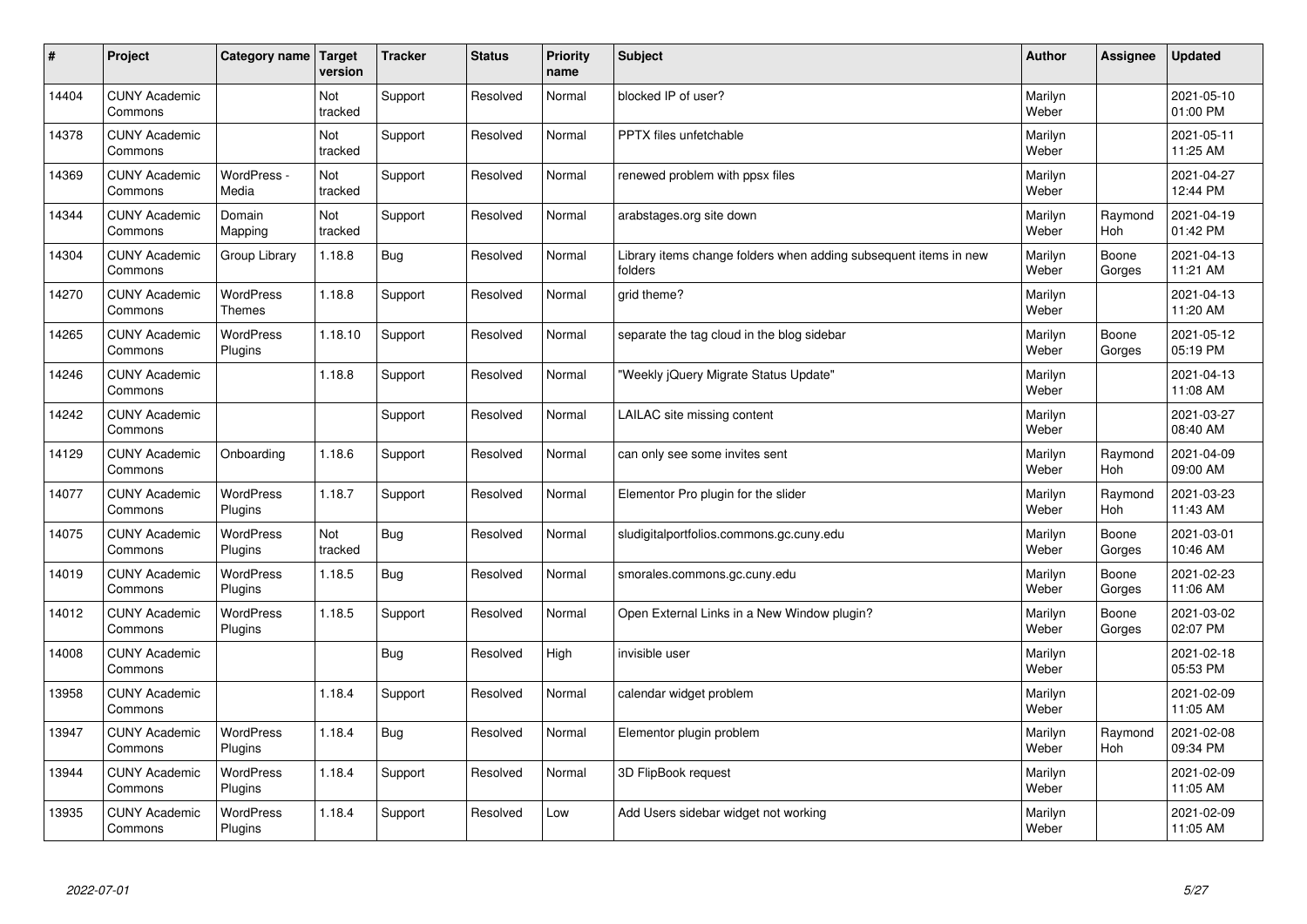| $\sharp$ | Project                         | Category name   Target      | version        | <b>Tracker</b> | <b>Status</b> | <b>Priority</b><br>name | <b>Subject</b>                                                                        | <b>Author</b>    | Assignee              | <b>Updated</b>         |
|----------|---------------------------------|-----------------------------|----------------|----------------|---------------|-------------------------|---------------------------------------------------------------------------------------|------------------|-----------------------|------------------------|
| 13929    | <b>CUNY Academic</b><br>Commons |                             | 1.18.4         | Support        | Resolved      | Normal                  | update error message                                                                  | Marilyn<br>Weber | Boone<br>Gorges       | 2021-02-09<br>11:05 AM |
| 13878    | <b>CUNY Academic</b><br>Commons | Group cloning               | 1.18.4         | Support        | Resolved      | High                    | When creating Group + Site and choosing 'Clone existing', cannot<br>advance to step 2 | Marilyn<br>Weber | Jeremy<br>Felt        | 2021-02-02<br>11:02 AM |
| 13846    | <b>CUNY Academic</b><br>Commons | <b>WordPress</b><br>Plugins | 1.18.3         | Support        | Resolved      | Normal                  | Yoast SEO plugin problem                                                              | Marilyn<br>Weber |                       | 2021-01-19<br>05:34 PM |
| 13841    | <b>CUNY Academic</b><br>Commons | <b>WordPress</b><br>Plugins | 1.18.3         | Support        | Resolved      | Normal                  | Folders plugin request                                                                | Marilyn<br>Weber | Boone<br>Gorges       | 2021-01-26<br>04:43 PM |
| 13827    | <b>CUNY Academic</b><br>Commons | Group Forums                | 1.18.3         | <b>Bug</b>     | Resolved      | Normal                  | more forum post problems                                                              | Marilyn<br>Weber | Raymond<br>Hoh        | 2021-01-22<br>08:19 PM |
| 13826    | <b>CUNY Academic</b><br>Commons |                             |                | Support        | Resolved      | Normal                  | January 14th                                                                          | Marilyn<br>Weber |                       | 2021-01-26<br>04:26 PM |
| 13783    | <b>CUNY Academic</b><br>Commons |                             | 1.18.2         | Support        | Resolved      | Normal                  | new CUNY OneSearch url                                                                | Marilyn<br>Weber |                       | 2021-01-14<br>04:53 PM |
| 13768    | <b>CUNY Academic</b><br>Commons | Domain<br>Mapping           | Not<br>tracked | Bug            | Resolved      | Normal                  | patricksweeney.commons.gc.cuny.edu down                                               | Marilyn<br>Weber | Raymond<br><b>Hoh</b> | 2021-01-12<br>10:47 AM |
| 13741    | <b>CUNY Academic</b><br>Commons | WordPress<br>Plugins        | 1.18.3         | Support        | Resolved      | Normal                  | Ensemble Video Plugin                                                                 | Marilyn<br>Weber |                       | 2021-01-26<br>04:43 PM |
| 13738    | <b>CUNY Academic</b><br>Commons |                             | 1.18.1         | Support        | Resolved      | Normal                  | theme requests from a non-CUY person                                                  | Marilyn<br>Weber |                       | 2020-12-23<br>11:34 AM |
| 13715    | <b>CUNY Academic</b><br>Commons |                             | Not<br>tracked | Bug            | Resolved      | High                    | https://ulysses.commons.gc.cuny.edu down                                              | Marilyn<br>Weber |                       | 2020-12-22<br>03:02 PM |
| 13710    | <b>CUNY Academic</b><br>Commons |                             | Not<br>tracked | Support        | Resolved      | Normal                  | small change to Hosting Partner Handbook                                              | Marilyn<br>Weber |                       | 2020-12-16<br>04:29 PM |
| 13699    | <b>CUNY Academic</b><br>Commons |                             | Not<br>tracked | Support        | Resolved      | Normal                  | Martin Segal Center site down                                                         | Marilyn<br>Weber | Raymond<br>Hoh        | 2020-12-22<br>03:03 PM |
| 13675    | <b>CUNY Academic</b><br>Commons | Group Library               | 1.18.1         | Bug            | Resolved      | High                    | broken Library                                                                        | Marilyn<br>Weber |                       | 2020-12-09<br>05:02 PM |
| 13656    | <b>CUNY Academic</b><br>Commons |                             |                | Bug            | Resolved      | High                    | site down                                                                             | Marilyn<br>Weber |                       | 2020-12-11<br>12:50 PM |
| 13641    | <b>CUNY Academic</b><br>Commons |                             | 1.18.2         | Support        | Resolved      | Normal                  | follow up to migration request                                                        | Marilyn<br>Weber | Boone<br>Gorges       | 2021-01-12<br>10:59 AM |
| 13633    | <b>CUNY Academic</b><br>Commons |                             | Not<br>tracked | Bug            | Resolved      | High                    | PublicsLab site down                                                                  | Marilyn<br>Weber |                       | 2020-11-30<br>02:01 PM |
| 13541    | <b>CUNY Academic</b><br>Commons |                             | Not<br>tracked | Support        | Resolved      | Normal                  | add a page template to OER site.                                                      | Marilyn<br>Weber |                       | 2020-11-11<br>11:12 AM |
| 13521    | <b>CUNY Academic</b><br>Commons | Onboarding                  | 1.17.7         | Support        | Resolved      | Normal                  | sent invitations page                                                                 | Marilyn<br>Weber | Raymond<br>Hoh        | 2020-11-10<br>10:31 AM |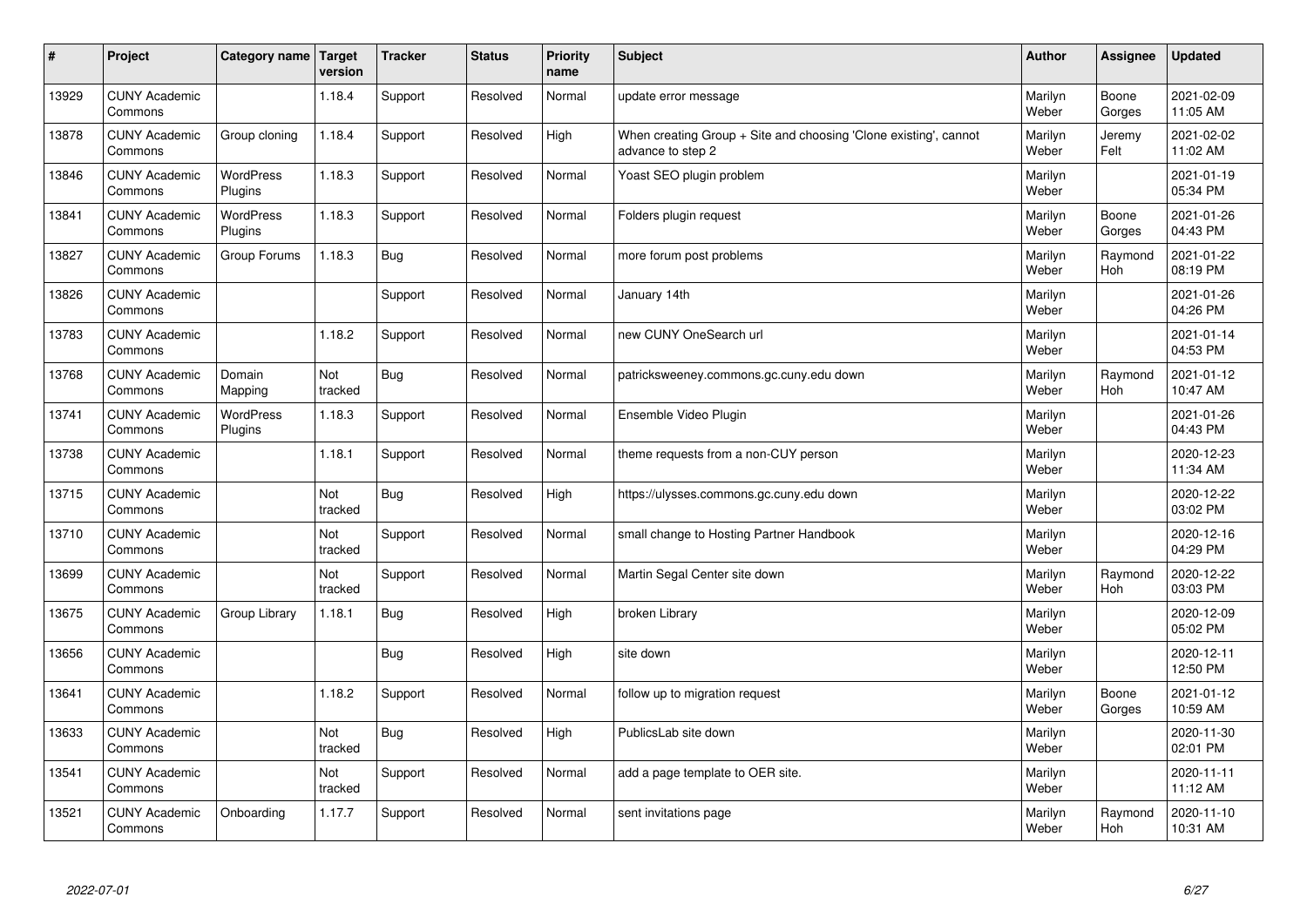| $\sharp$ | Project                         | Category name   Target            | version        | <b>Tracker</b> | <b>Status</b> | <b>Priority</b><br>name | <b>Subject</b>                                            | <b>Author</b>    | Assignee              | <b>Updated</b>         |
|----------|---------------------------------|-----------------------------------|----------------|----------------|---------------|-------------------------|-----------------------------------------------------------|------------------|-----------------------|------------------------|
| 13512    | <b>CUNY Academic</b><br>Commons | <b>WordPress</b><br><b>Themes</b> | 1.17.7         | Support        | Resolved      | Normal                  | theme update                                              | Marilyn<br>Weber |                       | 2020-11-16<br>04:46 PM |
| 13441    | <b>CUNY Academic</b><br>Commons |                                   | 1.17.5         | Support        | Resolved      | Normal                  | ongoing user problems with daily digests                  | Marilyn<br>Weber |                       | 2020-10-13<br>10:02 AM |
| 13378    | <b>CUNY Academic</b><br>Commons |                                   | 1.17.5         | Bug            | Resolved      | Normal                  | problem on one of my sites                                | Marilyn<br>Weber |                       | 2020-09-24<br>05:27 PM |
| 13341    | <b>CUNY Academic</b><br>Commons | Group Forums                      | 1.17.4         | Bug            | Resolved      | Normal                  | Forum reply problems                                      | Marilyn<br>Weber | Raymond<br><b>Hoh</b> | 2020-09-22<br>12:08 PM |
| 13295    | <b>CUNY Academic</b><br>Commons |                                   | Not<br>tracked | Support        | Resolved      | Normal                  | can't find new user                                       | Marilyn<br>Weber |                       | 2020-09-08<br>10:18 AM |
| 13238    | <b>CUNY Academic</b><br>Commons | WordPress -<br>Media              | 1.17.3         | Support        | Resolved      | Normal                  | allow ppsx file?                                          | Marilyn<br>Weber | Raymond<br>Hoh        | 2020-09-10<br>11:46 AM |
| 13227    | <b>CUNY Academic</b><br>Commons | Group Library                     | 1.17.2         | <b>Bug</b>     | Resolved      | High                    | folder not appearing in library                           | Marilyn<br>Weber |                       | 2020-08-21<br>04:22 PM |
| 13185    | <b>CUNY Academic</b><br>Commons | WordPress<br><b>Themes</b>        | 1.17.2         | Support        | Resolved      | Normal                  | Less theme?                                               | Marilyn<br>Weber |                       | 2020-08-25<br>11:26 AM |
| 13184    | <b>CUNY Academic</b><br>Commons | <b>WordPress</b><br>Plugins       | 1.17.2         | Support        | Resolved      | Normal                  | google translate plugin                                   | Marilyn<br>Weber |                       | 2020-08-25<br>11:36 AM |
| 13173    | <b>CUNY Academic</b><br>Commons | Group Library                     | 1.17.1         | Support        | Resolved      | High                    | all uploads to the library are silent                     | Marilyn<br>Weber |                       | 2020-08-10<br>04:12 PM |
| 13159    | <b>CUNY Academic</b><br>Commons | Group Library                     | Not<br>tracked | Support        | Resolved      | Normal                  | changing folder names?                                    | Marilyn<br>Weber | Boone<br>Gorges       | 2020-08-27<br>08:59 AM |
| 13138    | <b>CUNY Academic</b><br>Commons | Group Library                     | Not<br>tracked | Support        | Resolved      | Normal                  | moving Library contents for Steve Brier                   | Marilyn<br>Weber |                       | 2020-08-03<br>04:00 PM |
| 13134    | <b>CUNY Academic</b><br>Commons | Site cloning                      | 1.17.1         | Support        | Resolved      | Normal                  | New site (a clone) point to old dashboard                 | Marilyn<br>Weber |                       | 2020-08-12<br>03:22 PM |
| 13116    | <b>CUNY Academic</b><br>Commons | ZenDesk                           | 1.17.1         | Support        | Resolved      | Normal                  | support/send us a message link obscured                   | Marilyn<br>Weber | Raymond<br><b>Hoh</b> | 2020-07-29<br>09:33 PM |
| 13091    | <b>CUNY Academic</b><br>Commons |                                   | 1.17.0         | Support        | Resolved      | Normal                  | problem with latex (math equations)                       | Marilyn<br>Weber |                       | 2020-07-28<br>11:09 AM |
| 13085    | <b>CUNY Academic</b><br>Commons | Domain<br>Mapping                 | Not<br>tracked | Support        | Resolved      | Normal                  | domain mapping request                                    | Marilyn<br>Weber | <b>Matt Gold</b>      | 2020-07-28<br>03:33 PM |
| 13065    | <b>CUNY Academic</b><br>Commons |                                   | Not<br>tracked | Support        | Resolved      | Normal                  | can't invite new user to group                            | Marilyn<br>Weber |                       | 2020-07-22<br>04:24 PM |
| 13016    | <b>CUNY Academic</b><br>Commons | Shortcodes and<br>embeds          | 1.16.15        | Support        | Resolved      | Normal                  | possible to run code examples, like in Jupyter Notebooks? | Marilyn<br>Weber |                       | 2020-07-16<br>11:52 AM |
| 13013    | <b>CUNY Academic</b><br>Commons |                                   | Not<br>tracked | Bug            | Resolved      | Normal                  | an invite to Group Admins from Brian Foote?!              | Marilyn<br>Weber |                       | 2020-07-07<br>02:36 PM |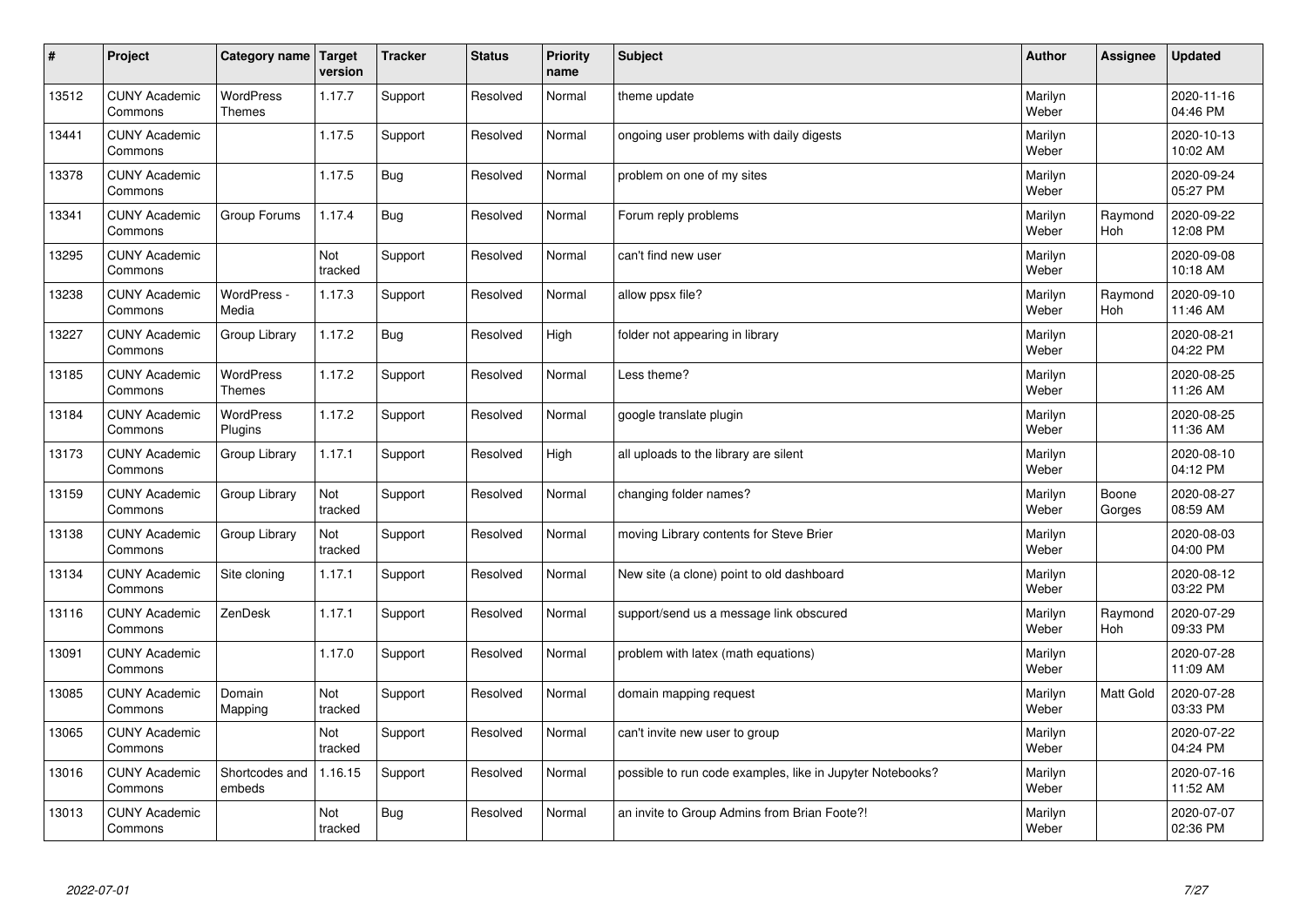| #     | Project                         | Category name   Target      | version        | <b>Tracker</b> | <b>Status</b> | <b>Priority</b><br>name | <b>Subject</b>                                                                          | <b>Author</b>    | Assignee              | <b>Updated</b>         |
|-------|---------------------------------|-----------------------------|----------------|----------------|---------------|-------------------------|-----------------------------------------------------------------------------------------|------------------|-----------------------|------------------------|
| 12999 | <b>CUNY Academic</b><br>Commons |                             | 1.18.1         | Support        | Resolved      | Normal                  | request for Dentist theme                                                               | Marilyn<br>Weber | Boone<br>Gorges       | 2020-12-22<br>03:31 PM |
| 12960 | <b>CUNY Academic</b><br>Commons |                             | 1.16.14        | Support        | Resolved      | Normal                  | mutiple plugin in requests                                                              | Marilyn<br>Weber | Boone<br>Gorges       | 2020-06-23<br>10:53 AM |
| 12905 | <b>CUNY Academic</b><br>Commons |                             | 1.16.14        | Support        | Resolved      | Normal                  | trouble embedding a flipbook from Flipsnack                                             | Marilyn<br>Weber | Boone<br>Gorges       | 2020-06-23<br>10:53 AM |
| 12861 | <b>CUNY Academic</b><br>Commons |                             |                | Support        | Resolved      | Normal                  | trouble with YouTube                                                                    | Marilyn<br>Weber | Raymond<br>Hoh        | 2020-06-09<br>11:16 AM |
| 12777 | <b>CUNY Academic</b><br>Commons |                             | 1.16.14        | Support        | Resolved      | Normal                  | request to include custom javascript into a Commons-hosted site                         | Marilyn<br>Weber |                       | 2020-06-16<br>04:03 PM |
| 12676 | <b>CUNY Academic</b><br>Commons | <b>WordPress</b><br>Plugins | 1.16.10        | Support        | Resolved      | Normal                  | request for Require Post Category plug-in                                               | Marilyn<br>Weber |                       | 2020-04-28<br>11:03 AM |
| 12584 | <b>CUNY Academic</b><br>Commons |                             | Not<br>tracked | Bug            | Resolved      | Urgent                  | No way to register                                                                      | Marilyn<br>Weber |                       | 2020-03-27<br>02:38 PM |
| 12543 | <b>CUNY Academic</b><br>Commons | <b>Public Portfolio</b>     | Not<br>tracked | Support        | Resolved      | Normal                  | User cannot find profile edit button                                                    | Marilyn<br>Weber | scott voth            | 2020-03-22<br>02:49 PM |
| 12515 | <b>CUNY Academic</b><br>Commons | cuny.is                     | 1.16.7         | Support        | Resolved      | Normal                  | AJAX actions on cuny is admin page are failing                                          | Marilyn<br>Weber |                       | 2020-03-10<br>11:57 AM |
| 12487 | <b>CUNY Academic</b><br>Commons | Group Forums                | 1.16.7         | Bug            | Resolved      | Normal                  | group posting problems?                                                                 | Marilyn<br>Weber | Raymond<br><b>Hoh</b> | 2020-03-10<br>11:40 AM |
| 12483 | <b>CUNY Academic</b><br>Commons |                             | 1.16.7         | Bug            | Resolved      | High                    | post error                                                                              | Marilyn<br>Weber |                       | 2020-02-28<br>02:44 PM |
| 12427 | <b>CUNY Academic</b><br>Commons |                             | Not<br>tracked | Support        | Resolved      | Normal                  | organizing PDF on a site?                                                               | Marilyn<br>Weber | scott voth            | 2020-03-10<br>11:11 AM |
| 12395 | <b>CUNY Academic</b><br>Commons | Spam/Spam<br>Prevention     | Not<br>tracked | Support        | Resolved      | Normal                  | comments again being blocked                                                            | Marilyn<br>Weber | Raymond<br>Hoh        | 2020-03-10<br>11:13 AM |
| 12393 | <b>CUNY Academic</b><br>Commons | WordPress<br>(misc)         |                | Support        | Resolved      | High                    | size limit for files                                                                    | Marilyn<br>Weber |                       | 2020-02-18<br>10:13 AM |
| 12363 | <b>CUNY Academic</b><br>Commons | WordPress<br>Plugins        | 1.16.5         | <b>Bug</b>     | Resolved      | Urgent                  | more bbPress problems - now students unable to post either a new<br>thread or a comment | Marilyn<br>Weber | Raymond<br><b>Hoh</b> | 2020-03-17<br>03:07 PM |
| 12354 | <b>CUNY Academic</b><br>Commons | <b>WordPress</b><br>Plugins | 1.16.5         | Bug            | Resolved      | Urgent                  | sites (including Net-Art) are reporting critical issues                                 | Marilyn<br>Weber | Raymond<br><b>Hoh</b> | 2020-02-02<br>03:16 PM |
| 12346 | <b>CUNY Academic</b><br>Commons | Redmine                     |                | Support        | Resolved      | Normal                  | another Redmine request                                                                 | Marilyn<br>Weber | <b>Matt Gold</b>      | 2020-01-30<br>08:20 PM |
| 12334 | <b>CUNY Academic</b><br>Commons |                             |                | Support        | Resolved      | Normal                  | request for a Redmine account                                                           | Marilyn<br>Weber | Matt Gold             | 2020-01-30<br>12:01 PM |
| 12302 | <b>CUNY Academic</b><br>Commons | WordPress<br><b>Themes</b>  | 1.16.4         | Support        | Resolved      | Normal                  | Pictorio theme request                                                                  | Marilyn<br>Weber | Raymond<br>Hoh        | 2020-01-28<br>11:44 AM |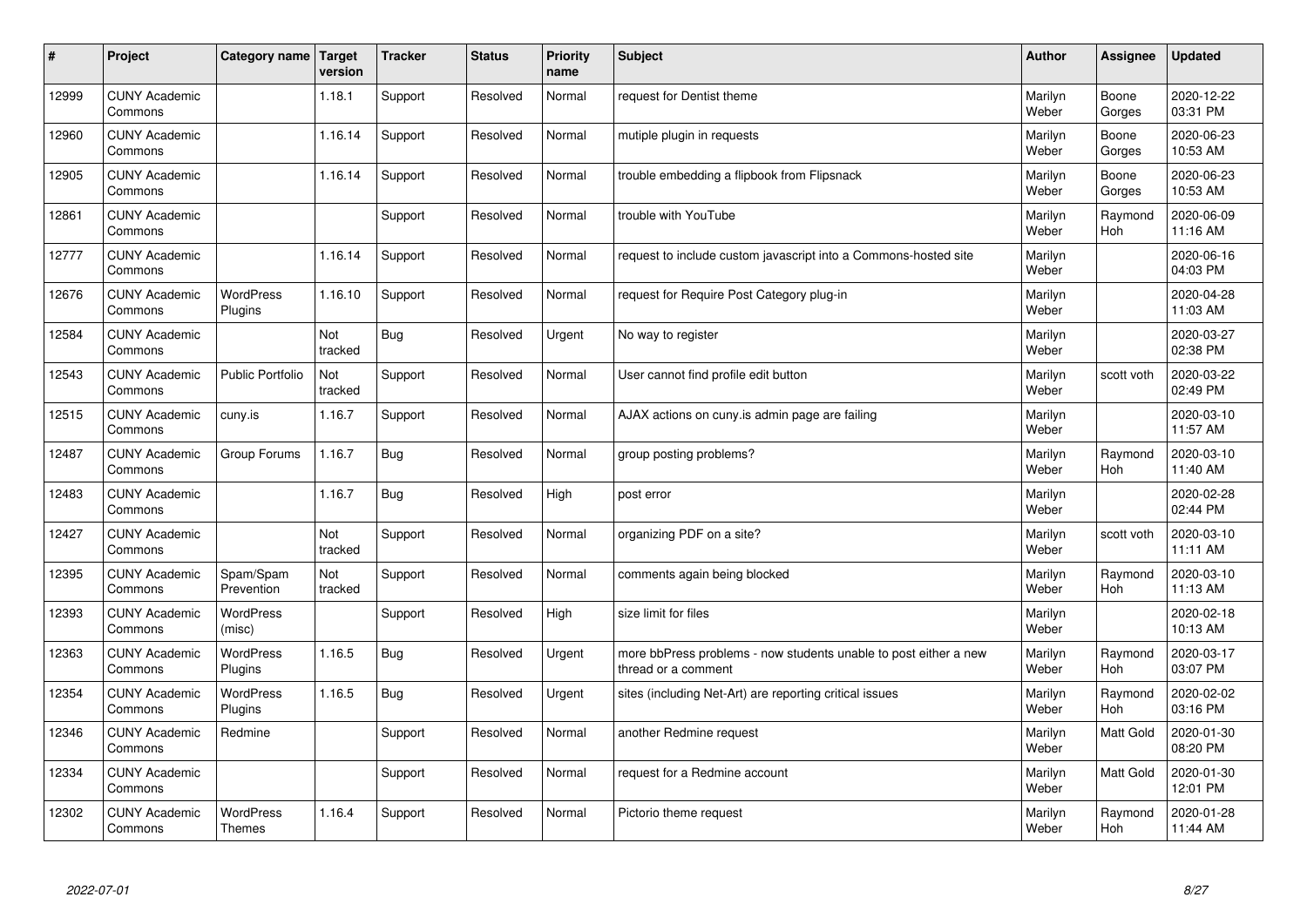| #     | Project                         | Category name   Target            | version        | <b>Tracker</b> | <b>Status</b> | <b>Priority</b><br>name | <b>Subject</b>                                                                       | <b>Author</b>    | Assignee        | <b>Updated</b>         |
|-------|---------------------------------|-----------------------------------|----------------|----------------|---------------|-------------------------|--------------------------------------------------------------------------------------|------------------|-----------------|------------------------|
| 12190 | <b>CUNY Academic</b><br>Commons | <b>Blogs</b><br>(BuddyPress)      | Not<br>tracked | Support        | Resolved      | Normal                  | Site avatar in directory is not what user expects                                    | Marilyn<br>Weber |                 | 2019-12-12<br>08:51 PM |
| 12176 | <b>CUNY Academic</b><br>Commons |                                   | Not<br>tracked | Support        | Resolved      | Normal                  | Mp4s?                                                                                | Marilyn<br>Weber |                 | 2019-12-05<br>11:04 AM |
| 12165 | <b>CUNY Academic</b><br>Commons | <b>BuddyPress</b><br>(misc)       | Not<br>tracked | Support        | Resolved      | Normal                  | two reports of Profile problems                                                      | Marilyn<br>Weber | Boone<br>Gorges | 2019-12-04<br>05:06 PM |
| 12156 | <b>CUNY Academic</b><br>Commons | Blogs<br>(BuddyPress)             | Not<br>tracked | Support        | Resolved      | Normal                  | My Sites list (Commons Profile or Sites directory) doesn't match toolbar<br>dropdown | Marilyn<br>Weber |                 | 2019-12-11<br>10:20 AM |
| 12137 | <b>CUNY Academic</b><br>Commons | <b>WordPress</b><br><b>Themes</b> | Not<br>tracked | Support        | Resolved      | Normal                  | media player problem                                                                 | Marilyn<br>Weber |                 | 2019-12-12<br>08:52 PM |
| 12038 | <b>CUNY Academic</b><br>Commons |                                   | 1.15.13        | Bug            | Resolved      | Normal                  | admin visibility problem at careerplan.commons.gc.cuny.edu                           | Marilyn<br>Weber |                 | 2019-11-12<br>10:20 AM |
| 12006 | <b>CUNY Academic</b><br>Commons | Group<br>Invitations              | 1.15.13        | <b>Bug</b>     | Resolved      | Immediate               | Invite system is broken.                                                             | Marilyn<br>Weber | Boone<br>Gorges | 2019-10-23<br>10:16 AM |
| 11977 | <b>CUNY Academic</b><br>Commons |                                   | Not<br>tracked | Support        | Resolved      | Normal                  | please remove me from many sites                                                     | Marilyn<br>Weber |                 | 2019-11-21<br>01:05 PM |
| 11976 | <b>CUNY Academic</b><br>Commons | <b>WordPress</b><br><b>Themes</b> | Not<br>tracked | Support        | Resolved      | Normal                  | ColorMag request                                                                     | Marilyn<br>Weber |                 | 2021-02-01<br>10:25 AM |
| 11964 | <b>CUNY Academic</b><br>Commons | Layout                            | 1.15.12        | Bug            | Resolved      | Normal                  | https://commons.gc.cuny.edu/create/ not displaying correctly in Edge                 | Marilyn<br>Weber | Raymond<br>Hoh  | 2019-10-22<br>11:54 AM |
| 11961 | <b>CUNY Academic</b><br>Commons | Membership                        | Not<br>tracked | Support        | Resolved      | Normal                  | switch email for student user                                                        | Marilyn<br>Weber |                 | 2019-10-09<br>01:56 PM |
| 11922 | <b>CUNY Academic</b><br>Commons | Membership                        | Not<br>tracked | Support        | Resolved      | Normal                  | https://commons.gc.cuny.edu/members/cunyhealthequity/                                | Marilyn<br>Weber |                 | 2019-10-02<br>04:05 PM |
| 11915 | <b>CUNY Academic</b><br>Commons |                                   | Not<br>tracked | Support        | Resolved      | Normal                  | User not in list                                                                     | Marilyn<br>Weber |                 | 2019-10-28<br>10:13 AM |
| 11912 | <b>CUNY Academic</b><br>Commons |                                   |                | Support        | Resolved      | Normal                  | influence search results?                                                            | Marilyn<br>Weber |                 | 2020-02-11<br>10:51 AM |
| 11908 | <b>CUNY Academic</b><br>Commons | Spam/Spam<br>Prevention           | 1.17.7         | Support        | Resolved      | Normal                  | overeager spam filter                                                                | Marilyn<br>Weber | Raymond<br>Hoh  | 2020-11-05<br>04:36 PM |
| 11907 | <b>CUNY Academic</b><br>Commons | <b>Public Portfolio</b>           | 1.15.13        | Support        | Resolved      | Normal                  | more publications problems (in profile)                                              | Marilyn<br>Weber |                 | 2019-11-04<br>11:16 AM |
| 11896 | <b>CUNY Academic</b><br>Commons |                                   | Not<br>tracked | Support        | Resolved      | Normal                  | https://thenurseswritingproject.commons.gc.cuny.edu                                  | Marilyn<br>Weber |                 | 2019-09-24<br>08:09 AM |
| 11866 | <b>CUNY Academic</b><br>Commons | <b>WordPress</b><br><b>Themes</b> | 1.15.10        | Support        | Resolved      | Normal                  | problem with project widget and the 'skills' to generate tags                        | Marilyn<br>Weber | Raymond<br>Hoh  | 2019-09-19<br>03:20 PM |
| 11865 | <b>CUNY Academic</b><br>Commons | Onboarding                        | 1.15.10        | Bug            | Resolved      | Normal                  | Site name not appearing in "Membership" lists of Invitation modal                    | Marilyn<br>Weber | Boone<br>Gorges | 2019-09-24<br>11:09 AM |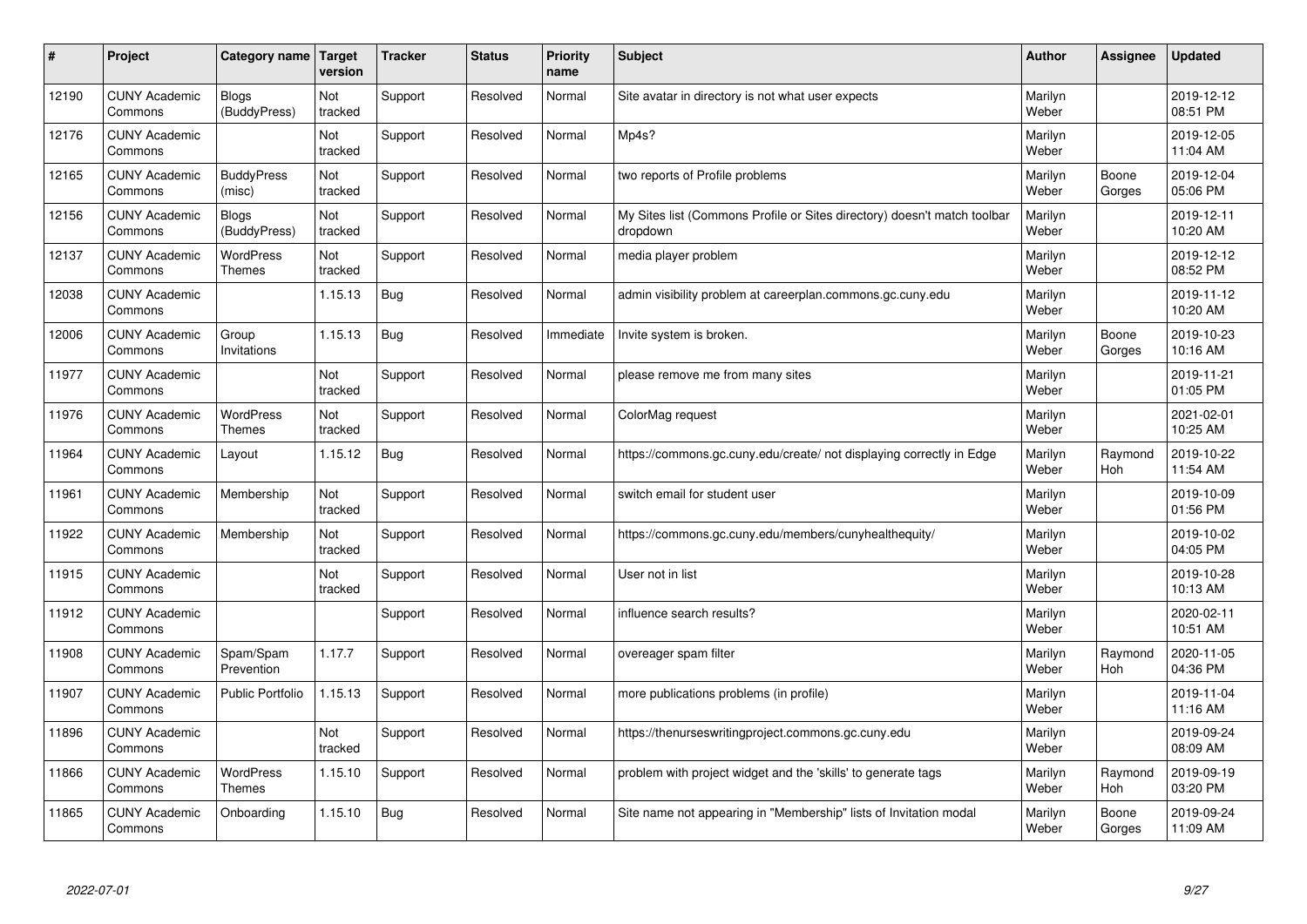| $\pmb{\#}$ | Project                         | Category name                     | Target<br>version | <b>Tracker</b> | <b>Status</b> | <b>Priority</b><br>name | <b>Subject</b>                                                                                         | <b>Author</b>    | Assignee        | <b>Updated</b>         |
|------------|---------------------------------|-----------------------------------|-------------------|----------------|---------------|-------------------------|--------------------------------------------------------------------------------------------------------|------------------|-----------------|------------------------|
| 11832      | <b>CUNY Academic</b><br>Commons | <b>WordPress</b><br>Plugins       | 1.15.11           | Support        | Resolved      | Normal                  | Yoast SEO premium for sexgenlab.org                                                                    | Marilyn<br>Weber |                 | 2019-10-08<br>11:22 AM |
| 11813      | <b>CUNY Academic</b><br>Commons | <b>WordPress</b><br>Plugins       | 1.15.9            | Support        | Resolved      | Normal                  | 'Change Password Protected Message" plugin reguests                                                    | Marilyn<br>Weber |                 | 2019-09-10<br>05:57 PM |
| 11665      | <b>CUNY Academic</b><br>Commons |                                   |                   | Support        | Resolved      | Immediate               | "My Groups" conflating two groups                                                                      | Marilyn<br>Weber |                 | 2019-07-24<br>10:43 PM |
| 11650      | <b>CUNY Academic</b><br>Commons |                                   | Not<br>tracked    | Support        | Resolved      | Normal                  | https://commons.gc.cuny.edu/groups/introduction-to-literary-studies-engl<br>ish-252-at-hunter-college/ | Marilyn<br>Weber |                 | 2019-07-18<br>02:28 PM |
| 11647      | <b>CUNY Academic</b><br>Commons |                                   | 1.15.6            | Support        | Resolved      | Normal                  | Tribulant Newsletters update                                                                           | Marilyn<br>Weber |                 | 2019-07-18<br>02:27 PM |
| 11609      | <b>CUNY Academic</b><br>Commons |                                   | 1.15.5            | Support        | Resolved      | Normal                  | Mixed Content flag                                                                                     | Marilyn<br>Weber |                 | 2019-06-27<br>06:54 PM |
| 11567      | <b>CUNY Academic</b><br>Commons | <b>Group Files</b>                | 1.15.4            | <b>Bug</b>     | Resolved      | Normal                  | Group files pagination doesn't work properly in folders                                                | Marilyn<br>Weber | Boone<br>Gorges | 2019-06-25<br>04:22 PM |
| 11516      | <b>CUNY Academic</b><br>Commons | Membership                        | Not<br>tracked    | Support        | Resolved      | Normal                  | request for email change                                                                               | Marilyn<br>Weber |                 | 2019-06-04<br>01:48 PM |
| 11483      | <b>CUNY Academic</b><br>Commons |                                   | 1.15.2            | Bug            | Resolved      | Normal                  | "Add New user" not working                                                                             | Marilyn<br>Weber |                 | 2019-05-21<br>02:26 PM |
| 11453      | <b>CUNY Academic</b><br>Commons | <b>WordPress</b><br>(misc)        | 1.15.2            | <b>Bug</b>     | Resolved      | Normal                  | 403 error on Firefox                                                                                   | Marilyn<br>Weber | Raymond<br>Hoh  | 2019-05-28<br>11:46 AM |
| 11448      | <b>CUNY Academic</b><br>Commons | <b>BuddyPress</b><br>(misc)       | 1.15.1            | Support        | Resolved      | Normal                  | sole administrator listed on sites is not an admin at all?                                             | Marilyn<br>Weber | Raymond<br>Hoh  | 2019-05-14<br>11:15 AM |
| 11294      | <b>CUNY Academic</b><br>Commons | Account<br>settings               | Not<br>tracked    | Support        | Resolved      | Normal                  | student emgail change                                                                                  | Marilyn<br>Weber | Matt Gold       | 2019-04-07<br>09:11 PM |
| 11233      | <b>CUNY Academic</b><br>Commons |                                   | 1.14.9            | Support        | Resolved      | Normal                  | Hotjar ?                                                                                               | Marilyn<br>Weber |                 | 2019-03-26<br>12:10 PM |
| 11225      | <b>CUNY Academic</b><br>Commons |                                   | Not<br>tracked    | Support        | Resolved      | Normal                  | bulk upload?                                                                                           | Marilyn<br>Weber |                 | 2019-09-18<br>10:31 AM |
| 11217      | <b>CUNY Academic</b><br>Commons | Membership                        | Not<br>tracked    | Support        | Resolved      | Normal                  | Another email update                                                                                   | Marilyn<br>Weber |                 | 2019-03-12<br>03:37 PM |
| 11211      | <b>CUNY Academic</b><br>Commons | <b>WordPress</b><br><b>Themes</b> | 1.14.8            | Support        | Resolved      | Normal                  | user needs to edit the HTML coding                                                                     | Marilyn<br>Weber |                 | 2019-03-12<br>11:20 AM |
| 11210      | <b>CUNY Academic</b><br>Commons | Membership                        | Not<br>tracked    | Support        | Resolved      | Normal                  | Please change the email                                                                                | Marilyn<br>Weber |                 | 2019-03-11<br>04:16 PM |
| 11205      | <b>CUNY Academic</b><br>Commons | <b>WordPress</b><br>Plugins       | Not<br>tracked    | Support        | Resolved      | Normal                  | problems with Google calendar                                                                          | Marilyn<br>Weber | Raymond<br>Hoh  | 2019-03-11<br>02:17 PM |
| 11198      | <b>CUNY Academic</b><br>Commons |                                   | Not<br>tracked    | Support        | Resolved      | Normal                  | former CUNY employee                                                                                   | Marilyn<br>Weber |                 | 2019-03-07<br>02:21 PM |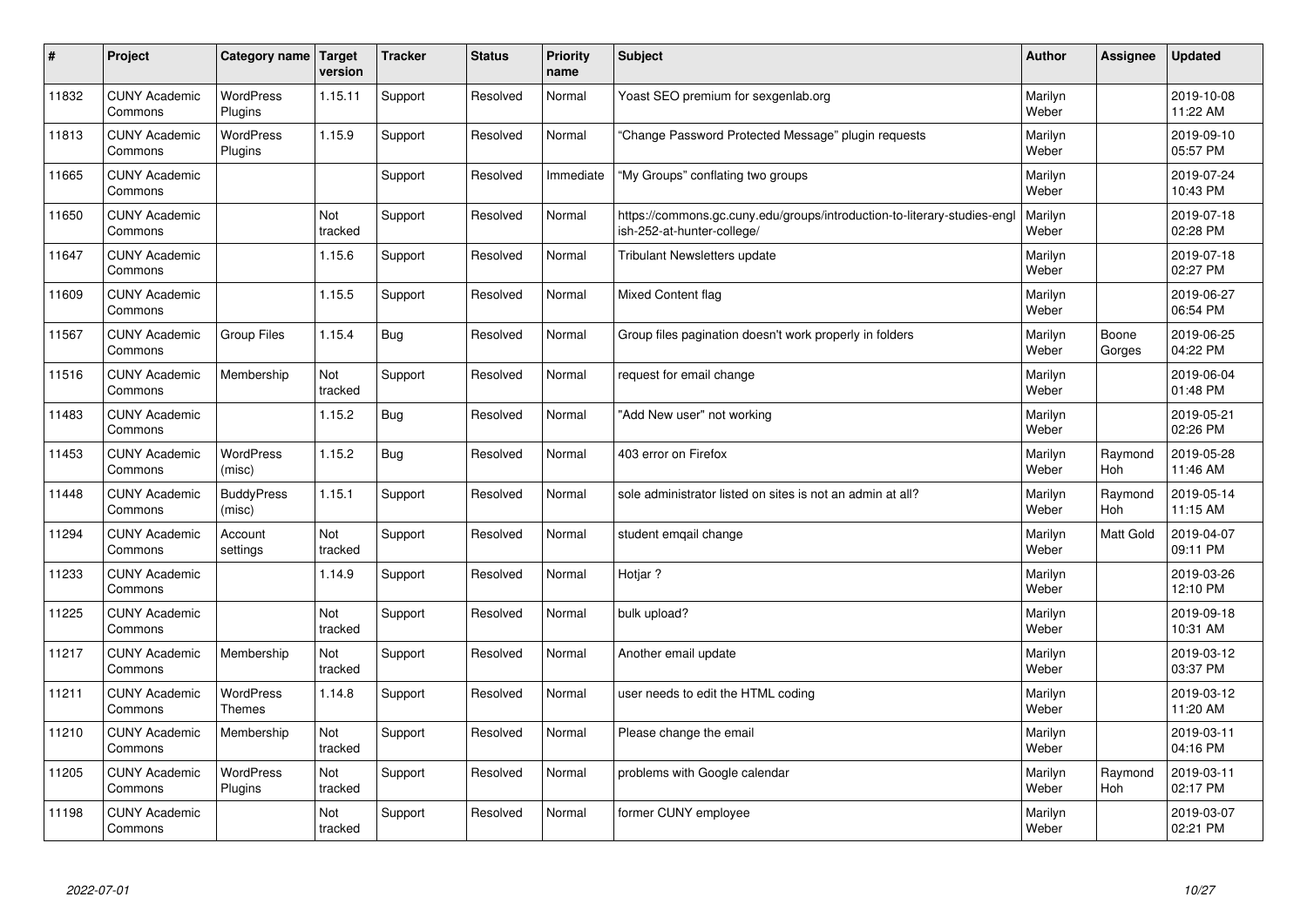| $\vert$ # | Project                         | Category name                    | Target<br>version     | <b>Tracker</b> | <b>Status</b> | <b>Priority</b><br>name | <b>Subject</b>                              | <b>Author</b>    | Assignee       | <b>Updated</b>         |
|-----------|---------------------------------|----------------------------------|-----------------------|----------------|---------------|-------------------------|---------------------------------------------|------------------|----------------|------------------------|
| 11147     | <b>CUNY Academic</b><br>Commons | Membership                       | Not<br>tracked        | Support        | Resolved      | Normal                  | employee email change                       | Marilyn<br>Weber |                | 2019-03-12<br>03:58 PM |
| 11127     | <b>CUNY Academic</b><br>Commons | Membership                       | Not<br>tracked        | Support        | Resolved      | Normal                  | user with new campus affiliation            | Marilyn<br>Weber |                | 2019-02-19<br>02:09 PM |
| 11091     | <b>CUNY Academic</b><br>Commons | <b>BuddyPress</b><br><b>Docs</b> | 1.14.7                | Support        | Resolved      | Normal                  | word limit for comments on a group doc?     | Marilyn<br>Weber |                | 2019-02-26<br>02:04 PM |
| 11088     | <b>CUNY Academic</b><br>Commons | Group Blogs                      | Not<br>tracked        | <b>Bug</b>     | Resolved      | Normal                  | no notification for comments                | Marilyn<br>Weber |                | 2019-02-15<br>03:30 PM |
| 11031     | <b>CUNY Academic</b><br>Commons |                                  | Not<br>tracked        | Support        | Resolved      | Normal                  | new group with seemingly old topics         | Marilyn<br>Weber |                | 2019-02-11<br>12:17 PM |
| 11029     | <b>CUNY Academic</b><br>Commons | Authentication                   | 1.14.9                | Support        | Resolved      | Normal                  | Sujatha Fernandes cannot edit her site      | Marilyn<br>Weber | Raymond<br>Hoh | 2019-03-26<br>12:10 PM |
| 11017     | <b>CUNY Academic</b><br>Commons |                                  | Not<br>tracked        | Support        | Resolved      | Normal                  | site didn't save?                           | Marilyn<br>Weber |                | 2019-01-25<br>03:47 PM |
| 11006     | <b>CUNY Academic</b><br>Commons | Groups (misc)                    | 1.14.6                | Support        | Resolved      | Normal                  | removing members from a group isn't working | Marilyn<br>Weber |                | 2019-01-24<br>03:18 PM |
| 11003     | <b>CUNY Academic</b><br>Commons |                                  | Not<br>tracked        | Support        | Resolved      | Normal                  | user email change                           | Marilyn<br>Weber |                | 2019-01-24<br>02:50 PM |
| 11002     | <b>CUNY Academic</b><br>Commons |                                  | Not<br>tracked        | Support        | Resolved      | Normal                  | open link in a new tab not working          | Marilyn<br>Weber |                | 2019-06-03<br>07:57 PM |
| 10986     | <b>CUNY Academic</b><br>Commons |                                  | Not<br>tracked        | Support        | Resolved      | Normal                  | PDF embedder provoking error                | Marilyn<br>Weber |                | 2019-03-29<br>04:28 PM |
| 10941     | <b>CUNY Academic</b><br>Commons | Membership                       | Not<br>tracked        | Support        | Resolved      | Normal                  | update user email                           | Marilyn<br>Weber |                | 2019-02-13<br>02:24 PM |
| 10932     | <b>CUNY Academic</b><br>Commons |                                  |                       | Support        | Resolved      | Normal                  | add me as admin to meenaalexander.com       | Marilyn<br>Weber | Matt Gold      | 2019-01-09<br>02:12 PM |
| 10910     | <b>CUNY Academic</b><br>Commons | Membership                       | Not<br>tracked        | Support        | Resolved      | Normal                  | request to be an admin to a prof's site     | Marilyn<br>Weber |                | 2019-01-04<br>10:45 AM |
| 10820     | <b>CUNY Academic</b><br>Commons |                                  | Not<br>tracked        | Support        | Resolved      | Normal                  | retrieve deleted pages/posts                | Marilyn<br>Weber |                | 2018-12-13<br>06:33 PM |
| 10810     | <b>CUNY Academic</b><br>Commons | WordPress<br>(misc)              | 1.14.2                | <b>Bug</b>     | Resolved      | Normal                  | Sites set as public are becoming private    | Marilyn<br>Weber |                | 2018-12-11<br>10:15 AM |
| 10772     | <b>CUNY Academic</b><br>Commons | Groups (misc)                    | 1.14.2                | <b>Bug</b>     | Resolved      | Normal                  | can't create groups                         | Marilyn<br>Weber |                | 2018-12-04<br>10:42 AM |
| 10606     | <b>CUNY Academic</b><br>Commons | cdev.gc.cuny.ed<br>П             | <b>Not</b><br>tracked | Support        | Resolved      | Normal                  | problems with testing environment           | Marilyn<br>Weber |                | 2018-11-02<br>10:27 AM |
| 10537     | <b>CUNY Academic</b><br>Commons |                                  | Not<br>tracked        | Bug            | Resolved      | Normal                  | jpegs not showing                           | Marilyn<br>Weber |                | 2018-10-23<br>10:51 AM |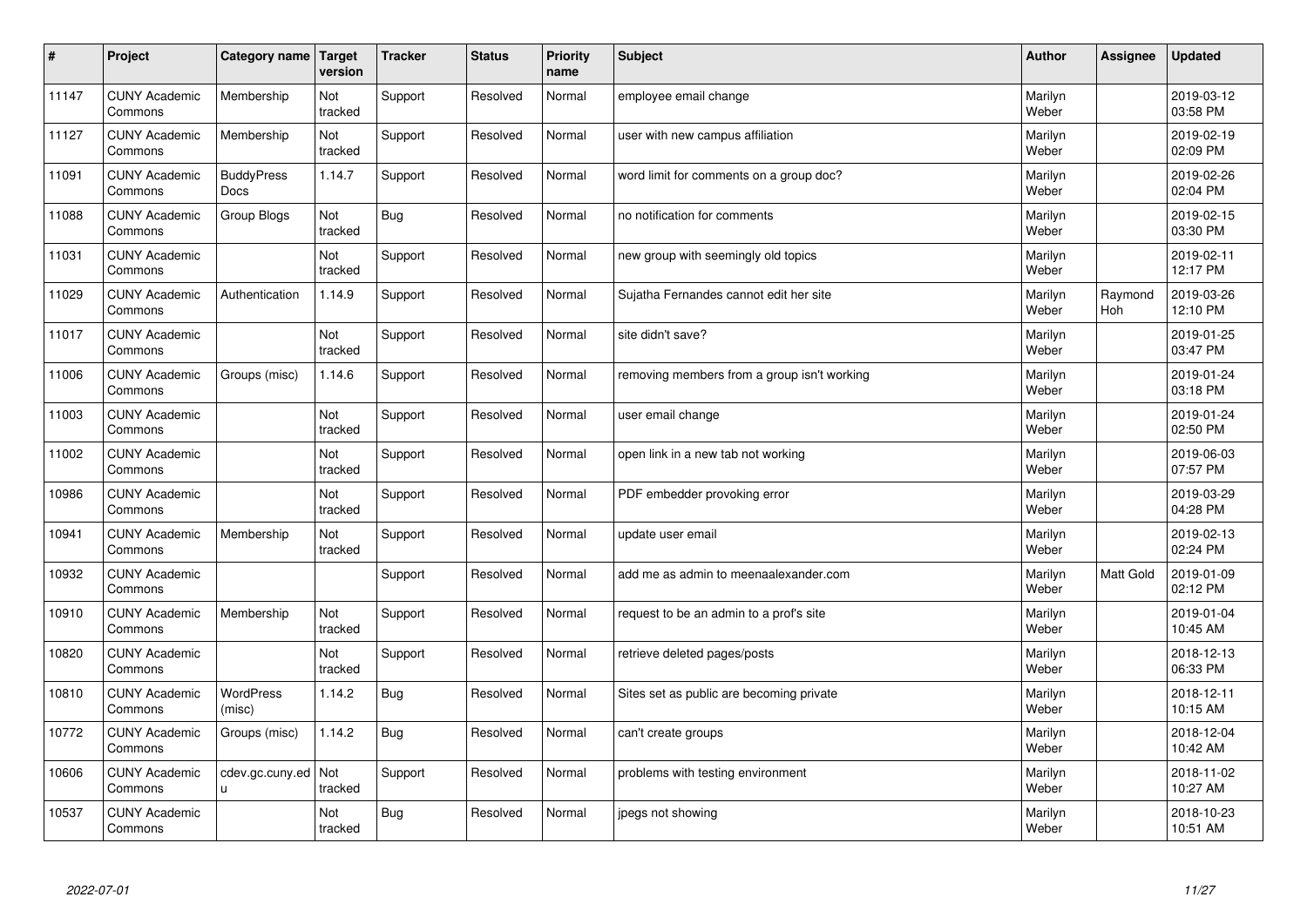| #     | Project                         | Category name                 | Target<br>version | <b>Tracker</b> | <b>Status</b> | <b>Priority</b><br>name | <b>Subject</b>                                                                           | <b>Author</b>    | Assignee              | <b>Updated</b>         |
|-------|---------------------------------|-------------------------------|-------------------|----------------|---------------|-------------------------|------------------------------------------------------------------------------------------|------------------|-----------------------|------------------------|
| 10440 | <b>CUNY Academic</b><br>Commons |                               | Not<br>tracked    | Support        | Resolved      | Normal                  | Acert post problem                                                                       | Marilyn<br>Weber |                       | 2018-12-10<br>03:57 PM |
| 10407 | <b>CUNY Academic</b><br>Commons |                               | Not<br>tracked    | Support        | Resolved      | Normal                  | toolbar problem                                                                          | Marilyn<br>Weber | Boone<br>Gorges       | 2018-10-23<br>10:52 AM |
| 10387 | <b>CUNY Academic</b><br>Commons | Membership                    | Not<br>tracked    | Support        | Resolved      | Normal                  | remove user page                                                                         | Marilyn<br>Weber |                       | 2018-09-28<br>02:26 PM |
| 10361 | <b>CUNY Academic</b><br>Commons | Group Forums                  | 1.13.10           | <b>Bug</b>     | Resolved      | Normal                  | forum post pending oddity                                                                | Marilyn<br>Weber |                       | 2018-09-25<br>10:45 AM |
| 10298 | <b>CUNY Academic</b><br>Commons |                               | Not<br>tracked    | Support        | Resolved      | Normal                  | RSS feed to itunes problem                                                               | Marilyn<br>Weber |                       | 2018-12-10<br>03:57 PM |
| 10266 | <b>CUNY Academic</b><br>Commons |                               |                   | Support        | Resolved      | Normal                  | GC email change requested                                                                | Marilyn<br>Weber | <b>Matt Gold</b>      | 2018-08-30<br>03:07 PM |
| 10257 | <b>CUNY Academic</b><br>Commons | Membership                    | Not<br>tracked    | Support        | Resolved      | Normal                  | change the email from @login.cuny.edu to campu email                                     | Marilyn<br>Weber |                       | 2018-12-10<br>03:55 PM |
| 10256 | <b>CUNY Academic</b><br>Commons |                               |                   | Support        | Resolved      | Normal                  | email change requested                                                                   | Marilyn<br>Weber | Matt Gold             | 2018-08-29<br>02:52 PM |
| 10245 | <b>CUNY Academic</b><br>Commons | Email<br><b>Notifications</b> | 1.13.8            | Support        | Resolved      | Urgent                  | Placeholders in action emails (activation, password reset) not being<br>properly swapped | Marilyn<br>Weber | Raymond<br><b>Hoh</b> | 2018-08-30<br>04:02 PM |
| 10240 | <b>CUNY Academic</b><br>Commons | WordPress<br>Plugins          | 1.13.8            | Support        | Resolved      | Normal                  | require-featured-image plug-in request                                                   | Marilyn<br>Weber |                       | 2018-08-29<br>05:15 PM |
| 10239 | <b>CUNY Academic</b><br>Commons |                               | Not<br>tracked    | Support        | Resolved      | Normal                  | musicroombooking.commons.gc.cuny.edu                                                     | Marilyn<br>Weber |                       | 2018-08-29<br>03:06 PM |
| 10227 | <b>CUNY Academic</b><br>Commons |                               |                   | Support        | Resolved      | Normal                  | user incorrectly entered her email address                                               | Marilyn<br>Weber | <b>Matt Gold</b>      | 2018-08-26<br>08:55 PM |
| 10176 | <b>CUNY Academic</b><br>Commons | Documentation                 | Not<br>tracked    | <b>Bug</b>     | Resolved      | Normal                  | domain mapping requests                                                                  | Marilyn<br>Weber | scott voth            | 2018-08-29<br>05:30 PM |
| 10133 | <b>CUNY Academic</b><br>Commons | <b>WordPress</b><br>(misc)    | Not<br>tracked    | Support        | Resolved      | Normal                  | two Commons sites to be migrated elsewhere                                               | Marilyn<br>Weber |                       | 2018-12-10<br>03:54 PM |
| 10101 | <b>CUNY Academic</b><br>Commons |                               | 1.13.7            | <b>Bug</b>     | Resolved      | Normal                  | URL changes within Manage section of groups                                              | Marilyn<br>Weber |                       | 2018-08-03<br>01:54 PM |
| 10066 | <b>CUNY Academic</b><br>Commons | Membership                    | Not<br>tracked    | Support        | Resolved      | Normal                  | add me as an admin to https://pkms.commons.gc.cuny.edu/                                  | Marilyn<br>Weber |                       | 2018-07-26<br>11:54 AM |
| 10059 | <b>CUNY Academic</b><br>Commons | WordPress<br>Themes           | Not<br>tracked    | Support        | Resolved      | Normal                  | Magazine Premium theme for new site                                                      | Marilyn<br>Weber |                       | 2020-02-17<br>03:39 PM |
| 10035 | <b>CUNY Academic</b><br>Commons |                               | Not<br>tracked    | <b>Bug</b>     | Resolved      | Normal                  | Reconnecting user to site                                                                | Marilyn<br>Weber |                       | 2018-07-23<br>11:55 AM |
| 10006 | <b>CUNY Academic</b><br>Commons | Membership                    | Not<br>tracked    | Support        | Resolved      | Normal                  | another email change request                                                             | Marilyn<br>Weber |                       | 2018-07-13<br>12:36 PM |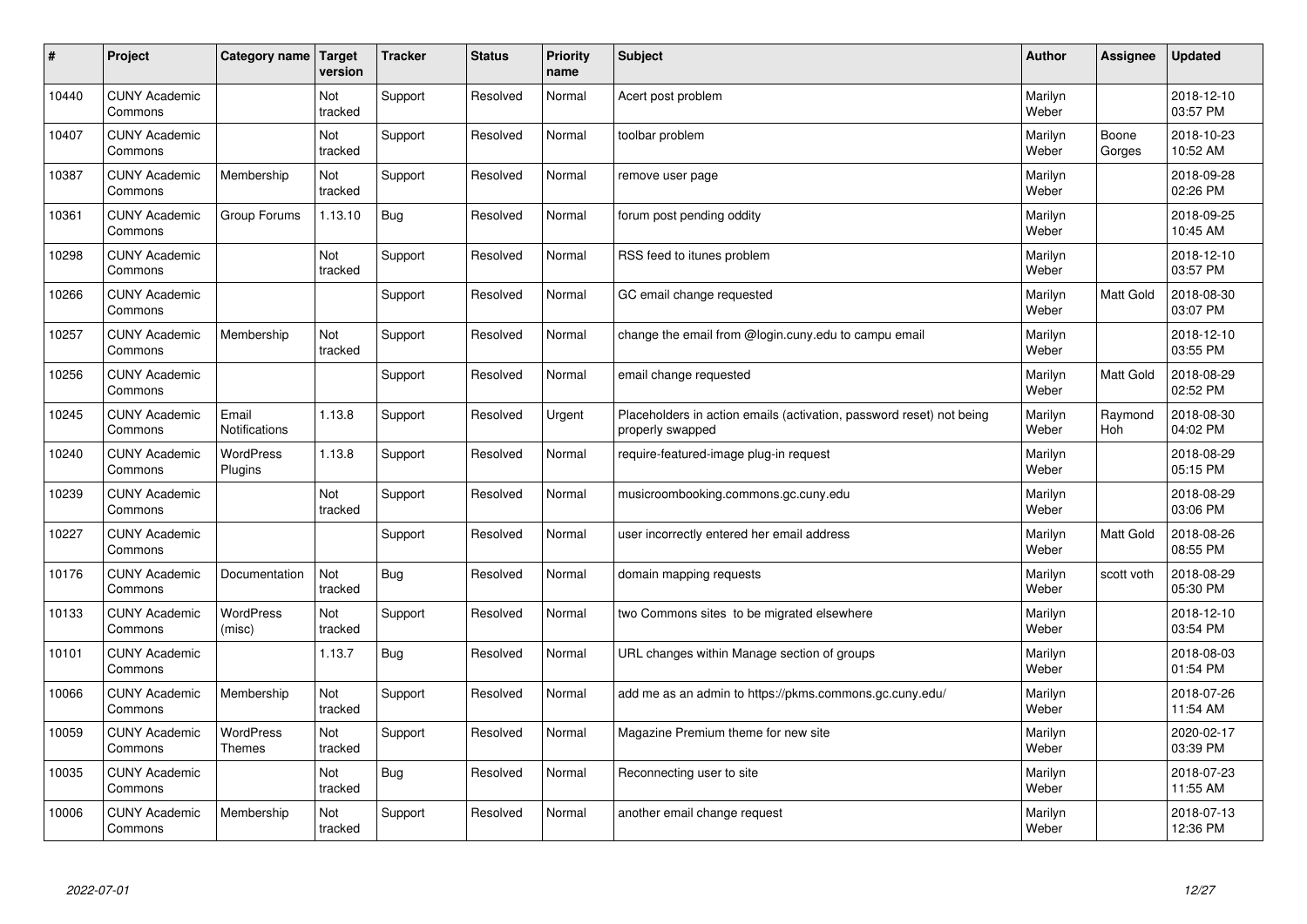| #    | Project                         | Category name               | Target<br>version | <b>Tracker</b> | <b>Status</b> | <b>Priority</b><br>name | <b>Subject</b>                                     | <b>Author</b>    | Assignee         | <b>Updated</b>         |
|------|---------------------------------|-----------------------------|-------------------|----------------|---------------|-------------------------|----------------------------------------------------|------------------|------------------|------------------------|
| 9992 | <b>CUNY Academic</b><br>Commons |                             | 1.13.6            | Bug            | Resolved      | Normal                  | ACERT website down again                           | Marilyn<br>Weber |                  | 2018-07-10<br>12:15 PM |
| 9965 | <b>CUNY Academic</b><br>Commons | <b>WordPress</b><br>Plugins | 1.13.4            | Support        | Resolved      | Normal                  | plug-in request for OneTone Companion              | Marilyn<br>Weber | Raymond<br>Hoh   | 2018-06-26<br>12:00 PM |
| 9949 | <b>CUNY Academic</b><br>Commons |                             | 1.13.4            | Support        | Resolved      | Normal                  | raise storage space limit?                         | Marilyn<br>Weber | Boone<br>Gorges  | 2018-06-26<br>12:00 PM |
| 9928 | <b>CUNY Academic</b><br>Commons | Account<br>settings         |                   | Support        | Resolved      | Normal                  | email change request from former student           | Marilyn<br>Weber | Matt Gold        | 2018-06-14<br>10:20 AM |
| 9927 | <b>CUNY Academic</b><br>Commons | Membership                  | Not<br>tracked    | Support        | Resolved      | Normal                  | wrong email used                                   | Marilyn<br>Weber | Matt Gold        | 2018-06-14<br>10:21 AM |
| 9919 | <b>CUNY Academic</b><br>Commons |                             | Not<br>tracked    | Bug            | Resolved      | Normal                  | admin of https://sphcurriculum.commons.gc.cuny.edu | Marilyn<br>Weber |                  | 2018-06-12<br>09:37 PM |
| 9889 | <b>CUNY Academic</b><br>Commons |                             | Not<br>tracked    | Support        | Resolved      | Normal                  | remove comments from activity feed?                | Marilyn<br>Weber |                  | 2018-12-10<br>03:53 PM |
| 9888 | <b>CUNY Academic</b><br>Commons | <b>WordPress</b><br>Plugins | 1.13.3            | Support        | Resolved      | Normal                  | Business directory Plug-in request                 | Marilyn<br>Weber |                  | 2018-06-12<br>11:52 AM |
| 9886 | <b>CUNY Academic</b><br>Commons | cuny.is                     | Not<br>tracked    | Support        | Resolved      | Normal                  | cuny.is SSL                                        | Marilyn<br>Weber |                  | 2018-10-26<br>02:07 PM |
| 9828 | <b>CUNY Academic</b><br>Commons | Domain<br>Mapping           | 1.13.3            | <b>Bug</b>     | Resolved      | High                    | redirecting problem                                | Marilyn<br>Weber | Raymond<br>Hoh   | 2018-05-24<br>02:39 PM |
| 9823 | <b>CUNY Academic</b><br>Commons | Account<br>settings         | Not<br>tracked    | Support        | Resolved      | Normal                  | email change                                       | Marilyn<br>Weber | Matt Gold        | 2018-05-23<br>01:58 PM |
| 9787 | <b>CUNY Academic</b><br>Commons | Registration                |                   | Support        | Resolved      | Normal                  | email change request                               | Marilyn<br>Weber | <b>Matt Gold</b> | 2018-05-16<br>09:55 PM |
| 9780 | <b>CUNY Academic</b><br>Commons |                             | Not<br>tracked    | Support        | Resolved      | Normal                  | remove the phone number on this profile?           | Marilyn<br>Weber |                  | 2018-05-15<br>10:35 AM |
| 9779 | <b>CUNY Academic</b><br>Commons | Membership                  | Not<br>tracked    | Support        | Resolved      | Normal                  | user not sure if she is registered.                | Marilyn<br>Weber |                  | 2018-12-10<br>03:53 PM |
| 9768 | <b>CUNY Academic</b><br>Commons |                             | 1.13.2            | <b>Bug</b>     | Resolved      | High                    | search function on the Directory page              | Marilyn<br>Weber | Boone<br>Gorges  | 2018-05-14<br>08:45 PM |
| 9767 | <b>CUNY Academic</b><br>Commons | Registration                | Not<br>tracked    | Support        | Resolved      | Normal                  | user deleted account but now needs one             | Marilyn<br>Weber |                  | 2018-05-11<br>02:39 PM |
| 9725 | <b>CUNY Academic</b><br>Commons |                             | Not<br>tracked    | Support        | Resolved      | Normal                  | problems with deleting a site                      | Marilyn<br>Weber |                  | 2018-05-07<br>10:24 PM |
| 9659 | <b>CUNY Academic</b><br>Commons | Account<br>settings         |                   | Support        | Resolved      | Normal                  | user email change                                  | Marilyn<br>Weber | <b>Matt Gold</b> | 2018-04-24<br>12:08 PM |
| 9604 | <b>CUNY Academic</b><br>Commons |                             | Not<br>tracked    | Support        | Resolved      | Normal                  | (Marilyn) can only log into cdev as teststudent    | Marilyn<br>Weber |                  | 2018-04-21<br>10:20 AM |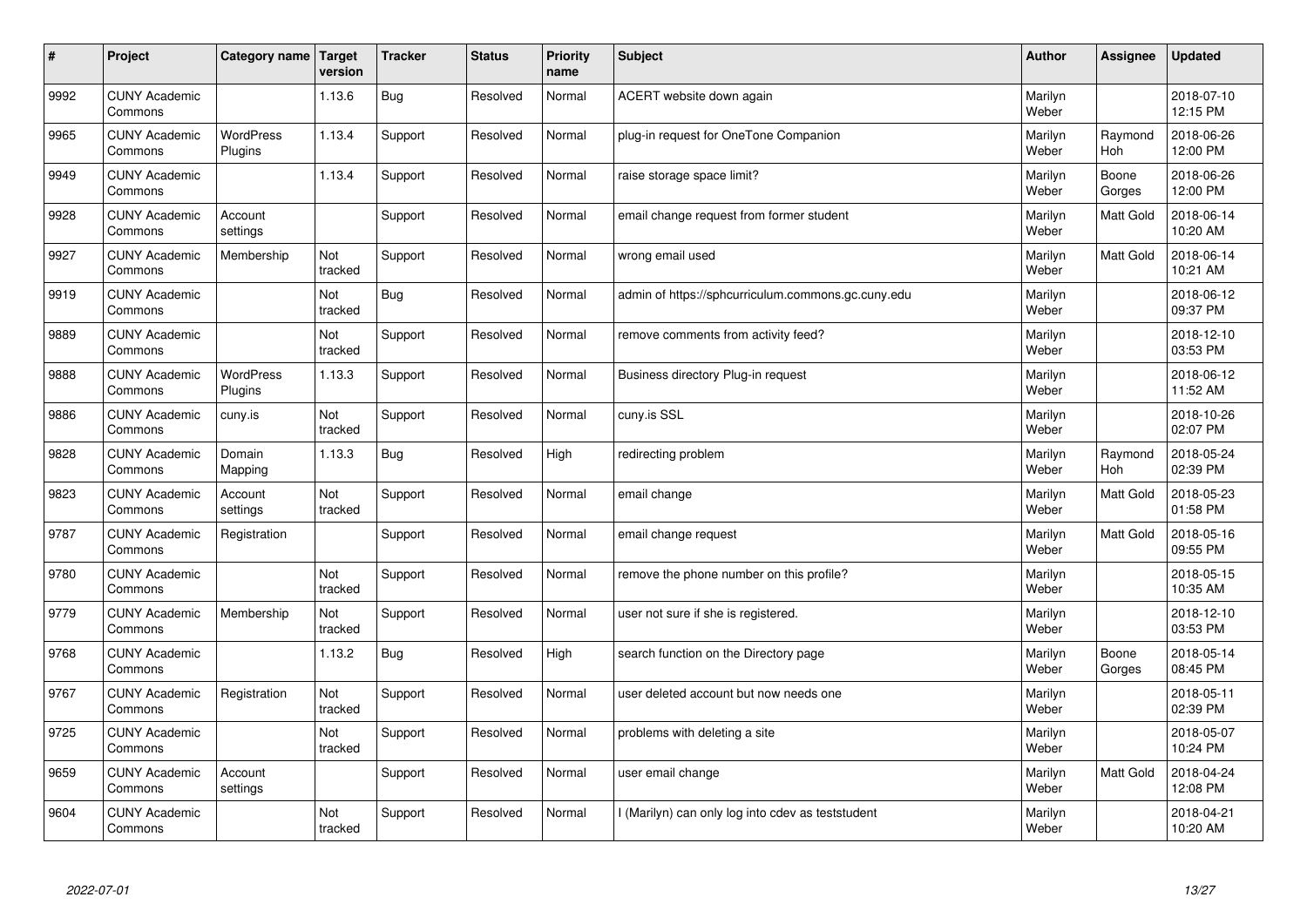| $\sharp$ | Project                         | Category name               | Target<br>version | <b>Tracker</b> | <b>Status</b> | <b>Priority</b><br>name | <b>Subject</b>                                       | <b>Author</b>    | Assignee              | <b>Updated</b>         |
|----------|---------------------------------|-----------------------------|-------------------|----------------|---------------|-------------------------|------------------------------------------------------|------------------|-----------------------|------------------------|
| 9541     | <b>CUNY Academic</b><br>Commons | <b>WordPress</b><br>(misc)  | Not<br>tracked    | Support        | Resolved      | Normal                  | repeating header banner                              | Marilyn<br>Weber | Raymond<br><b>Hoh</b> | 2018-04-06<br>12:33 PM |
| 9535     | <b>CUNY Academic</b><br>Commons |                             | Not<br>tracked    | Support        | Resolved      | Normal                  | admin for https://video.commons.gc.cuny.edu/?        | Marilyn<br>Weber | Matt Gold             | 2018-04-13<br>05:06 PM |
| 9500     | <b>CUNY Academic</b><br>Commons | <b>WordPress</b><br>Plugins | 1.12.12           | Support        | Resolved      | Normal                  | PowerPoint in the media library?                     | Marilyn<br>Weber | Raymond<br><b>Hoh</b> | 2018-04-12<br>02:28 PM |
| 9499     | <b>CUNY Academic</b><br>Commons | <b>WordPress</b><br>(misc)  | Not<br>tracked    | Support        | Resolved      | Normal                  | tiny question - preventing dates on posts?           | Marilyn<br>Weber | Raymond<br><b>Hoh</b> | 2018-04-04<br>03:55 PM |
| 9477     | <b>CUNY Academic</b><br>Commons | Account<br>settings         |                   | Support        | Resolved      | Normal                  | email change request                                 | Marilyn<br>Weber | Matt Gold             | 2018-03-24<br>08:53 AM |
| 9470     | <b>CUNY Academic</b><br>Commons |                             |                   | Bug            | Resolved      | Normal                  | Users not appearing via "Add New"                    | Marilyn<br>Weber |                       | 2018-03-22<br>07:44 PM |
| 9355     | <b>CUNY Academic</b><br>Commons |                             | Not<br>tracked    | Support        | Resolved      | Normal                  | 14gb of video?                                       | Marilyn<br>Weber |                       | 2018-03-13<br>11:56 AM |
| 9340     | <b>CUNY Academic</b><br>Commons | WordPress<br>Plugins        | 1.12.10           | Bug            | Resolved      | Normal                  | change the web preview?                              | Marilyn<br>Weber | Raymond<br>Hoh        | 2018-03-13<br>11:50 AM |
| 9335     | <b>CUNY Academic</b><br>Commons | WordPress<br><b>Themes</b>  | 1.12.10           | Bug            | Resolved      | Normal                  | clone http://digitalscholarship.ccny.cuny.edu site?  | Marilyn<br>Weber | Boone<br>Gorges       | 2018-03-14<br>12:43 PM |
| 9330     | <b>CUNY Academic</b><br>Commons | <b>WordPress</b><br>Plugins | 1.12.10           | Bug            | Resolved      | Normal                  | part 2 of problems with the Leaflet plug -in         | Marilyn<br>Weber |                       | 2018-03-04<br>05:58 PM |
| 9282     | <b>CUNY Academic</b><br>Commons | Group Forums                | 1.12.9            | Bug            | Resolved      | Normal                  | 'Forum ID is missing" error?                         | Marilyn<br>Weber |                       | 2018-02-27<br>10:32 AM |
| 9276     | <b>CUNY Academic</b><br>Commons |                             |                   | Bug            | Resolved      | High                    | problem adding a member to a group - wrong username? | Marilyn<br>Weber |                       | 2018-02-25<br>12:47 PM |
| 9224     | <b>CUNY Academic</b><br>Commons | <b>Group Files</b>          | 1.13              | Feature        | Resolved      | Normal                  | attachments to forum posts clutter up Files area     | Marilyn<br>Weber | Boone<br>Gorges       | 2018-03-22<br>03:34 PM |
| 9223     | <b>CUNY Academic</b><br>Commons |                             | Not<br>tracked    | Support        | Resolved      | Normal                  | moving wordpress sites                               | Marilyn<br>Weber |                       | 2018-02-18<br>08:44 PM |
| 9192     | <b>CUNY Academic</b><br>Commons | <b>WordPress</b><br>Plugins | 1.12.8            | Bug            | Resolved      | Normal                  | problems with the Leaflet plug -in                   | Marilyn<br>Weber | Boone<br>Gorges       | 2018-02-13<br>11:07 AM |
| 9163     | <b>CUNY Academic</b><br>Commons | Layout                      | 1.12.8            | Support        | Resolved      | Normal                  | Mobile responsiveness issues                         | Marilyn<br>Weber | Raymond<br><b>Hoh</b> | 2018-02-13<br>10:49 AM |
| 9162     | <b>CUNY Academic</b><br>Commons | Registration                | Not<br>tracked    | Support        | Resolved      | Normal                  | email change due to user error                       | Marilyn<br>Weber | <b>Matt Gold</b>      | 2018-02-13<br>11:11 AM |
| 9154     | <b>CUNY Academic</b><br>Commons | Events                      | 1.12.8            | <b>Bug</b>     | Resolved      | Normal                  | problem with group calendar                          | Marilyn<br>Weber | Raymond<br>Hoh        | 2018-02-13<br>10:49 AM |
| 9131     | <b>CUNY Academic</b><br>Commons |                             |                   | Support        | Resolved      | Normal                  | webrecorder.io via Firefox                           | Marilyn<br>Weber |                       | 2018-01-29<br>11:11 AM |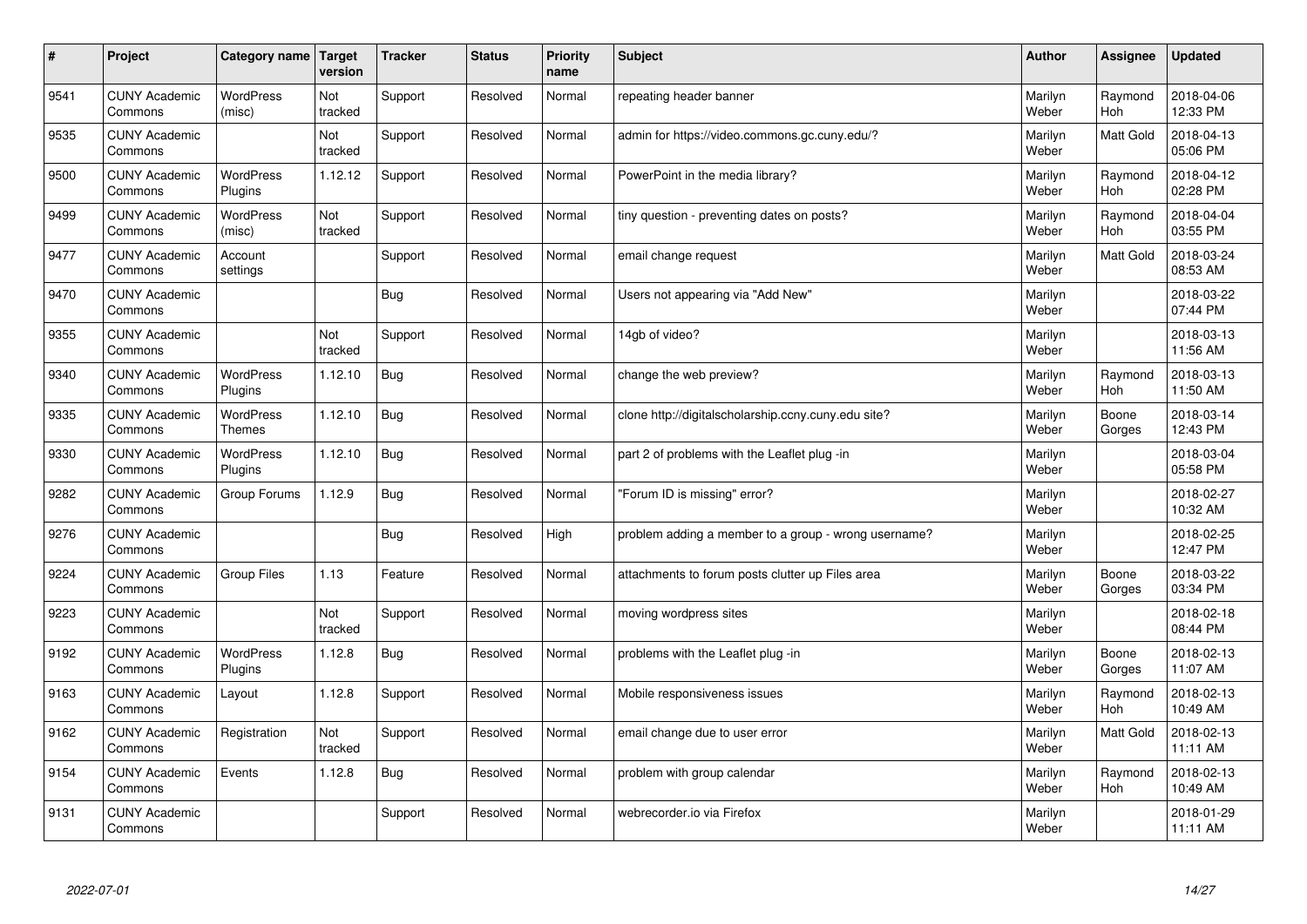| $\sharp$ | Project                         | Category name   Target      | version        | <b>Tracker</b> | <b>Status</b> | <b>Priority</b><br>name | <b>Subject</b>                                                              | <b>Author</b>    | Assignee              | <b>Updated</b>         |
|----------|---------------------------------|-----------------------------|----------------|----------------|---------------|-------------------------|-----------------------------------------------------------------------------|------------------|-----------------------|------------------------|
| 9130     | <b>CUNY Academic</b><br>Commons | Homepage<br>Slides          | Not<br>tracked | Bug            | Resolved      | Normal                  | too many redirects                                                          | Marilyn<br>Weber |                       | 2018-01-29<br>10:27 AM |
| 9087     | <b>CUNY Academic</b><br>Commons | <b>WordPress</b><br>Plugins | 1.12.7         | Support        | Resolved      | Normal                  | request for WP Social Sharing                                               | Marilyn<br>Weber |                       | 2018-01-23<br>11:17 AM |
| 9078     | <b>CUNY Academic</b><br>Commons | <b>WordPress</b><br>Plugins | 1.12.7         | Support        | Resolved      | Normal                  | arcgis web maps?                                                            | Marilyn<br>Weber | Raymond<br><b>Hoh</b> | 2018-01-23<br>11:11 AM |
| 9062     | <b>CUNY Academic</b><br>Commons |                             | Not<br>tracked | <b>Bug</b>     | Resolved      | Normal                  | re-add me as admin of https://commons.gc.cuny.edu/                          | Marilyn<br>Weber |                       | 2018-01-08<br>12:03 PM |
| 9026     | <b>CUNY Academic</b><br>Commons | <b>WordPress</b><br>Plugins | 1.12.6         | Support        | Resolved      | Normal                  | plugin request from Carlos Guevara                                          | Marilyn<br>Weber |                       | 2018-01-03<br>09:33 AM |
| 9004     | <b>CUNY Academic</b><br>Commons | Membership                  | Not<br>tracked | Support        | Resolved      | Normal                  | email change request                                                        | Marilyn<br>Weber |                       | 2017-12-14<br>12:27 PM |
| 8978     | <b>CUNY Academic</b><br>Commons | Groups (misc)               | Not<br>tracked | Support        | Resolved      | Normal                  | removing old groups                                                         | Marilyn<br>Weber |                       | 2018-12-10<br>03:52 PM |
| 8941     | <b>CUNY Academic</b><br>Commons | WordPress<br><b>Themes</b>  | 1.13.1         | Support        | Resolved      | Normal                  | Theme request: ColorNews                                                    | Marilyn<br>Weber |                       | 2018-05-08<br>10:42 AM |
| 8937     | <b>CUNY Academic</b><br>Commons |                             | Not<br>tracked | Bug            | Resolved      | Normal                  | videos gone                                                                 | Marilyn<br>Weber |                       | 2017-12-01<br>11:27 AM |
| 8934     | <b>CUNY Academic</b><br>Commons | Reply By Email              | 1.12.4         | Support        | Resolved      | High                    | RBE "could not post" email should have info about attempted From<br>address | Marilyn<br>Weber | Raymond<br>Hoh        | 2017-12-12<br>11:25 AM |
| 8924     | <b>CUNY Academic</b><br>Commons | WordPress<br>Plugins        | 1.12.4         | Bug            | Resolved      | Normal                  | auto-remove feature on http://pcp.gc.cuny.edu                               | Marilyn<br>Weber | Matt Gold             | 2017-12-04<br>10:18 AM |
| 8917     | <b>CUNY Academic</b><br>Commons | <b>Group Files</b>          | 1.12.3         | Bug            | Resolved      | High                    | Files not downloading from Groups properly                                  | Marilyn<br>Weber | Boone<br>Gorges       | 2017-11-29<br>10:04 PM |
| 8908     | <b>CUNY Academic</b><br>Commons | WordPress<br>Plugins        | 1.12.2         | Support        | Resolved      | Normal                  | Plugin request from Steve Brier                                             | Marilyn<br>Weber |                       | 2017-11-27<br>11:39 AM |
| 8906     | <b>CUNY Academic</b><br>Commons | Redmine                     | Not<br>tracked | Support        | Resolved      | Normal                  | Redmine access?                                                             | Marilyn<br>Weber | Matt Gold             | 2017-11-13<br>06:02 PM |
| 8893     | <b>CUNY Academic</b><br>Commons | Social Paper                | 1.12.1         | Support        | Resolved      | Normal                  | Social paper won't connect to group?                                        | Marilyn<br>Weber |                       | 2017-12-11<br>01:16 PM |
| 8882     | <b>CUNY Academic</b><br>Commons |                             | Not<br>tracked | Support        | Resolved      | Normal                  | question about search engines                                               | Marilyn<br>Weber |                       | 2017-11-01<br>03:26 PM |
| 8878     | <b>CUNY Academic</b><br>Commons | cuny.is                     | Not<br>tracked | Bug            | Resolved      | Urgent                  | cuny is site link won't work                                                | Marilyn<br>Weber | Boone<br>Gorges       | 2017-11-01<br>03:06 PM |
| 8873     | <b>CUNY Academic</b><br>Commons |                             | Not<br>tracked | Support        | Resolved      | Normal                  | maximum file upload size?                                                   | Marilyn<br>Weber |                       | 2017-10-30<br>11:23 AM |
| 8855     | <b>CUNY Academic</b><br>Commons |                             | Not<br>tracked | Support        | Resolved      | Normal                  | another email change request                                                | Marilyn<br>Weber |                       | 2017-10-25<br>10:55 AM |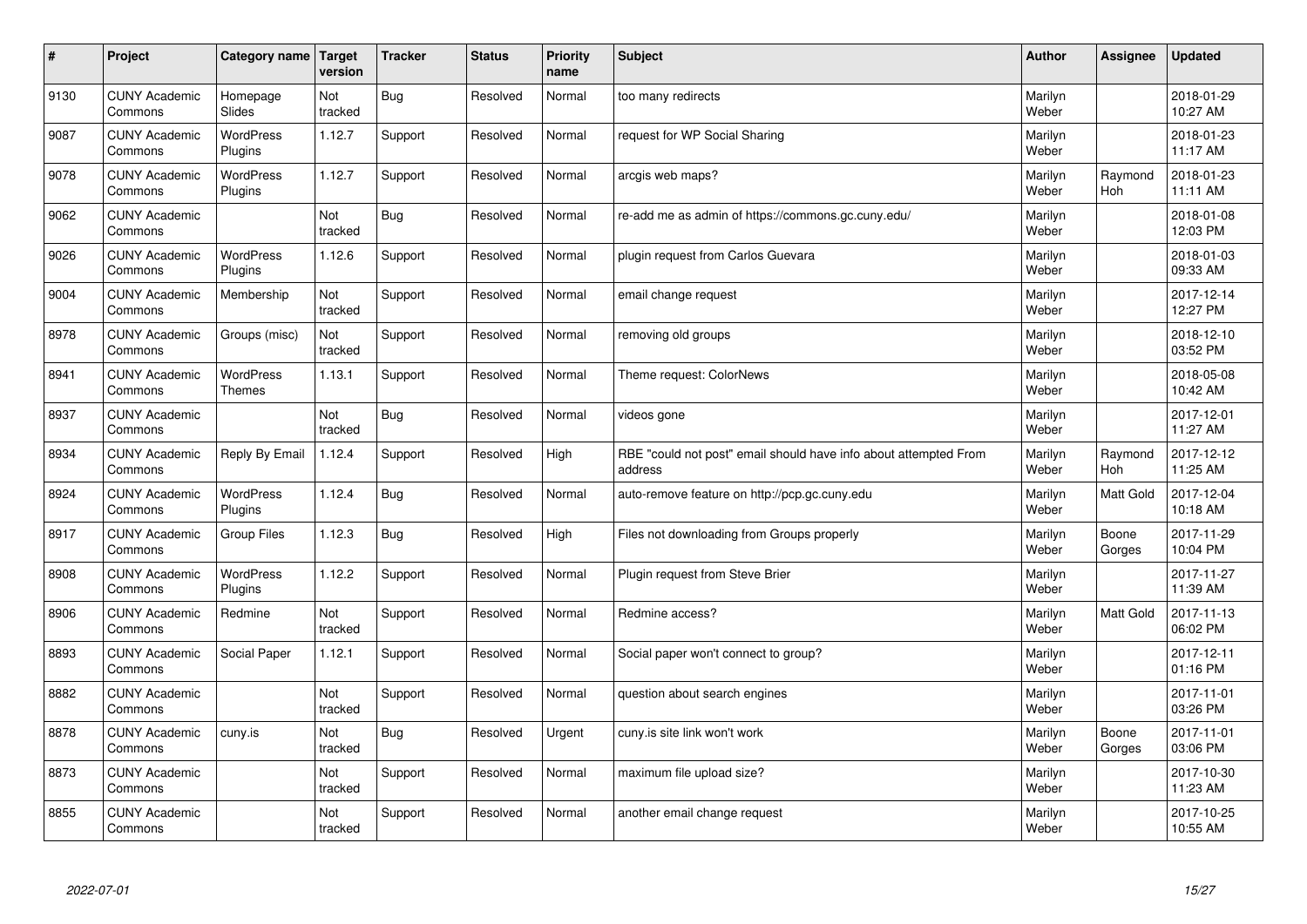| $\vert$ # | Project                         | Category name   Target      | version        | <b>Tracker</b> | <b>Status</b> | <b>Priority</b><br>name | <b>Subject</b>                                           | <b>Author</b>    | Assignee              | <b>Updated</b>         |
|-----------|---------------------------------|-----------------------------|----------------|----------------|---------------|-------------------------|----------------------------------------------------------|------------------|-----------------------|------------------------|
| 8848      | <b>CUNY Academic</b><br>Commons |                             | Not<br>tracked | Support        | Resolved      | Normal                  | email change request                                     | Marilyn<br>Weber |                       | 2017-10-24<br>11:19 AM |
| 8768      | <b>CUNY Academic</b><br>Commons |                             | Not<br>tracked | Support        | Resolved      | Normal                  | unsafe redirect?                                         | Marilyn<br>Weber |                       | 2017-10-06<br>12:14 PM |
| 8729      | <b>CUNY Academic</b><br>Commons |                             | Not<br>tracked | Support        | Resolved      | Normal                  | email change                                             | Marilyn<br>Weber |                       | 2017-09-25<br>02:14 PM |
| 8726      | <b>CUNY Academic</b><br>Commons |                             |                | Support        | Resolved      | Normal                  | Redirect problem                                         | Marilyn<br>Weber |                       | 2017-09-21<br>12:14 PM |
| 8721      | <b>CUNY Academic</b><br>Commons | WordPress<br>Plugins        | 1.11.13        | Bug            | Resolved      | Normal                  | more problems with Events calendar                       | Marilyn<br>Weber |                       | 2017-09-21<br>10:35 AM |
| 8693      | <b>CUNY Academic</b><br>Commons | <b>WordPress</b><br>Plugins |                | Support        | Resolved      | Normal                  | Existing blog wants to replace Mailpoet with Newsletters | Marilyn<br>Weber |                       | 2017-09-12<br>02:24 PM |
| 8661      | <b>CUNY Academic</b><br>Commons | Group Blogs                 | Not<br>tracked | <b>Bug</b>     | Resolved      | Normal                  | new group, old site, can't link?                         | Marilyn<br>Weber |                       | 2017-11-15<br>01:26 PM |
| 8638      | <b>CUNY Academic</b><br>Commons | Group Blogs                 | 1.11.11        | Bug            | Resolved      | Normal                  | members not syncing from group to site                   | Marilyn<br>Weber |                       | 2017-09-01<br>03:50 PM |
| 8630      | <b>CUNY Academic</b><br>Commons | Membership                  | Not<br>tracked | Support        | Resolved      | Normal                  | Change in email/campus                                   | Marilyn<br>Weber |                       | 2017-08-30<br>03:48 PM |
| 8620      | <b>CUNY Academic</b><br>Commons | ZenDesk                     | 1.11.11        | Bug            | Resolved      | High                    | 'Send us a message" not working                          | Marilyn<br>Weber | Raymond<br><b>Hoh</b> | 2017-08-29<br>04:13 PM |
| 8577      | <b>CUNY Academic</b><br>Commons | Membership                  | Not<br>tracked | Support        | Resolved      | Normal                  | another user email change                                | Marilyn<br>Weber |                       | 2017-08-25<br>10:23 AM |
| 8576      | <b>CUNY Academic</b><br>Commons | WordPress<br>Plugins        | 1.11.11        | Support        | Resolved      | Normal                  | Digital Measures plugin request                          | Marilyn<br>Weber |                       | 2017-09-01<br>03:44 PM |
| 8566      | <b>CUNY Academic</b><br>Commons | Membership                  | Not<br>tracked | Support        | Resolved      | Normal                  | user email change                                        | Marilyn<br>Weber |                       | 2017-11-15<br>01:27 PM |
| 8553      | <b>CUNY Academic</b><br>Commons |                             | Not<br>tracked | Support        | Resolved      | Normal                  | storage limits?                                          | Marilyn<br>Weber |                       | 2017-08-18<br>04:36 PM |
| 8552      | <b>CUNY Academic</b><br>Commons | WordPress<br>Plugins        | 1.11.10        | <b>Bug</b>     | Resolved      | Normal                  | Events Calendar problem                                  | Marilyn<br>Weber |                       | 2017-08-18<br>04:36 PM |
| 8531      | <b>CUNY Academic</b><br>Commons | Membership                  | Not<br>tracked | Support        | Resolved      | Normal                  | admin of https://admissions.commons.gc.cuny.edu          | Marilyn<br>Weber |                       | 2017-08-15<br>04:20 PM |
| 8529      | <b>CUNY Academic</b><br>Commons |                             | Not<br>tracked | Support        | Resolved      | Normal                  | Iframe regiest?                                          | Marilyn<br>Weber |                       | 2017-08-16<br>04:40 PM |
| 8481      | <b>CUNY Academic</b><br>Commons | Membership                  | Not<br>tracked | Support        | Resolved      | Normal                  | admin of http://swipanalytic.org/organizers/             | Marilyn<br>Weber |                       | 2019-02-19<br>01:58 PM |
| 8471      | <b>CUNY Academic</b><br>Commons |                             | Not<br>tracked | Support        | Resolved      | Normal                  | admin at https://commons.gc.cuny.edu/                    | Marilyn<br>Weber |                       | 2017-09-06<br>01:50 PM |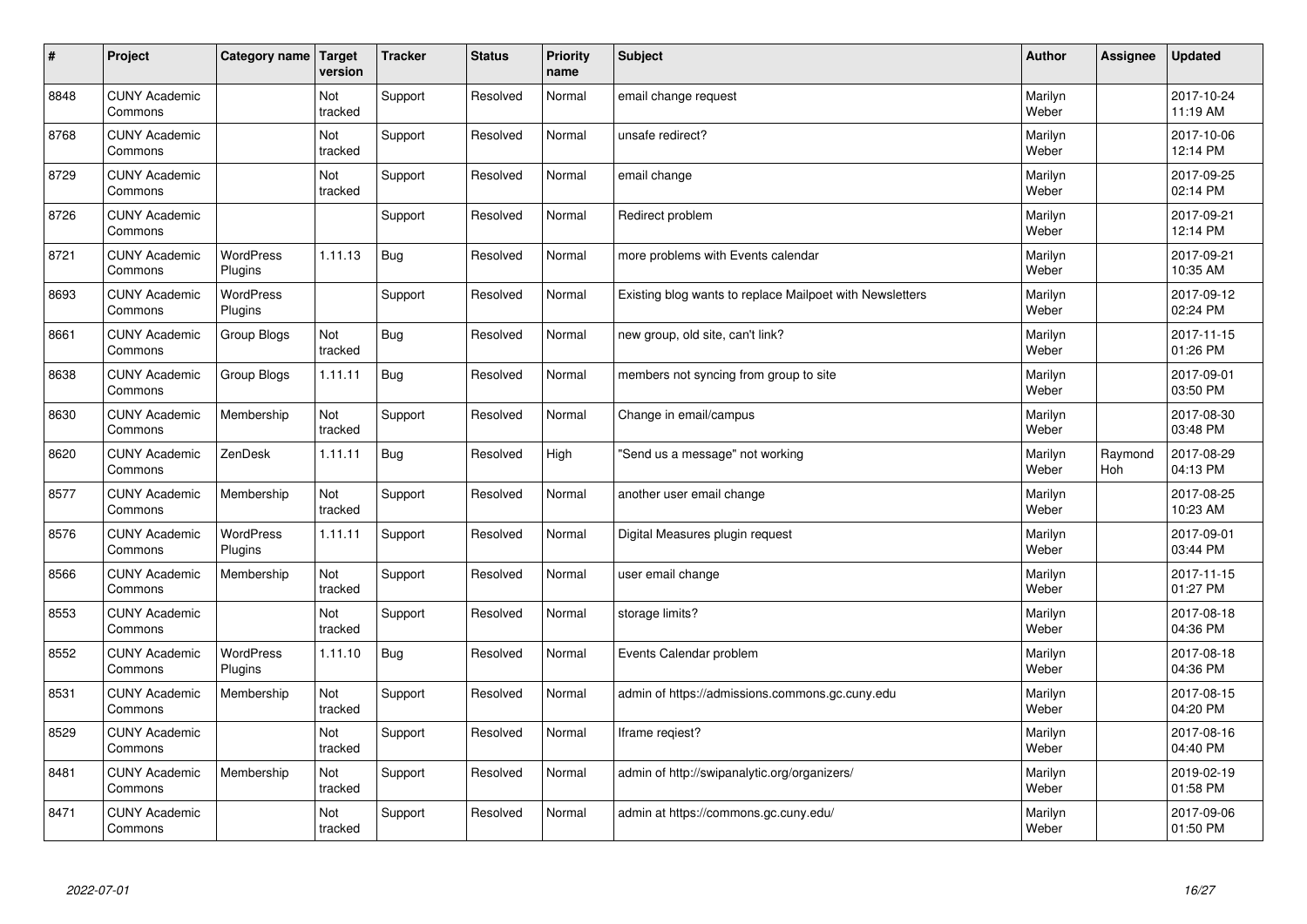| $\vert$ # | Project                         | Category name                     | <b>Target</b><br>version | <b>Tracker</b>    | <b>Status</b> | <b>Priority</b><br>name | <b>Subject</b>                                                                          | <b>Author</b>    | Assignee        | <b>Updated</b>         |
|-----------|---------------------------------|-----------------------------------|--------------------------|-------------------|---------------|-------------------------|-----------------------------------------------------------------------------------------|------------------|-----------------|------------------------|
| 8464      | <b>CUNY Academic</b><br>Commons |                                   | Not<br>tracked           | Support           | Resolved      | Normal                  | WP UI                                                                                   | Marilyn<br>Weber |                 | 2017-10-11<br>11:23 AM |
| 8459      | <b>CUNY Academic</b><br>Commons |                                   | Not<br>tracked           | Documentatio<br>n | Resolved      | Normal                  | comprehensive list of plugins?                                                          | Marilyn<br>Weber |                 | 2017-10-11<br>11:24 AM |
| 8446      | <b>CUNY Academic</b><br>Commons | <b>WordPress</b><br>Plugins       | 1.11.14                  | Support           | Resolved      | Normal                  | request for multiple accordion menu plugins                                             | Marilyn<br>Weber |                 | 2018-05-07<br>09:57 PM |
| 8429      | <b>CUNY Academic</b><br>Commons | Membership                        | Not<br>tracked           | Support           | Resolved      | Normal                  | Please make me an admin of https://arc.commons.gc.cuny.edu                              | Marilyn<br>Weber | Boone<br>Gorges | 2017-07-24<br>03:33 PM |
| 8401      | <b>CUNY Academic</b><br>Commons | Membership                        | Not<br>tracked           | Support           | Resolved      | Normal                  | add me as an admin                                                                      | Marilyn<br>Weber | Boone<br>Gorges | 2017-07-11<br>11:40 AM |
| 8379      | <b>CUNY Academic</b><br>Commons |                                   | Not<br>tracked           | Support           | Resolved      | Normal                  | request for site build help                                                             | Marilyn<br>Weber |                 | 2017-07-01<br>10:48 AM |
| 8308      | <b>CUNY Academic</b><br>Commons | <b>WordPress</b><br>Plugins       | Not<br>tracked           | Support           | Resolved      | Normal                  | WP Migration plugin                                                                     | Marilyn<br>Weber |                 | 2017-11-15<br>01:27 PM |
| 8289      | <b>CUNY Academic</b><br>Commons |                                   | <b>Not</b><br>tracked    | Support           | Resolved      | Normal                  | removing my access to sites                                                             | Marilyn<br>Weber | Luke<br>Waltzer | 2017-06-19<br>12:40 PM |
| 8259      | <b>CUNY Academic</b><br>Commons |                                   | Not<br>tracked           | <b>Bug</b>        | Resolved      | Normal                  | missing dashboard                                                                       | Marilyn<br>Weber |                 | 2017-11-15<br>01:28 PM |
| 8222      | <b>CUNY Academic</b><br>Commons | Membership                        | Not<br>tracked           | Support           | Resolved      | Normal                  | Admin for iletc.commons.gc.cuny.edu                                                     | Marilyn<br>Weber | Boone<br>Gorges | 2017-06-08<br>10:06 AM |
| 8200      | <b>CUNY Academic</b><br>Commons | Groups (misc)                     | Not<br>tracked           | <b>Bug</b>        | Resolved      | Normal                  | Announcements has disappeared                                                           | Marilyn<br>Weber | Boone<br>Gorges | 2017-05-26<br>04:04 PM |
| 8131      | <b>CUNY Academic</b><br>Commons | <b>WordPress</b><br>Plugins       | 1.11                     | Bug               | Resolved      | Normal                  | Newsletters plug-in                                                                     | Marilyn<br>Weber | Boone<br>Gorges | 2017-05-11<br>09:42 PM |
| 8125      | <b>CUNY Academic</b><br>Commons | <b>WordPress</b><br><b>Themes</b> | 1.10.19                  | Bug               | Resolved      | High                    | careerplan admin page failing to load with "currently unable to handle<br>this request" | Marilyn<br>Weber |                 | 2017-07-13<br>12:54 PM |
| 8120      | <b>CUNY Academic</b><br>Commons | Membership                        | Not<br>tracked           | Support           | Resolved      | Normal                  | add me as an admin to https://nyslavery.commons.gc.cuny.edu                             | Marilyn<br>Weber |                 | 2017-05-10<br>02:19 PM |
| 7995      | <b>CUNY Academic</b><br>Commons | Domain<br>Mapping                 | Not<br>tracked           | Bug               | Resolved      | Urgent                  | http://on.socialpaper.gc.cuny.edu down?                                                 | Marilyn<br>Weber |                 | 2017-04-21<br>11:07 AM |
| 7994      | <b>CUNY Academic</b><br>Commons | WordPress<br>(misc)               | 1.10.17                  | Bug               | Resolved      | Urgent                  | Comments not appearing                                                                  | Marilyn<br>Weber |                 | 2017-04-20<br>11:16 AM |
| 7972      | <b>CUNY Academic</b><br>Commons |                                   | Not<br>tracked           | Support           | Resolved      | Normal                  | expand the memory limit for videos?                                                     | Marilyn<br>Weber |                 | 2017-04-20<br>10:07 AM |
| 7922      | <b>CUNY Academic</b><br>Commons | Membership                        | Not<br>tracked           | Support           | Resolved      | Normal                  | add me as an admin to the MALs alumni site?                                             | Marilyn<br>Weber |                 | 2017-04-06<br>05:19 PM |
| 7836      | <b>CUNY Academic</b><br>Commons | Social Paper                      | Not<br>tracked           | Support           | Resolved      | Normal                  | missing Social Paper                                                                    | Marilyn<br>Weber |                 | 2017-11-15<br>01:31 PM |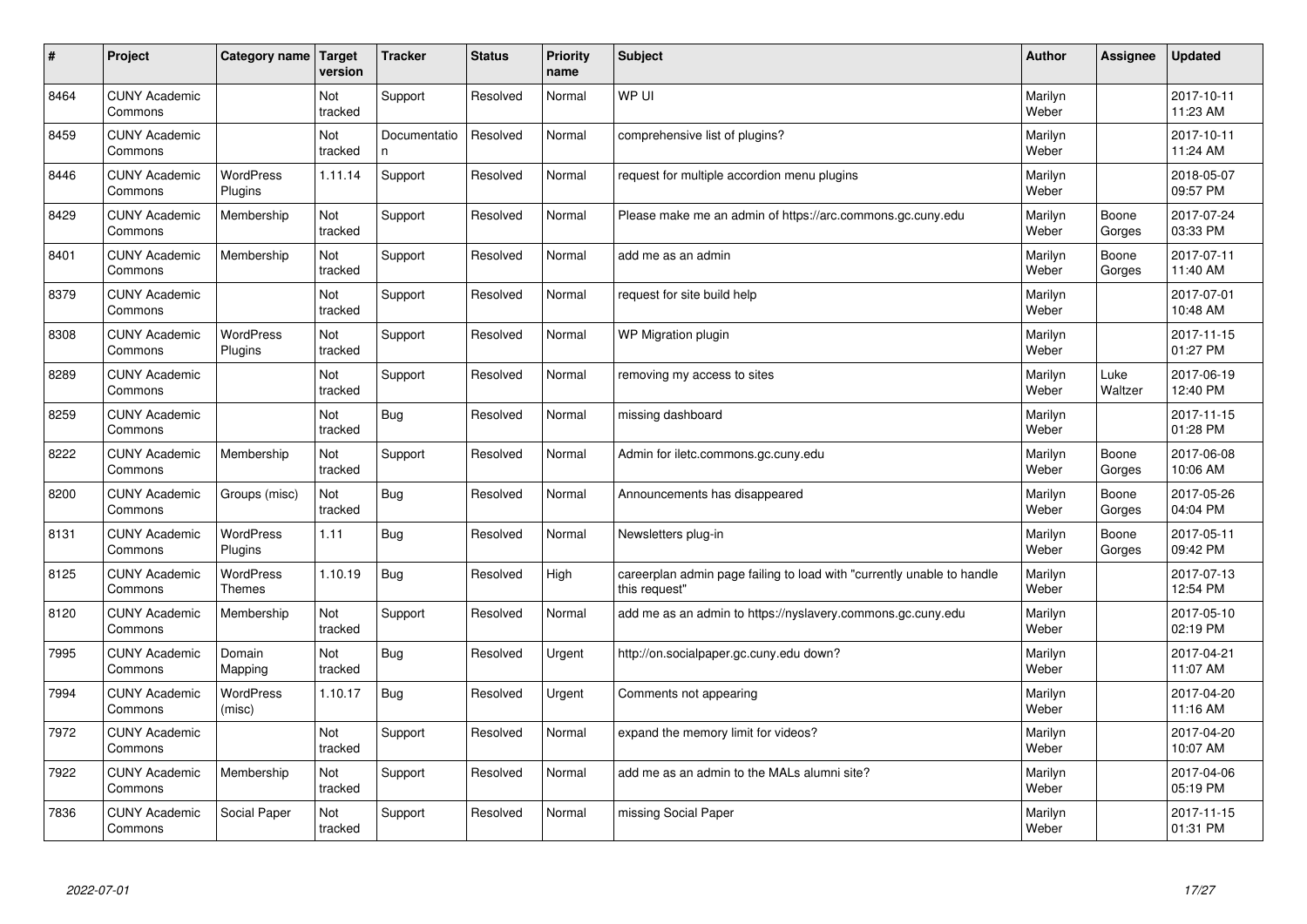| $\sharp$ | Project                         | Category name   Target            | version        | <b>Tracker</b> | <b>Status</b> | <b>Priority</b><br>name | <b>Subject</b>                                 | <b>Author</b>    | Assignee        | <b>Updated</b>         |
|----------|---------------------------------|-----------------------------------|----------------|----------------|---------------|-------------------------|------------------------------------------------|------------------|-----------------|------------------------|
| 7803     | <b>CUNY Academic</b><br>Commons |                                   |                | Bug            | Resolved      | Normal                  | user email change                              | Marilyn<br>Weber |                 | 2017-03-16<br>11:58 AM |
| 7785     | <b>CUNY Academic</b><br>Commons |                                   | Not<br>tracked | Support        | Resolved      | Normal                  | ftp access or files?                           | Marilyn<br>Weber | Boone<br>Gorges | 2017-03-13<br>02:34 PM |
| 7775     | <b>CUNY Academic</b><br>Commons | Membership                        | Not<br>tracked | Support        | Resolved      | Normal                  | Email change                                   | Marilyn<br>Weber |                 | 2017-03-08<br>10:09 PM |
| 7771     | <b>CUNY Academic</b><br>Commons | Membership                        | Not<br>tracked | Support        | Resolved      | Normal                  | User would like to be uncoupled from sites     | Marilyn<br>Weber | Boone<br>Gorges | 2017-03-09<br>12:38 PM |
| 7767     | <b>CUNY Academic</b><br>Commons |                                   | Not<br>tracked | Bug            | Resolved      | Normal                  | Site loading problems                          | Marilyn<br>Weber |                 | 2017-03-21<br>09:57 PM |
| 7745     | <b>CUNY Academic</b><br>Commons | WordPress<br>Plugins              | 1.10.13        | Support        | Resolved      | Normal                  | Featured Video Plus plugin requested           | Marilyn<br>Weber |                 | 2017-03-03<br>01:51 PM |
| 7685     | <b>CUNY Academic</b><br>Commons | Password<br>Reset                 | Not<br>tracked | Support        | Resolved      | Normal                  | temporary password                             | Marilyn<br>Weber | Boone<br>Gorges | 2017-02-15<br>07:36 PM |
| 7684     | <b>CUNY Academic</b><br>Commons | Reply By Email                    | 1.10.12        | Bug            | Resolved      | High                    | trying to post too often error                 | Marilyn<br>Weber | Raymond<br>Hoh  | 2017-02-28<br>12:43 PM |
| 7678     | <b>CUNY Academic</b><br>Commons | Groups (misc)                     | Not<br>tracked | Support        | Resolved      | Normal                  | add admin to student group                     | Marilyn<br>Weber | Boone<br>Gorges | 2017-02-15<br>11:58 AM |
| 7619     | <b>CUNY Academic</b><br>Commons | Membership                        | Not<br>tracked | Support        | Resolved      | Normal                  | outside users for a site that isn't a class?   | Marilyn<br>Weber | Matt Gold       | 2017-11-15<br>06:18 PM |
| 7613     | <b>CUNY Academic</b><br>Commons | Registration                      | Not<br>tracked | Support        | Resolved      | Normal                  | non-matriculated students                      | Marilyn<br>Weber | Boone<br>Gorges | 2017-11-15<br>11:03 AM |
| 7608     | <b>CUNY Academic</b><br>Commons | Registration                      | Not<br>tracked | Feature        | Resolved      | Normal                  | create an account                              | Marilyn<br>Weber |                 | 2017-02-15<br>10:45 PM |
| 7607     | <b>CUNY Academic</b><br>Commons | WordPress<br>(misc)               | Not<br>tracked | Feature        | Resolved      | Normal                  | mp4 files                                      | Marilyn<br>Weber |                 | 2017-02-15<br>07:37 PM |
| 7486     | <b>CUNY Academic</b><br>Commons | Membership                        | Not<br>tracked | Support        | Resolved      | Normal                  | changed email address                          | Marilyn<br>Weber |                 | 2017-01-24<br>10:00 PM |
| 7460     | <b>CUNY Academic</b><br>Commons | <b>WordPress</b><br><b>Themes</b> | 1.10.8         | Support        | Resolved      | Normal                  | install Independent Publisher theme?           | Marilyn<br>Weber | Boone<br>Gorges | 2017-01-21<br>09:34 PM |
| 7349     | <b>CUNY Academic</b><br>Commons | Membership                        | Not<br>tracked | Bug            | Resolved      | Normal                  | <b>LACUNY</b> Institute website                | Marilyn<br>Weber | Boone<br>Gorges | 2017-01-11<br>04:26 PM |
| 7337     | <b>CUNY Academic</b><br>Commons | Membership                        | Not<br>tracked | Bug            | Resolved      | Normal                  | User with new email                            | Marilyn<br>Weber |                 | 2017-01-06<br>11:05 AM |
| 7328     | <b>CUNY Academic</b><br>Commons | <b>WordPress</b><br>Plugins       | Not<br>tracked | Bug            | Resolved      | Normal                  | technical issue with the Events Manager plugin | Marilyn<br>Weber | Raymond<br>Hoh  | 2017-11-15<br>06:19 PM |
| 7310     | <b>CUNY Academic</b><br>Commons |                                   | 1.10.7         | <b>Bug</b>     | Resolved      | Normal                  | Friendship request mystery.                    | Marilyn<br>Weber | Boone<br>Gorges | 2017-01-05<br>03:12 PM |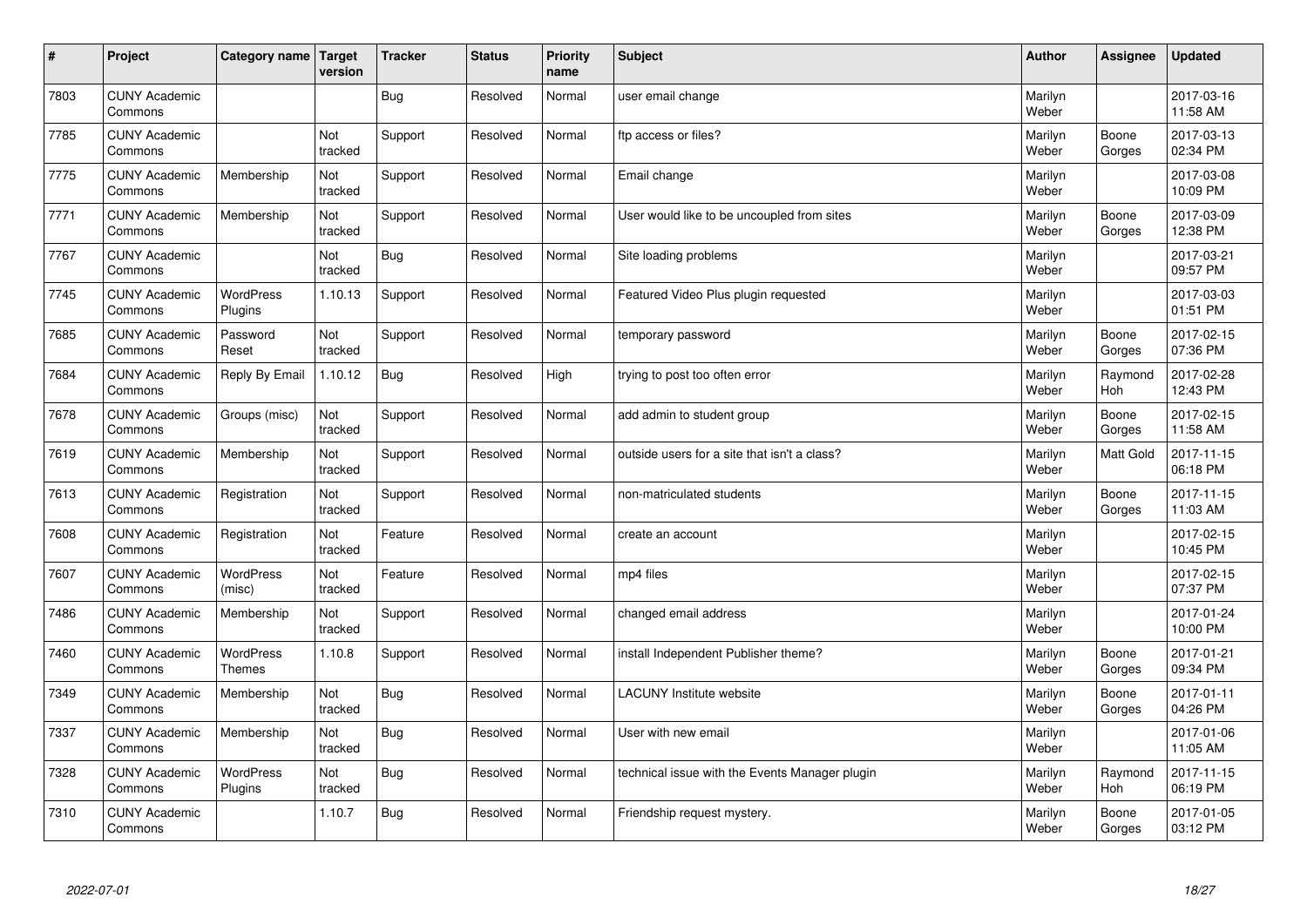| #    | Project                         | Category name                 | <b>Target</b><br>version | <b>Tracker</b> | <b>Status</b> | <b>Priority</b><br>name | <b>Subject</b>                                                              | <b>Author</b>    | Assignee         | <b>Updated</b>         |
|------|---------------------------------|-------------------------------|--------------------------|----------------|---------------|-------------------------|-----------------------------------------------------------------------------|------------------|------------------|------------------------|
| 7223 | <b>CUNY Academic</b><br>Commons | Membership                    | Not<br>tracked           | <b>Bug</b>     | Resolved      | Normal                  | User with two profiles would like to merge them                             | Marilyn<br>Weber | Boone<br>Gorges  | 2017-01-10<br>02:07 PM |
| 7100 | <b>CUNY Academic</b><br>Commons | <b>WordPress</b><br>Plugins   | 1.10.5                   | Bug            | Resolved      | High                    | Cincopa plugin problem                                                      | Marilyn<br>Weber | Boone<br>Gorges  | 2016-12-19<br>10:32 AM |
| 6899 | <b>CUNY Academic</b><br>Commons | Account<br>settings           | Not<br>tracked           | Support        | Resolved      | Normal                  | New user has misspelled her own name                                        | Marilyn<br>Weber | Boone<br>Gorges  | 2016-12-01<br>05:10 PM |
| 6893 | <b>CUNY Academic</b><br>Commons | Group Forums                  |                          | <b>Bug</b>     | Resolved      | Normal                  | Forum for CUNY Academic Commons Team is gone                                | Marilyn<br>Weber | Boone<br>Gorges  | 2016-12-01<br>08:08 AM |
| 6866 | <b>CUNY Academic</b><br>Commons |                               | Not<br>tracked           | Support        | Resolved      | Normal                  | User would like to have her account deleted                                 | Marilyn<br>Weber | <b>Matt Gold</b> | 2017-11-15<br>05:49 PM |
| 6860 | <b>CUNY Academic</b><br>Commons | User<br>Onboarding            | 1.12                     | <b>Bug</b>     | Resolved      | Normal                  | Invitation to join a group is appearing as an invitiation to join the site! | Marilyn<br>Weber | Boone<br>Gorges  | 2017-10-30<br>10:03 AM |
| 6857 | <b>CUNY Academic</b><br>Commons | Blogs<br>(BuddyPress)         | Not<br>tracked           | Support        | Resolved      | Normal                  | Committee on Religion website                                               | Marilyn<br>Weber | Boone<br>Gorges  | 2017-08-17<br>10:24 AM |
| 6851 | <b>CUNY Academic</b><br>Commons | Redmine                       | Not<br>tracked           | Support        | Resolved      | Normal                  | How do I help users join Redmine?                                           | Marilyn<br>Weber | Matt Gold        | 2016-11-28<br>10:16 AM |
| 6818 | <b>CUNY Academic</b><br>Commons | Email<br><b>Notifications</b> | 1.10.3                   | Support        | Resolved      | Normal                  | No more email notifications?                                                | Marilyn<br>Weber |                  | 2016-11-22<br>02:51 PM |
| 6815 | <b>CUNY Academic</b><br>Commons | Password<br>Reset             | Not<br>tracked           | Support        | Resolved      | Normal                  | password reset requested                                                    | Marilyn<br>Weber | Matt Gold        | 2016-11-22<br>10:30 AM |
| 6812 | <b>CUNY Academic</b><br>Commons |                               | Not<br>tracked           | Support        | Resolved      | Normal                  | User cannot change email                                                    | Marilyn<br>Weber | Matt Gold        | 2016-12-01<br>06:24 PM |
| 6656 | <b>CUNY Academic</b><br>Commons | Support                       | Not<br>tracked           | Support        | Resolved      | Normal                  | Remove user profile                                                         | Marilyn<br>Weber | Matt Gold        | 2016-11-10<br>02:18 PM |
| 6626 | <b>CUNY Academic</b><br>Commons | Group Files                   | 1.10.1                   | Bug            | Resolved      | Normal                  | Files from non-member showing up in private group                           | Marilyn<br>Weber | Boone<br>Gorges  | 2016-11-07<br>03:54 PM |
| 6602 | <b>CUNY Academic</b><br>Commons | ZenDesk                       | 1.10                     | <b>Bug</b>     | Resolved      | High                    | Add Friend button not working                                               | Marilyn<br>Weber | Raymond<br>Hoh   | 2016-11-04<br>12:14 PM |
| 6286 | <b>CUNY Academic</b><br>Commons | Groups (misc)                 | Not<br>tracked           | <b>Bug</b>     | Resolved      | Immediate               | Groups pages not displaying at all!                                         | Marilyn<br>Weber | Boone<br>Gorges  | 2017-11-15<br>10:57 AM |
| 6175 | <b>CUNY Academic</b><br>Commons | Account<br>settings           |                          | Support        | Resolved      | Normal                  | Email address (user cannot access old)                                      | Marilyn<br>Weber | Matt Gold        | 2016-11-29<br>06:31 PM |
| 6118 | <b>CUNY Academic</b><br>Commons | cuny.is                       |                          | Feature        | Resolved      | Normal                  | Cuny.Is request from Javier Otero Peña                                      | Marilyn<br>Weber | Sarah<br>Morgano | 2016-10-04<br>07:02 PM |
| 6107 | <b>CUNY Academic</b><br>Commons |                               |                          | <b>Bug</b>     | Resolved      | High                    | site redirect?                                                              | Marilyn<br>Weber | Boone<br>Gorges  | 2016-09-29<br>03:45 PM |
| 6106 | <b>CUNY Academic</b><br>Commons | Server                        | Not<br>tracked           | Bug            | Resolved      | Normal                  | 504 error                                                                   | Marilyn<br>Weber |                  | 2017-11-15<br>01:55 PM |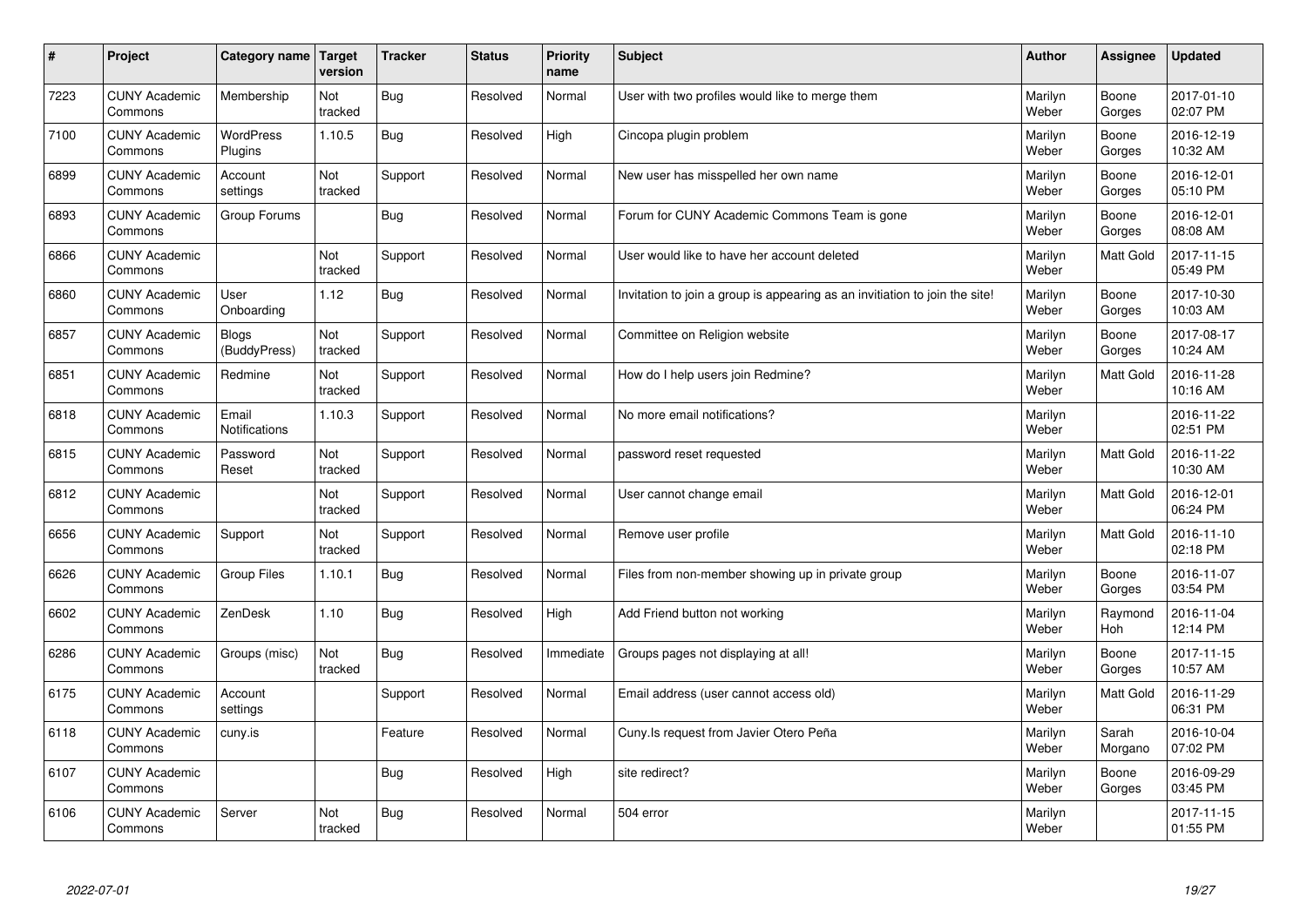| $\sharp$ | Project                         | Category name   Target            | version           | <b>Tracker</b> | <b>Status</b> | <b>Priority</b><br>name | <b>Subject</b>                                          | <b>Author</b>    | Assignee         | <b>Updated</b>         |
|----------|---------------------------------|-----------------------------------|-------------------|----------------|---------------|-------------------------|---------------------------------------------------------|------------------|------------------|------------------------|
| 6101     | <b>CUNY Academic</b><br>Commons | <b>Public Portfolio</b>           |                   | Bug            | Resolved      | High                    | Profile update problems                                 | Marilyn<br>Weber | Boone<br>Gorges  | 2016-12-01<br>03:50 PM |
| 6091     | <b>CUNY Academic</b><br>Commons | Group<br>Invitations              | Not<br>tracked    | Bug            | Resolved      | Normal                  | User cannot re-join a group                             | Marilyn<br>Weber | Boone<br>Gorges  | 2016-09-28<br>01:47 PM |
| 6039     | <b>CUNY Academic</b><br>Commons | Membership                        | 1.9.28            | Bug            | Resolved      | High                    | User cannot change her email                            | Marilyn<br>Weber |                  | 2016-09-19<br>03:03 PM |
| 6025     | <b>CUNY Academic</b><br>Commons | Search                            | Not<br>tracked    | <b>Bug</b>     | Resolved      | Normal                  | Search function not working                             | Marilyn<br>Weber | Boone<br>Gorges  | 2016-10-12<br>09:41 AM |
| 5991     | <b>CUNY Academic</b><br>Commons | Email<br>Notifications            | Future<br>release | Support        | Resolved      | Normal                  | change format of autogenerated blog emails              | Marilyn<br>Weber | Paige<br>Dupont  | 2018-01-12<br>02:55 PM |
| 5985     | <b>CUNY Academic</b><br>Commons | Support                           | Not<br>tracked    | Support        | Resolved      | Normal                  | change user's email address (she cannot access old)     | Marilyn<br>Weber | Boone<br>Gorges  | 2016-09-07<br>01:43 PM |
| 5969     | <b>CUNY Academic</b><br>Commons | Registration                      | 1.9.27            | <b>Bug</b>     | Resolved      | Normal                  | Queens students unable to join                          | Marilyn<br>Weber | Boone<br>Gorges  | 2016-09-04<br>09:41 PM |
| 5968     | <b>CUNY Academic</b><br>Commons | Membership                        | Not<br>tracked    | Bug            | Resolved      | Normal                  | Deleting account without knowing password               | Marilyn<br>Weber | Matt Gold        | 2017-11-15<br>06:19 PM |
| 5875     | <b>CUNY Academic</b><br>Commons | <b>WordPress</b><br>Plugins       | Not<br>tracked    | Bug            | Resolved      | Normal                  | Events Calendar garbled in IE                           | Marilyn<br>Weber | Marilyn<br>Weber | 2017-11-15<br>05:45 PM |
| 5872     | <b>CUNY Academic</b><br>Commons | Server                            | Not<br>tracked    | Bug            | Resolved      | Immediate               | Whole Commons is down                                   | Marilyn<br>Weber | Boone<br>Gorges  | 2016-08-12<br>12:04 AM |
| 5844     | <b>CUNY Academic</b><br>Commons |                                   | Not<br>tracked    | Support        | Resolved      | Normal                  | edit Host Files on Windows 10 problems                  | Marilyn<br>Weber |                  | 2016-07-27<br>09:08 AM |
| 5834     | <b>CUNY Academic</b><br>Commons |                                   |                   | Bug            | Resolved      | Normal                  | My access to cdev                                       | Marilyn<br>Weber | Boone<br>Gorges  | 2016-07-25<br>03:12 PM |
| 5799     | <b>CUNY Academic</b><br>Commons | Blogs<br>(BuddyPress)             | Not<br>tracked    | Feature        | Resolved      | Normal                  | removing one's own access to sites?                     | Marilyn<br>Weber | Boone<br>Gorges  | 2016-07-26<br>01:55 PM |
| 5772     | <b>CUNY Academic</b><br>Commons | Membership                        | Not<br>tracked    | Support        | Resolved      | Normal                  | User email change and forgotten password                | Marilyn<br>Weber | Matt Gold        | 2017-11-15<br>06:18 PM |
| 5753     | <b>CUNY Academic</b><br>Commons | <b>WordPress</b><br>(misc)        | Not<br>tracked    | Support        | Resolved      | Normal                  | merging blogs and groups                                | Marilyn<br>Weber | Boone<br>Gorges  | 2016-08-29<br>03:09 PM |
| 5684     | <b>CUNY Academic</b><br>Commons | <b>Group Files</b>                | Not<br>tracked    | Bug            | Resolved      | Normal                  | Making Group files appear as Blog entries               | Marilyn<br>Weber | Boone<br>Gorges  | 2017-11-20<br>03:28 PM |
| 5667     | <b>CUNY Academic</b><br>Commons | <b>Public Portfolio</b>           | 1.9.18            | <b>Bug</b>     | Resolved      | Normal                  | publication section on my public portfolio won't update | Marilyn<br>Weber | Boone<br>Gorges  | 2016-06-12<br>10:19 AM |
| 5657     | <b>CUNY Academic</b><br>Commons | WordPress<br>Plugins              | 1.9.18            | Feature        | Resolved      | Normal                  | Plugin Request - Instagram Feed WD                      | Marilyn<br>Weber | Boone<br>Gorges  | 2016-06-08<br>12:36 PM |
| 5630     | <b>CUNY Academic</b><br>Commons | <b>WordPress</b><br><b>Themes</b> | 1.9.17            | Feature        | Resolved      | Normal                  | Bavota magazine Pro theme                               | Marilyn<br>Weber | Boone<br>Gorges  | 2016-06-02<br>12:09 AM |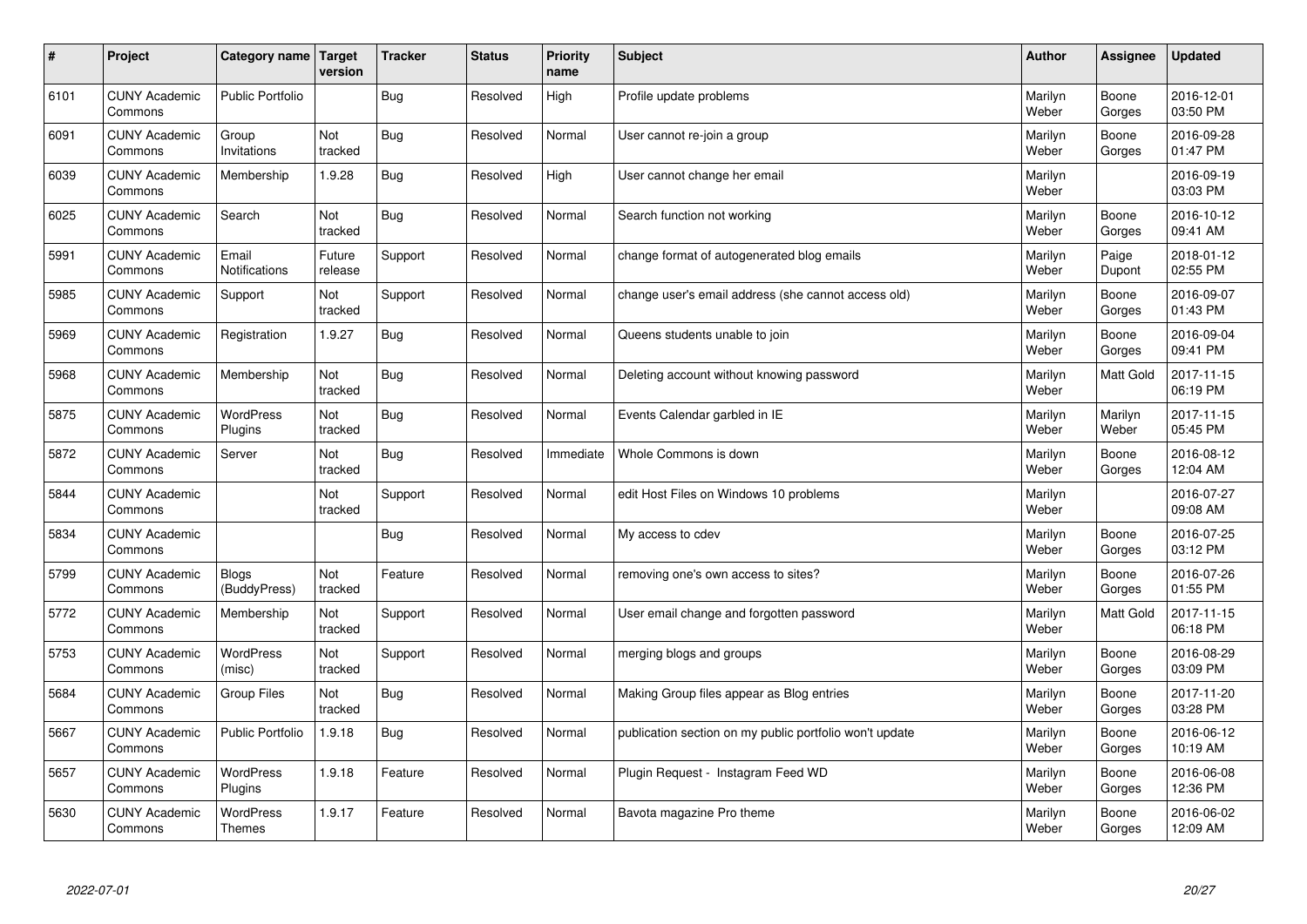| $\pmb{\#}$ | Project                         | <b>Category name</b>        | Target<br>version | <b>Tracker</b> | <b>Status</b> | <b>Priority</b><br>name | <b>Subject</b>                                             | <b>Author</b>    | Assignee            | <b>Updated</b>         |
|------------|---------------------------------|-----------------------------|-------------------|----------------|---------------|-------------------------|------------------------------------------------------------|------------------|---------------------|------------------------|
| 5629       | <b>CUNY Academic</b><br>Commons | <b>Public Portfolio</b>     | 1.10.4            | Support        | Resolved      | Normal                  | Title field in profile can't be edited                     | Marilyn<br>Weber |                     | 2016-12-13<br>11:19 AM |
| 5621       | <b>CUNY Academic</b><br>Commons | <b>WordPress</b><br>Plugins | 1.9.17            | Feature        | Resolved      | Normal                  | Taxonomy plugin request                                    | Marilyn<br>Weber | Boone<br>Gorges     | 2016-06-01<br>11:28 PM |
| 5522       | <b>CUNY Academic</b><br>Commons | <b>WordPress</b><br>Plugins | 1.9.15            | Feature        | Resolved      | Normal                  | plugin request                                             | Marilyn<br>Weber | Boone<br>Gorges     | 2016-05-09<br>10:36 AM |
| 5436       | <b>CUNY Academic</b><br>Commons |                             | Not<br>tracked    | <b>Bug</b>     | Resolved      | Normal                  | Trying to change email settings for                        | Marilyn<br>Weber | Boone<br>Gorges     | 2016-04-21<br>10:12 PM |
| 5435       | <b>CUNY Academic</b><br>Commons |                             | Not<br>tracked    | Bug            | Resolved      | Urgent                  | Can't see the dashboard                                    | Marilyn<br>Weber |                     | 2016-04-12<br>11:33 AM |
| 5396       | <b>CUNY Academic</b><br>Commons |                             |                   | Outreach       | Resolved      | Urgent                  | Add CUNY Central to the survey choices?                    | Marilyn<br>Weber | Samantha<br>Raddatz | 2016-03-31<br>01:38 PM |
| 5346       | <b>CUNY Academic</b><br>Commons | Toolbar                     | 1.9.11            | Bug            | Resolved      | Normal                  | possible dynamic HTML code bug?                            | Marilyn<br>Weber | Boone<br>Gorges     | 2016-03-22<br>10:53 AM |
| 5319       | <b>CUNY Academic</b><br>Commons |                             | Not<br>tracked    | <b>Bug</b>     | Resolved      | Normal                  | <b>Broken URL</b>                                          | Marilyn<br>Weber | Marilyn<br>Weber    | 2017-11-15<br>05:46 PM |
| 5302       | <b>CUNY Academic</b><br>Commons | <b>WordPress</b><br>Plugins | 1.9.10            | Feature        | Resolved      | Normal                  | request for WP Gallery Custom Links plug-in                | Marilyn<br>Weber | Boone<br>Gorges     | 2016-03-11<br>09:20 PM |
| 5177       | <b>CUNY Academic</b><br>Commons | Toolbar                     | 1.9.6             | Bug            | Resolved      | Normal                  | No "My Papers" tab                                         | Marilyn<br>Weber | Raymond<br>Hoh      | 2016-01-29<br>08:37 AM |
| 5176       | <b>CUNY Academic</b><br>Commons | <b>Public Portfolio</b>     | 1.9.6             | <b>Bug</b>     | Resolved      | Normal                  | Widgets in Profile not saving                              | Marilyn<br>Weber | Boone<br>Gorges     | 2016-02-01<br>11:07 AM |
| 5059       | <b>CUNY Academic</b><br>Commons |                             | Not<br>tracked    | <b>Bug</b>     | Resolved      | Normal                  | Instagram embed?                                           | Marilyn<br>Weber |                     | 2016-01-26<br>12:05 AM |
| 5037       | <b>CUNY Academic</b><br>Commons | Registration                | Not<br>tracked    | Support        | Resolved      | Normal                  | Another Forgotten password for user with new email address | Marilyn<br>Weber | Boone<br>Gorges     | 2015-12-22<br>05:24 PM |
| 5036       | <b>CUNY Academic</b><br>Commons | WordPress<br>Plugins        | 1.9.1.1           | Feature        | Resolved      | Normal                  | Embeds request                                             | Marilyn<br>Weber | Boone<br>Gorges     | 2015-12-18<br>10:12 PM |
| 5019       | <b>CUNY Academic</b><br>Commons | Registration                | Not<br>tracked    | Support        | Resolved      | Normal                  | Forgotten password for user with new email address         | Marilyn<br>Weber | Marilyn<br>Weber    | 2015-12-11<br>04:18 PM |
| 4997       | <b>CUNY Academic</b><br>Commons | <b>WordPress</b><br>Plugins | 1.9.4             | Feature        | Resolved      | Normal                  | ability to embed maps from StoryMapJS?                     | Marilyn<br>Weber | Boone<br>Gorges     | 2016-01-07<br>12:34 PM |
| 4965       | <b>CUNY Academic</b><br>Commons | <b>WordPress</b><br>Themes  | Not<br>tracked    | Feature        | Resolved      | Normal                  | Theme requested                                            | Marilyn<br>Weber | Boone<br>Gorges     | 2016-02-24<br>09:46 PM |
| 4962       | <b>CUNY Academic</b><br>Commons | Events                      | 1.8.18            | <b>Bug</b>     | Resolved      | High                    | Problems with text entry field in the Events Calendar      | Marilyn<br>Weber | Raymond<br>Hoh      | 2015-12-01<br>06:57 PM |
| 4918       | <b>CUNY Academic</b><br>Commons | ZenDesk                     | Not<br>tracked    | <b>Bug</b>     | Resolved      | High                    | Re-directing Help Requests                                 | Marilyn<br>Weber | Raymond<br>Hoh      | 2015-11-23<br>11:15 AM |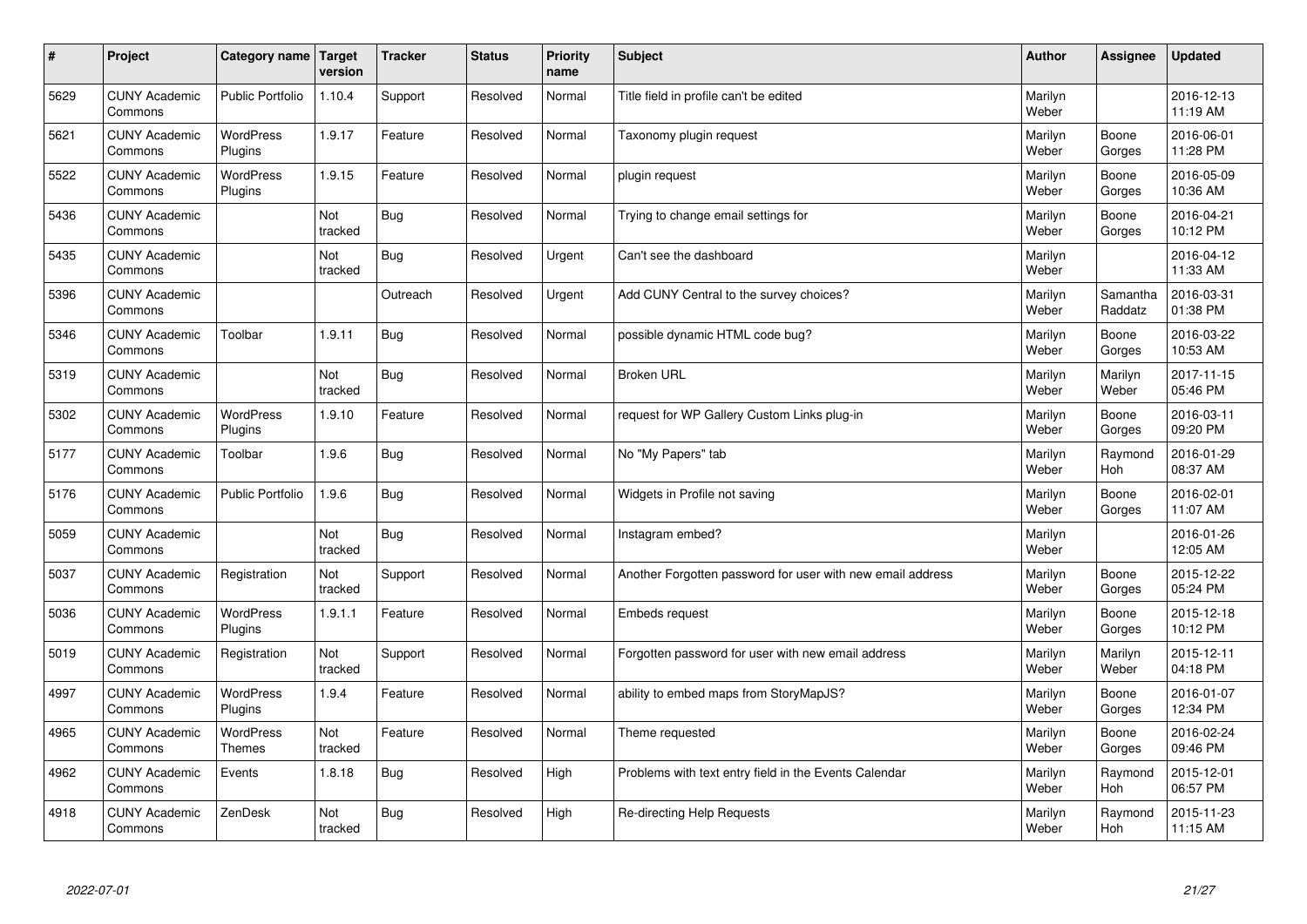| $\sharp$ | Project                         | Category name   Target            | version        | <b>Tracker</b> | <b>Status</b> | <b>Priority</b><br>name | <b>Subject</b>                                        | <b>Author</b>    | Assignee            | <b>Updated</b>         |
|----------|---------------------------------|-----------------------------------|----------------|----------------|---------------|-------------------------|-------------------------------------------------------|------------------|---------------------|------------------------|
| 4881     | <b>CUNY Academic</b><br>Commons | ZenDesk                           | Not<br>tracked | Bug            | Resolved      | Normal                  | ZenDesk emails not being sent                         | Marilyn<br>Weber |                     | 2015-12-07<br>01:34 AM |
| 4880     | <b>CUNY Academic</b><br>Commons | Password<br>Reset                 | Not<br>tracked | Support        | Resolved      | High                    | CUNY Central person having password trouble           | Marilyn<br>Weber |                     | 2015-11-10<br>12:40 PM |
| 4834     | <b>CUNY Academic</b><br>Commons | Blogs<br>(BuddyPress)             |                | Bug            | Resolved      | Normal                  | Admin invite problem                                  | Marilyn<br>Weber | Boone<br>Gorges     | 2015-11-13<br>12:25 PM |
| 4831     | <b>CUNY Academic</b><br>Commons | <b>Public Portfolio</b>           | 1.9.4          | <b>Bug</b>     | Resolved      | Normal                  | User cannot update profile                            | Marilyn<br>Weber | Boone<br>Gorges     | 2016-01-11<br>10:46 PM |
| 4734     | <b>CUNY Academic</b><br>Commons | <b>BuddyPress</b><br>Docs         | 1.8.13         | Bug            | Resolved      | High                    | Problems with "Create New Doc"                        | Marilyn<br>Weber | Boone<br>Gorges     | 2015-10-09<br>07:53 AM |
| 4657     | <b>CUNY Academic</b><br>Commons | Group Forums                      | 1.8.18         | <b>Bug</b>     | Resolved      | High                    | Submit button disappears in new post mode in forum    | Marilyn<br>Weber | Raymond<br>Hoh      | 2015-12-01<br>11:15 PM |
| 4649     | <b>CUNY Academic</b><br>Commons | Registration                      | Not<br>tracked | Bug            | Resolved      | Urgent                  | Submit button has disappeared                         | Marilyn<br>Weber | Boone<br>Gorges     | 2015-09-22<br>11:47 AM |
| 4577     | <b>CUNY Academic</b><br>Commons | Registration                      | Not<br>tracked | Bug            | Resolved      | Normal                  | New users are not getting their email verification    | Marilyn<br>Weber | Boone<br>Gorges     | 2016-01-26<br>03:30 PM |
| 4542     | <b>CUNY Academic</b><br>Commons | WordPress<br>Plugins              | 1.8.10         | <b>Bug</b>     | Resolved      | Normal                  | Emailing group users problem                          | Marilyn<br>Weber | Boone<br>Gorges     | 2015-09-11<br>11:16 AM |
| 4496     | <b>CUNY Academic</b><br>Commons | cuny.is                           | 1.8.9          | Bug            | Resolved      | Normal                  | Quick links broken?                                   | Marilyn<br>Weber | Boone<br>Gorges     | 2015-08-28<br>10:39 AM |
| 4340     | <b>CUNY Academic</b><br>Commons | WordPress -<br>Media              | 1.8.14         | Feature        | Resolved      | Normal                  | embedding a video                                     | Marilyn<br>Weber | Daniel<br>Jones     | 2015-10-20<br>12:01 AM |
| 4102     | <b>CUNY Academic</b><br>Commons | User<br>Experience                | 1.8.1          | Design/UX      | Resolved      | Normal                  | Username rules                                        | Marilyn<br>Weber | Samantha<br>Raddatz | 2015-06-01<br>01:23 PM |
| 4012     | <b>CUNY Academic</b><br>Commons |                                   | 1.7.20         | Bug            | Resolved      | Normal                  | Two users reporting same Forbidden 403 error message. | Marilyn<br>Weber |                     | 2015-05-01<br>08:13 PM |
| 3620     | <b>CUNY Academic</b><br>Commons | Groups (misc)                     | Not<br>tracked | Bug            | Resolved      | Normal                  | admins of The Group for Group Admins                  | Marilyn<br>Weber |                     | 2014-11-03<br>08:38 AM |
| 3593     | <b>CUNY Academic</b><br>Commons | Registration                      | 1.7.2          | <b>Bug</b>     | Resolved      | High                    | registration problems                                 | Marilyn<br>Weber | Boone<br>Gorges     | 2014-11-01<br>02:57 PM |
| 3592     | <b>CUNY Academic</b><br>Commons | <b>WordPress</b><br>(Permissions) | Not<br>tracked | Publicity      | Resolved      | Normal                  | Oops - Announcing 1.6!                                | Marilyn<br>Weber | Boone<br>Gorges     | 2014-10-22<br>03:03 PM |
| 3533     | <b>CUNY Academic</b><br>Commons | Group<br>Invitations              | 1.7.8          | Bug            | Resolved      | Low                     | Trying to invite member to a new group                | Marilyn<br>Weber | Boone<br>Gorges     | 2015-04-01<br>09:13 PM |
| 3530     | <b>CUNY Academic</b><br>Commons | Server                            | Not<br>tracked | Bug            | Resolved      | High                    | Commons running very slowly/ "connection lost"        | Marilyn<br>Weber | <b>Matt Gold</b>    | 2014-10-08<br>09:34 AM |
| 3466     | <b>CUNY Academic</b><br>Commons | Membership                        | 1.6.16         | Feature        | Resolved      | Normal                  | restricting undergrad registration                    | Marilyn<br>Weber | Boone<br>Gorges     | 2014-09-18<br>12:02 AM |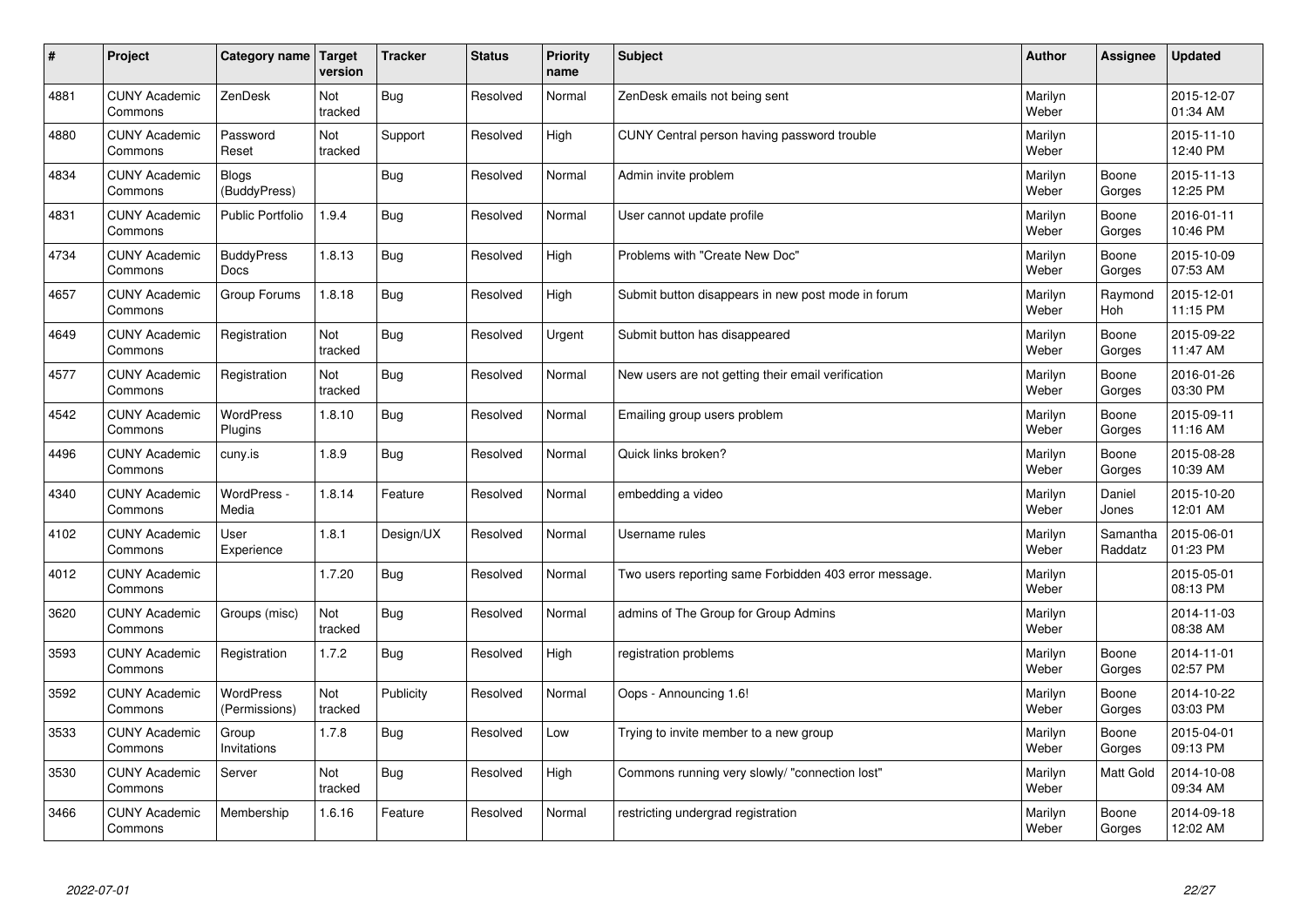| $\sharp$ | Project                         | Category name   Target            | version        | <b>Tracker</b> | <b>Status</b> | <b>Priority</b><br>name | <b>Subject</b>                                        | <b>Author</b>    | Assignee           | <b>Updated</b>         |
|----------|---------------------------------|-----------------------------------|----------------|----------------|---------------|-------------------------|-------------------------------------------------------|------------------|--------------------|------------------------|
| 3197     | <b>CUNY Academic</b><br>Commons | Groups (misc)                     | 1.6.4          | Bug            | Resolved      | Normal                  | trying to set up a hidden group blog with no RSS feed | Marilyn<br>Weber | Boone<br>Gorges    | 2014-05-21<br>09:39 PM |
| 3138     | <b>CUNY Academic</b><br>Commons | Documentation                     | Not<br>tracked | Bug            | Resolved      | Normal                  | Codex documentation                                   | Marilyn<br>Weber | scott voth         | 2016-03-04<br>08:49 AM |
| 3121     | <b>CUNY Academic</b><br>Commons | <b>WordPress</b><br><b>Themes</b> | 1.5.21         | Bug            | Resolved      | High                    | Add Academica theme?                                  | Marilyn<br>Weber | Boone<br>Gorges    | 2014-03-24<br>11:04 AM |
| 3116     | <b>CUNY Academic</b><br>Commons | <b>WordPress</b><br>(Permissions) |                | Bug            | Resolved      | Normal                  | Updating the FAQ page                                 | Marilyn<br>Weber | Boone<br>Gorges    | 2014-04-01<br>10:12 PM |
| 3071     | <b>CUNY Academic</b><br>Commons | <b>WordPress</b><br><b>Themes</b> | 1.5.22         | Bug            | Resolved      | Normal                  | Twenty Fourteen theme differences                     | Marilyn<br>Weber | Boone<br>Gorges    | 2014-04-01<br>08:18 PM |
| 3041     | <b>CUNY Academic</b><br>Commons | <b>Ground Control</b>             | Not<br>tracked | Publicity      | Resolved      | Normal                  | Ground Control                                        | Marilyn<br>Weber | <b>Chris Stein</b> | 2016-01-26<br>04:52 PM |
| 3040     | <b>CUNY Academic</b><br>Commons | <b>Ground Control</b>             | Not<br>tracked | Publicity      | Resolved      | Normal                  | <b>Ground Control</b>                                 | Marilyn<br>Weber | Micki<br>Kaufman   | 2016-01-26<br>05:16 PM |
| 3039     | <b>CUNY Academic</b><br>Commons | <b>Ground Control</b>             | Not<br>tracked | Publicity      | Resolved      | Normal                  | <b>Ground Control</b>                                 | Marilyn<br>Weber | Sarah<br>Morgano   | 2016-01-26<br>05:19 PM |
| 3038     | <b>CUNY Academic</b><br>Commons | <b>Ground Control</b>             | Not<br>tracked | Publicity      | Resolved      | Normal                  | <b>Ground Control</b>                                 | Marilyn<br>Weber | <b>Matt Gold</b>   | 2016-01-26<br>05:10 PM |
| 3037     | <b>CUNY Academic</b><br>Commons | <b>Ground Control</b>             | Not<br>tracked | Publicity      | Resolved      | Normal                  | <b>Ground Control</b>                                 | Marilyn<br>Weber | scott voth         | 2016-01-26<br>05:23 PM |
| 3029     | <b>CUNY Academic</b><br>Commons | cuny.is                           | Not<br>tracked | Support        | Resolved      | Normal                  | shortlink request                                     | Marilyn<br>Weber | Boone<br>Gorges    | 2014-02-12<br>10:03 AM |
| 3001     | <b>CUNY Academic</b><br>Commons | <b>WordPress</b><br>(misc)        | Not<br>tracked | Support        | Resolved      | Normal                  | shortlink requested                                   | Marilyn<br>Weber | Boone<br>Gorges    | 2014-01-30<br>01:26 PM |
| 2994     | <b>CUNY Academic</b><br>Commons | <b>BuddyPress</b><br>(misc)       | 1.5.16         | Bug            | Resolved      | High                    | "My forums" link gives "page not found" error         | Marilyn<br>Weber | Boone<br>Gorges    | 2014-01-29<br>03:44 PM |
| 2777     | <b>CUNY Academic</b><br>Commons | WordPress<br>(misc)               | Not<br>tracked | Bug            | Resolved      | Normal                  | Hero slide access                                     | Marilyn<br>Weber | Boone<br>Gorges    | 2013-09-07<br>12:26 PM |
| 15610    | <b>CUNY Academic</b><br>Commons | <b>WordPress</b><br>Plugins       | Not<br>tracked | Support        | Rejected      | Normal                  | Loops & Logic plugin                                  | Marilyn<br>Weber | Raymond<br>Hoh     | 2022-03-19<br>11:16 AM |
| 15279    | <b>CUNY Academic</b><br>Commons |                                   |                | Bug            | Rejected      | Normal                  | big delay - cloning the history site                  | Marilyn<br>Weber |                    | 2022-02-09<br>01:49 PM |
| 15022    | <b>CUNY Academic</b><br>Commons |                                   |                | Support        | Rejected      | High                    | ArabStages                                            | Marilyn<br>Weber |                    | 2021-12-06<br>10:16 AM |
| 14972    | <b>CUNY Academic</b><br>Commons |                                   |                | Support        | Rejected      | Normal                  | Mailchimp plugin                                      | Marilyn<br>Weber |                    | 2021-11-17<br>02:13 PM |
| 14711    | <b>CUNY Academic</b><br>Commons |                                   |                | Support        | Rejected      | Normal                  | Custom Facebook Feed plugin problem                   | Marilyn<br>Weber |                    | 2022-04-27<br>04:29 PM |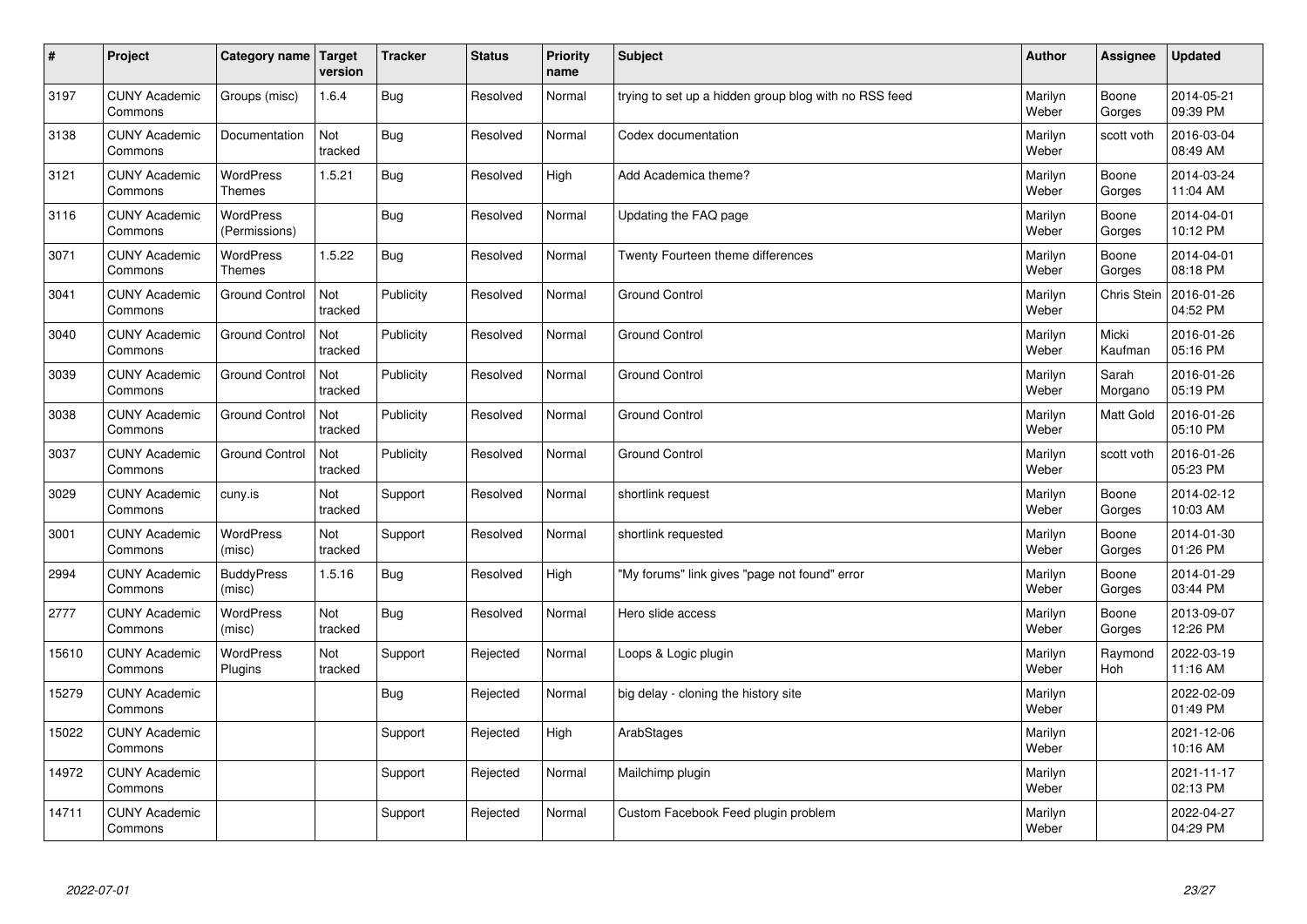| $\sharp$ | Project                         | Category name   Target     | version        | <b>Tracker</b> | <b>Status</b> | <b>Priority</b><br>name | <b>Subject</b>                                                                 | <b>Author</b>    | <b>Assignee</b>       | <b>Updated</b>         |
|----------|---------------------------------|----------------------------|----------------|----------------|---------------|-------------------------|--------------------------------------------------------------------------------|------------------|-----------------------|------------------------|
| 14625    | <b>CUNY Academic</b><br>Commons |                            | Not<br>tracked | Support        | Rejected      | Normal                  | image won't appear in slideshow.                                               | Marilyn<br>Weber |                       | 2021-07-27<br>10:33 AM |
| 14606    | <b>CUNY Academic</b><br>Commons | <b>WordPress</b><br>(misc) | Not<br>tracked | Support        | Rejected      | Normal                  | calendar wrong month                                                           | Marilyn<br>Weber |                       | 2021-07-23<br>12:11 PM |
| 14448    | <b>CUNY Academic</b><br>Commons | Password<br>Reset          | Not<br>tracked | Bug            | Rejected      | Normal                  | password reset weirdness                                                       | Marilyn<br>Weber | Raymond<br><b>Hoh</b> | 2021-05-12<br>01:34 PM |
| 14360    | <b>CUNY Academic</b><br>Commons |                            |                | Support        | Rejected      | Normal                  | danielgerouldarchives.org?                                                     | Marilyn<br>Weber |                       | 2021-04-27<br>10:42 AM |
| 14016    | <b>CUNY Academic</b><br>Commons |                            |                | Support        | Rejected      | Normal                  | PDFs not downloading                                                           | Marilyn<br>Weber |                       | 2021-02-22<br>11:00 AM |
| 13918    | <b>CUNY Academic</b><br>Commons |                            | Not<br>tracked | Support        | Rejected      | Normal                  | MailPoet Newsletters Premium plugin                                            | Marilyn<br>Weber |                       | 2021-02-09<br>11:01 AM |
| 13916    | <b>CUNY Academic</b><br>Commons |                            |                | Support        | Rejected      | Normal                  | <b>Custom Sidebars</b>                                                         | Marilyn<br>Weber |                       | 2021-02-23<br>10:45 AM |
| 13217    | <b>CUNY Academic</b><br>Commons |                            |                | Support        | Rejected      | Normal                  | upload recordings of our past webinars?                                        | Marilyn<br>Weber |                       | 2020-08-25<br>07:56 AM |
| 13201    | <b>CUNY Academic</b><br>Commons |                            |                | Support        | Rejected      | Low                     | PDF embedder                                                                   | Marilyn<br>Weber |                       | 2020-09-29<br>11:37 AM |
| 13169    | <b>CUNY Academic</b><br>Commons |                            | 1.17.4         | Support        | Rejected      | Normal                  | footer logo image has no alt-text                                              | Marilyn<br>Weber |                       | 2020-09-22<br>10:18 AM |
| 13160    | <b>CUNY Academic</b><br>Commons |                            |                | Support        | Rejected      | Normal                  | site not working on iphone                                                     | Marilyn<br>Weber |                       | 2020-08-25<br>10:58 AM |
| 13121    | <b>CUNY Academic</b><br>Commons |                            |                | Support        | Rejected      | Normal                  | embed a DropBox Paper file                                                     | Marilyn<br>Weber |                       | 2020-08-25<br>10:56 AM |
| 13012    | <b>CUNY Academic</b><br>Commons | <b>WordPress</b><br>(misc) |                | Support        | Rejected      | Normal                  | icon image associated with the teaching template's Creative Commons<br>License | Marilyn<br>Weber | Raymond<br>Hoh        | 2020-08-25<br>10:56 AM |
| 12986    | <b>CUNY Academic</b><br>Commons |                            |                | Support        | Rejected      | Normal                  | Someone is trying to create accounts using random CUNY entity emails           | Marilyn<br>Weber |                       | 2020-07-02<br>09:47 PM |
| 12205    | <b>CUNY Academic</b><br>Commons |                            |                | Support        | Rejected      | Normal                  | possible update to the 2019 theme?                                             | Marilyn<br>Weber |                       | 2020-01-14<br>12:08 PM |
| 11634    | <b>CUNY Academic</b><br>Commons | <b>WordPress</b><br>(misc) | Not<br>tracked | Bug            | Rejected      | Normal                  | "Insert Read More Tag" working oddly                                           | Marilyn<br>Weber | Raymond<br><b>Hoh</b> | 2019-07-15<br>11:48 PM |
| 11267    | <b>CUNY Academic</b><br>Commons |                            |                | Support        | Rejected      | Normal                  | signing up with a nonCUNY signup code from the Register page                   | Marilyn<br>Weber |                       | 2019-03-26<br>03:00 PM |
| 10850    | <b>CUNY Academic</b><br>Commons |                            |                | Support        | Rejected      | Normal                  | Gravity form being resent                                                      | Marilyn<br>Weber |                       | 2018-12-20<br>10:18 PM |
| 10838    | <b>CUNY Academic</b><br>Commons |                            | 1.15.3         | Support        | Rejected      | Normal                  | two plugin/theme requests from a digital fellow                                | Marilyn<br>Weber |                       | 2019-06-11<br>10:31 AM |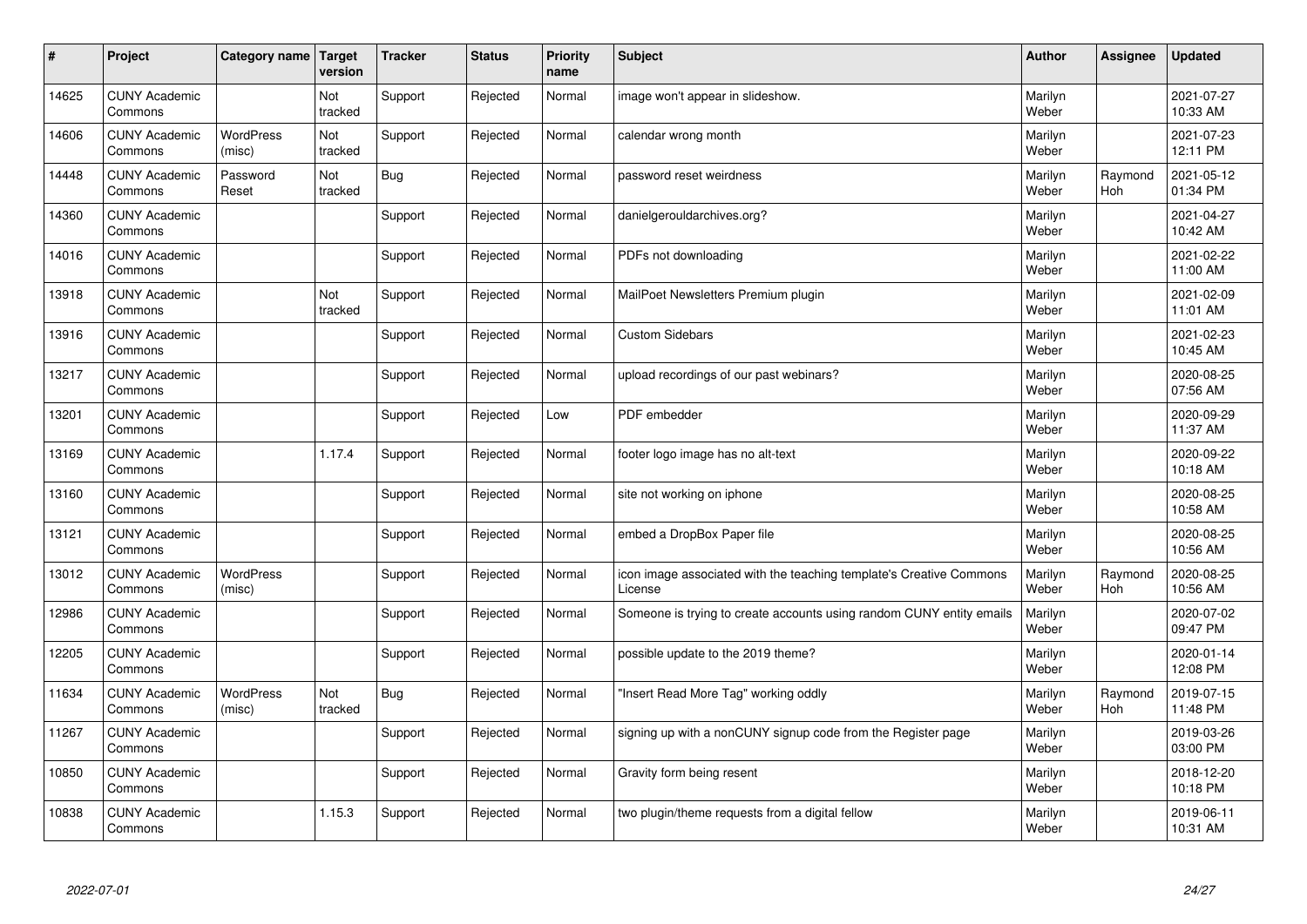| #     | Project                         | Category name   Target        | version        | <b>Tracker</b> | <b>Status</b> | <b>Priority</b><br>name | <b>Subject</b>                                  | <b>Author</b>    | Assignee        | <b>Updated</b>         |
|-------|---------------------------------|-------------------------------|----------------|----------------|---------------|-------------------------|-------------------------------------------------|------------------|-----------------|------------------------|
| 10562 | <b>CUNY Academic</b><br>Commons |                               |                | <b>Bug</b>     | Rejected      | Normal                  | Commons is down                                 | Marilyn<br>Weber |                 | 2018-10-23<br>10:49 AM |
| 10260 | <b>CUNY Academic</b><br>Commons |                               |                | <b>Bug</b>     | Rejected      | Normal                  | bad activation email                            | Marilyn<br>Weber |                 | 2018-08-30<br>01:25 PM |
| 9996  | <b>CUNY Academic</b><br>Commons | Membership                    | Not<br>tracked | Support        | Rejected      | Normal                  | user email change request                       | Marilyn<br>Weber |                 | 2018-07-16<br>10:49 AM |
| 9955  | <b>CUNY Academic</b><br>Commons | <b>WordPress</b><br>Plugins   | 1.13.4         | Support        | Rejected      | Normal                  | docx converter plugin?                          | Marilyn<br>Weber |                 | 2018-06-26<br>11:39 AM |
| 9885  | <b>CUNY Academic</b><br>Commons |                               |                | Support        | Rejected      | Normal                  | Publications field problem                      | Marilyn<br>Weber |                 | 2018-06-06<br>01:18 PM |
| 9684  | <b>CUNY Academic</b><br>Commons |                               |                | Support        | Rejected      | Normal                  | SEO cleanup for newlaborforum.cuny.edu          | Marilyn<br>Weber |                 | 2018-04-30<br>10:29 AM |
| 9587  | <b>CUNY Academic</b><br>Commons |                               |                | Support        | Rejected      | Normal                  | possible request for the "PDF Poster" plugin    | Marilyn<br>Weber |                 | 2018-04-24<br>10:52 AM |
| 9518  | <b>CUNY Academic</b><br>Commons |                               | Not<br>tracked | Support        | Rejected      | Normal                  | problems with site on Internet Explorer         | Marilyn<br>Weber | Raymond<br>Hoh  | 2019-03-11<br>11:18 PM |
| 9275  | <b>CUNY Academic</b><br>Commons |                               |                | Support        | Rejected      | Normal                  | soft chalk page?                                | Marilyn<br>Weber | Boone<br>Gorges | 2018-04-09<br>10:37 AM |
| 9033  | <b>CUNY Academic</b><br>Commons |                               |                | Support        | Rejected      | Normal                  | Site search terms                               | Marilyn<br>Weber |                 | 2017-12-22<br>01:10 PM |
| 8195  | <b>CUNY Academic</b><br>Commons |                               |                | Support        | Rejected      | Normal                  | possible to make the Profile pic semi-hidden?   | Marilyn<br>Weber |                 | 2017-05-24<br>11:00 PM |
| 8071  | <b>CUNY Academic</b><br>Commons | WordPress<br>Plugins          | Not<br>tracked | Support        | Rejected      | Normal                  | Anthologize                                     | Marilyn<br>Weber |                 | 2017-05-10<br>10:15 AM |
| 7668  | <b>CUNY Academic</b><br>Commons | <b>WordPress</b><br>Plugins   |                | Support        | Rejected      | Normal                  | Iframes question                                | Marilyn<br>Weber |                 | 2017-04-11<br>09:29 PM |
| 7376  | <b>CUNY Academic</b><br>Commons | Email<br><b>Notifications</b> |                | <b>Bug</b>     | Rejected      | Normal                  | automatic forwarding of blog posts not working  | Marilyn<br>Weber | Boone<br>Gorges | 2017-05-01<br>10:36 PM |
| 6800  | <b>CUNY Academic</b><br>Commons |                               |                | <b>Bug</b>     | Rejected      | Immediate               | Is something going on?                          | Marilyn<br>Weber |                 | 2016-11-18<br>04:40 PM |
| 6575  | <b>CUNY Academic</b><br>Commons | Groups (misc)                 |                | Bug            | Rejected      | Normal                  | No papers link for the group "social paper"     | Marilyn<br>Weber |                 | 2016-11-02<br>10:39 PM |
| 6338  | <b>CUNY Academic</b><br>Commons |                               |                | <b>Bug</b>     | Rejected      | Normal                  | Multiple email notifications for each blog post | Marilyn<br>Weber | Boone<br>Gorges | 2016-10-18<br>08:45 PM |
| 5988  | <b>CUNY Academic</b><br>Commons | Support                       |                | Support        | Rejected      | Normal                  | Forbidden error when trying to join             | Marilyn<br>Weber | Boone<br>Gorges | 2016-09-08<br>01:42 PM |
| 5448  | <b>CUNY Academic</b><br>Commons | Email<br><b>Notifications</b> | 1.10.2         | Bug            | Rejected      | Normal                  | garbled CAC activity digests                    | Marilyn<br>Weber | Raymond<br>Hoh  | 2016-11-20<br>02:38 AM |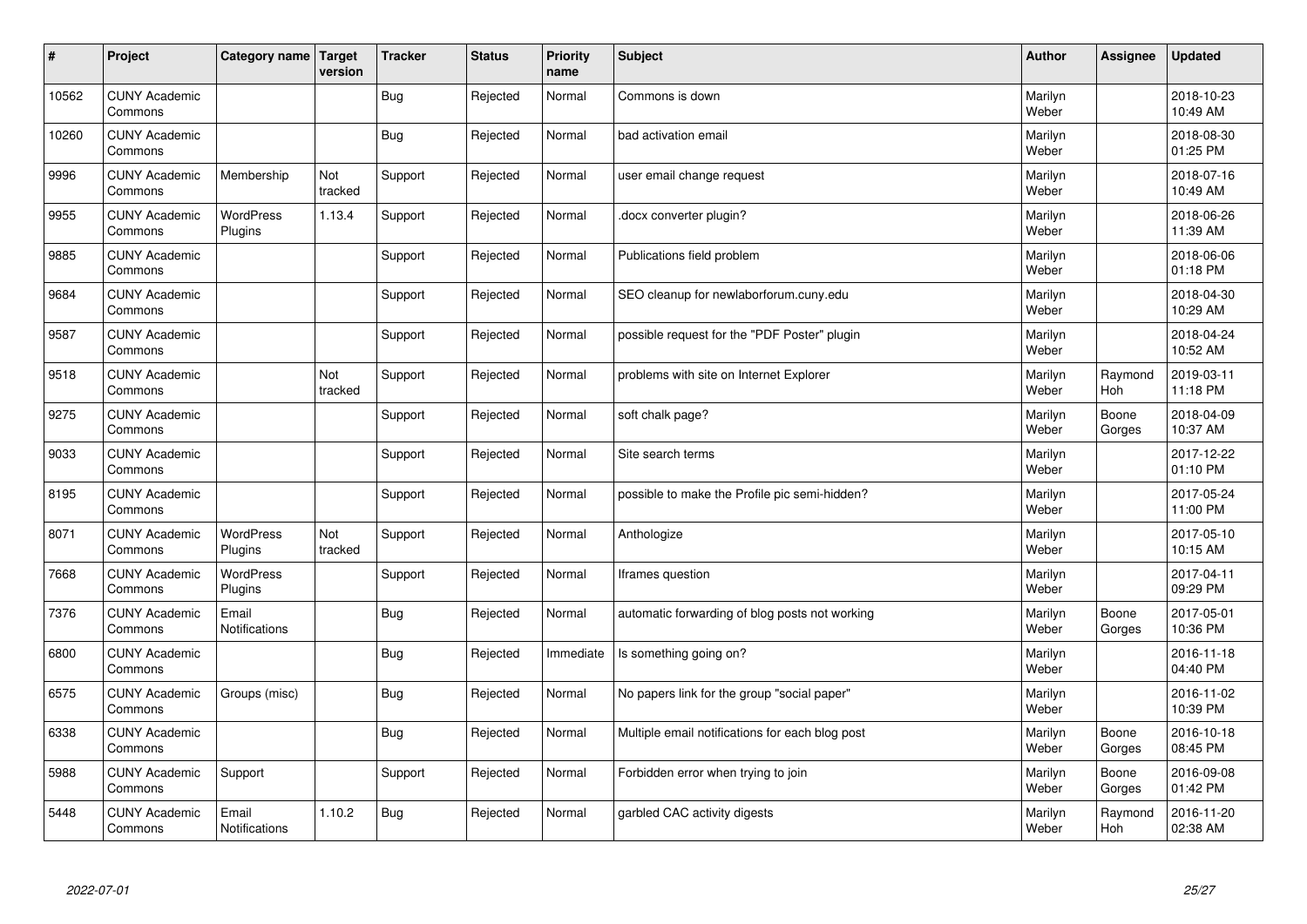| $\sharp$ | Project                         | Category name   Target      | version        | <b>Tracker</b> | <b>Status</b> | <b>Priority</b><br>name | <b>Subject</b>                                              | <b>Author</b>    | <b>Assignee</b>     | <b>Updated</b>         |
|----------|---------------------------------|-----------------------------|----------------|----------------|---------------|-------------------------|-------------------------------------------------------------|------------------|---------------------|------------------------|
| 5345     | <b>CUNY Academic</b><br>Commons | Social Paper                | 1.9.17         | Feature        | Rejected      | Normal                  | Plus symbol problem in SP                                   | Marilyn<br>Weber | Christian<br>Wach   | 2016-05-27<br>04:26 AM |
| 5184     | <b>CUNY Academic</b><br>Commons | Social Paper                |                | Bug            | Rejected      | Normal                  | Problem linking SP to a group                               | Marilyn<br>Weber | Boone<br>Gorges     | 2016-02-21<br>12:27 PM |
| 5083     | <b>CUNY Academic</b><br>Commons | <b>WordPress</b><br>Plugins | 1.9.5          | Support        | Rejected      | Normal                  | creating a shortcode for the iframe code of the google form | Marilyn<br>Weber | Marilyn<br>Weber    | 2016-01-12<br>04:25 PM |
| 5051     | <b>CUNY Academic</b><br>Commons | Social Paper                |                | Feature        | Rejected      | Low                     | Visual cues for comments (SP suggestion #2)                 | Marilyn<br>Weber | Samantha<br>Raddatz | 2016-02-10<br>10:01 AM |
| 3674     | <b>CUNY Academic</b><br>Commons |                             |                | Bug            | Rejected      | Normal                  | CBox pagination issue with the Wiki                         | Marilyn<br>Weber |                     | 2014-11-20<br>05:03 PM |
| 3673     | <b>CUNY Academic</b><br>Commons |                             |                | Bug            | Rejected      | Normal                  | CBox pagination issue with the Wiki                         | Marilyn<br>Weber |                     | 2014-11-20<br>04:08 PM |
| 3417     | <b>CUNY Academic</b><br>Commons | <b>BuddyPress</b><br>(misc) | Not<br>tracked | Bug            | Rejected      | High                    | copying two commons groups                                  | Marilyn<br>Weber | Marilyn<br>Weber    | 2014-11-05<br>09:56 AM |
| 3136     | <b>CUNY Academic</b><br>Commons | WordPress<br>Plugins        |                | Bug            | Rejected      | Normal                  | The Easy Rotator                                            | Marilyn<br>Weber | Boone<br>Gorges     | 2014-04-01<br>10:26 PM |
| 3093     | <b>CUNY Academic</b><br>Commons | <b>WordPress</b><br>Plugins |                | Bug            | Rejected      | Normal                  | <b>Custom Google Maps</b>                                   | Marilyn<br>Weber | Boone<br>Gorges     | 2014-05-02<br>10:52 AM |
| 14850    | <b>CUNY Academic</b><br>Commons |                             |                | Support        | Abandoned     | Normal                  | brooklyn waterfront site "connection not secure"            | Marilyn<br>Weber |                     | 2022-04-27<br>04:56 PM |
| 14389    | <b>CUNY Academic</b><br>Commons |                             |                | Support        | Abandoned     | Normal                  | WebflowIO?                                                  | Marilyn<br>Weber |                     | 2021-09-14<br>10:45 AM |
| 14148    | <b>CUNY Academic</b><br>Commons |                             |                | Support        | Abandoned     | Normal                  | post notification problem                                   | Marilyn<br>Weber |                     | 2021-09-14<br>10:43 AM |
| 13637    | <b>CUNY Academic</b><br>Commons |                             |                | Support        | Abandoned     | Normal                  | All-in-One Migration plugin request                         | Marilyn<br>Weber |                     | 2020-12-08<br>10:46 AM |
| 13596    | <b>CUNY Academic</b><br>Commons |                             |                | Support        | Abandoned     | Normal                  | invited as Author but show as Contributor                   | Marilyn<br>Weber |                     | 2021-09-14<br>10:41 AM |
| 13584    | <b>CUNY Academic</b><br>Commons |                             |                | Support        | Abandoned     | Normal                  | Graphy theme question                                       | Marilyn<br>Weber |                     | 2021-09-14<br>10:41 AM |
| 13288    | <b>CUNY Academic</b><br>Commons |                             |                | Support        | Abandoned     | Normal                  | log in problems on iPhone 6                                 | Marilyn<br>Weber |                     | 2020-10-27<br>10:26 AM |
| 10571    | <b>CUNY Academic</b><br>Commons |                             | Not<br>tracked | Support        | Abandoned     | Normal                  | newsletter queue problem                                    | Marilyn<br>Weber |                     | 2018-12-10<br>03:58 PM |
| 9726     | <b>CUNY Academic</b><br>Commons | <b>WordPress</b><br>Plugins | Not<br>tracked | Support        | Abandoned     | Normal                  | technical error on Contact page                             | Marilyn<br>Weber |                     | 2018-12-10<br>03:53 PM |
| 9134     | <b>CUNY Academic</b><br>Commons | Membership                  | Not<br>tracked | Support        | Abandoned     | Normal                  | former user                                                 | Marilyn<br>Weber | <b>Matt Gold</b>    | 2019-09-18<br>10:26 AM |